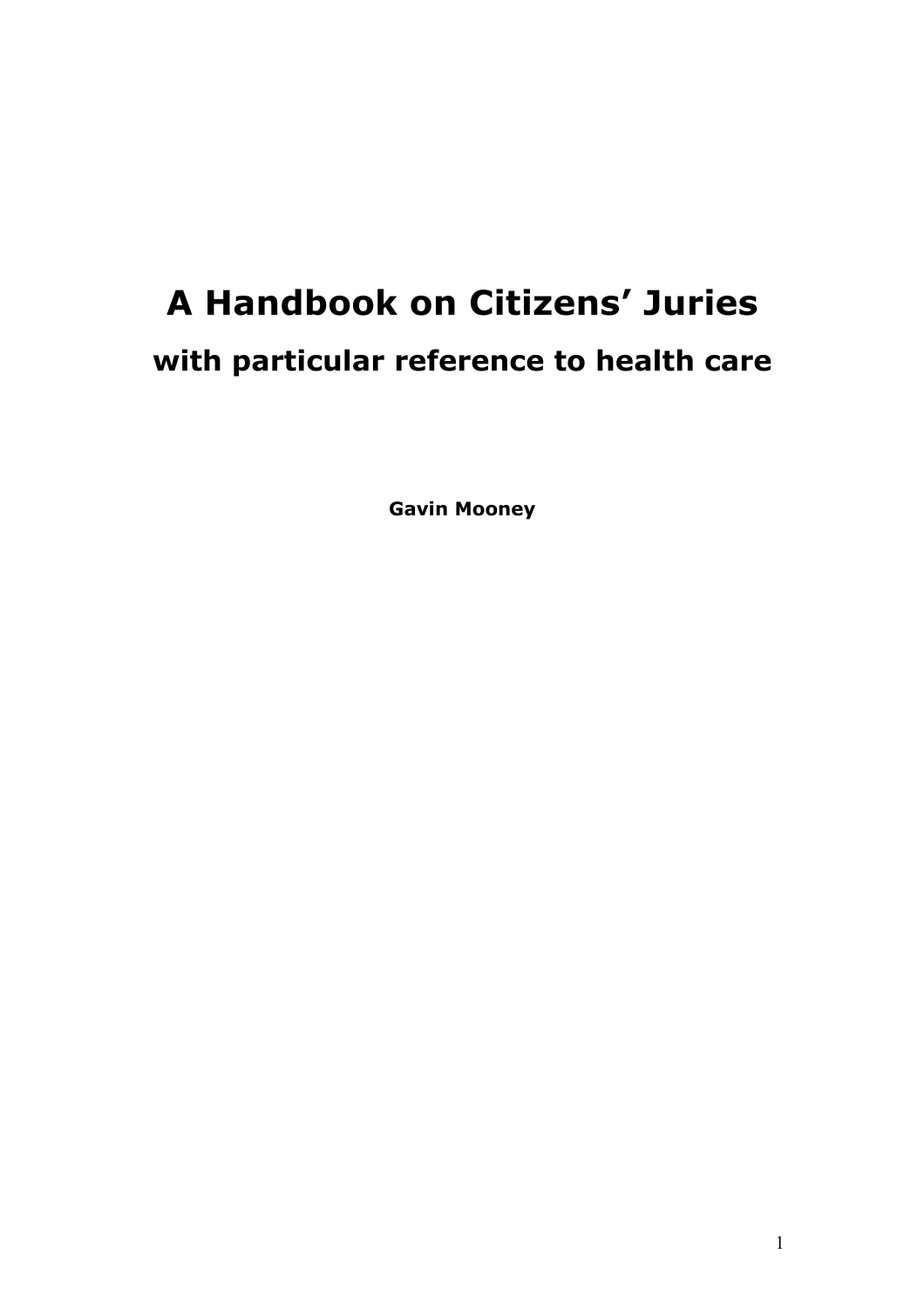# **A Handbook on Citizens' Juries with particular reference to health care**

**Gavin Mooney**

# **Honorary Professor, University of Sydney, Australia; Honorary Professor of Health Economics, University of Cape Town, South Africa; and Visiting Professor, Aarhus University, Denmark and the University of New South Wales, Australia**

*Acknowledgement*

I am most grateful to all the citizens who have taken part in the Citizens' Juries reported on in this book. Apart from anything else you have restored my faith in the idea of citizenship.

Please cite as:

Mooney G (2010) A Handbook on Citizens' Juries. Available at www.gavinmooney.com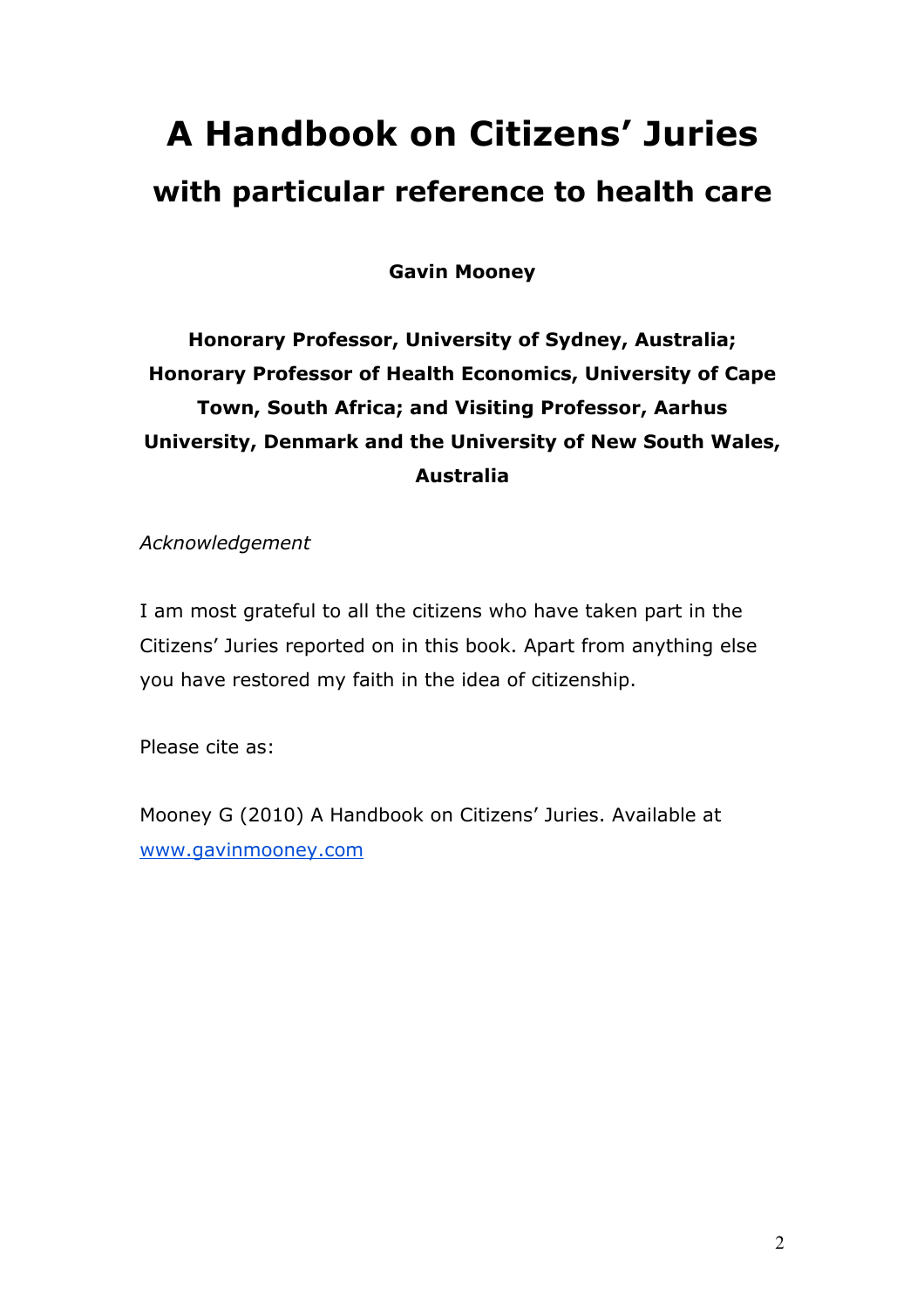## **Contents**

## 1. *Introduction*

This explains the need for and the purpose of the book and provides a short outline of the book's contents.

## 2. *To Consult the Public or Not?*

The question of whether to consult the public on health care matters remains a subject of some debate.

## 3. *What is a Citizens' Jury?*

The chapter 'tells the story' of citizens' juries, setting out the pros and cons of this specific form of deliberative democracy.

## 4. *Running a Citizens' Jury*

This provides detailed guidelines on how to arrange a citizens' jury.

## 5. *A Citizens' Jury in Primary Health Care*

In this chapter there is a report on one citizens' jury in a primary health care organisation.

#### 6. *Eliciting Citizens' Principles*

Here the emphasis is on principles as identified by one particular jury.

#### 7. *Eliciting Citizens' Claims*

This chapter examines how 'claims' can be elicited in a jury and what such claims might comprise.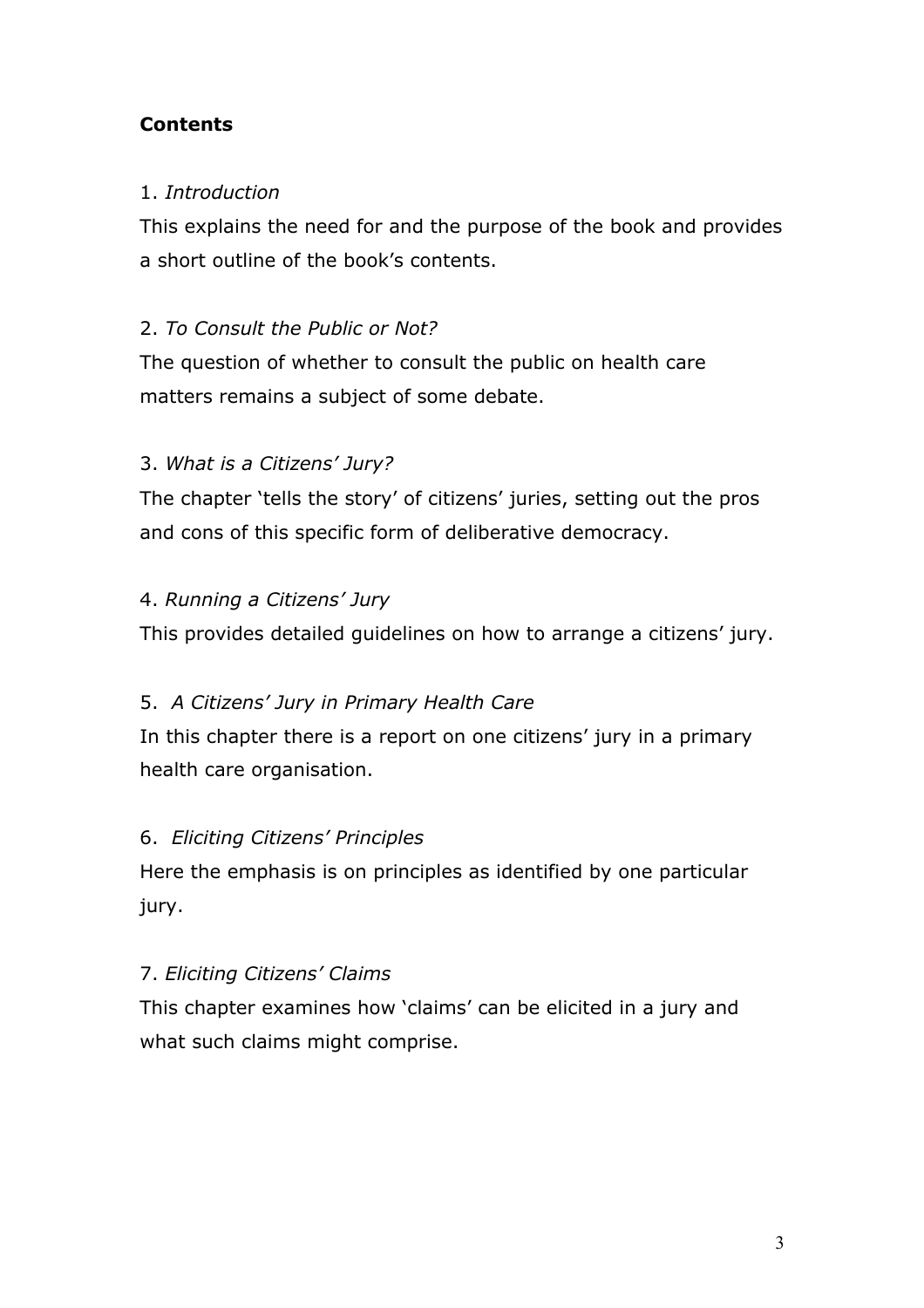## 8. *An Aboriginal Community Controlled Health Organisation's Members' Jury*

This chapter reports on what is believed to be the only 'members' jury' ever held in an ACCHO in Australia.

## 9. *Conclusion*

The intent of this chapter is to encourage the use of citizens' juries in health care.

References

## *Appendices*

- A. Comments In-Advance to Experts
- B. Surveys
- C. Evaluation Form for a Citizens' Jury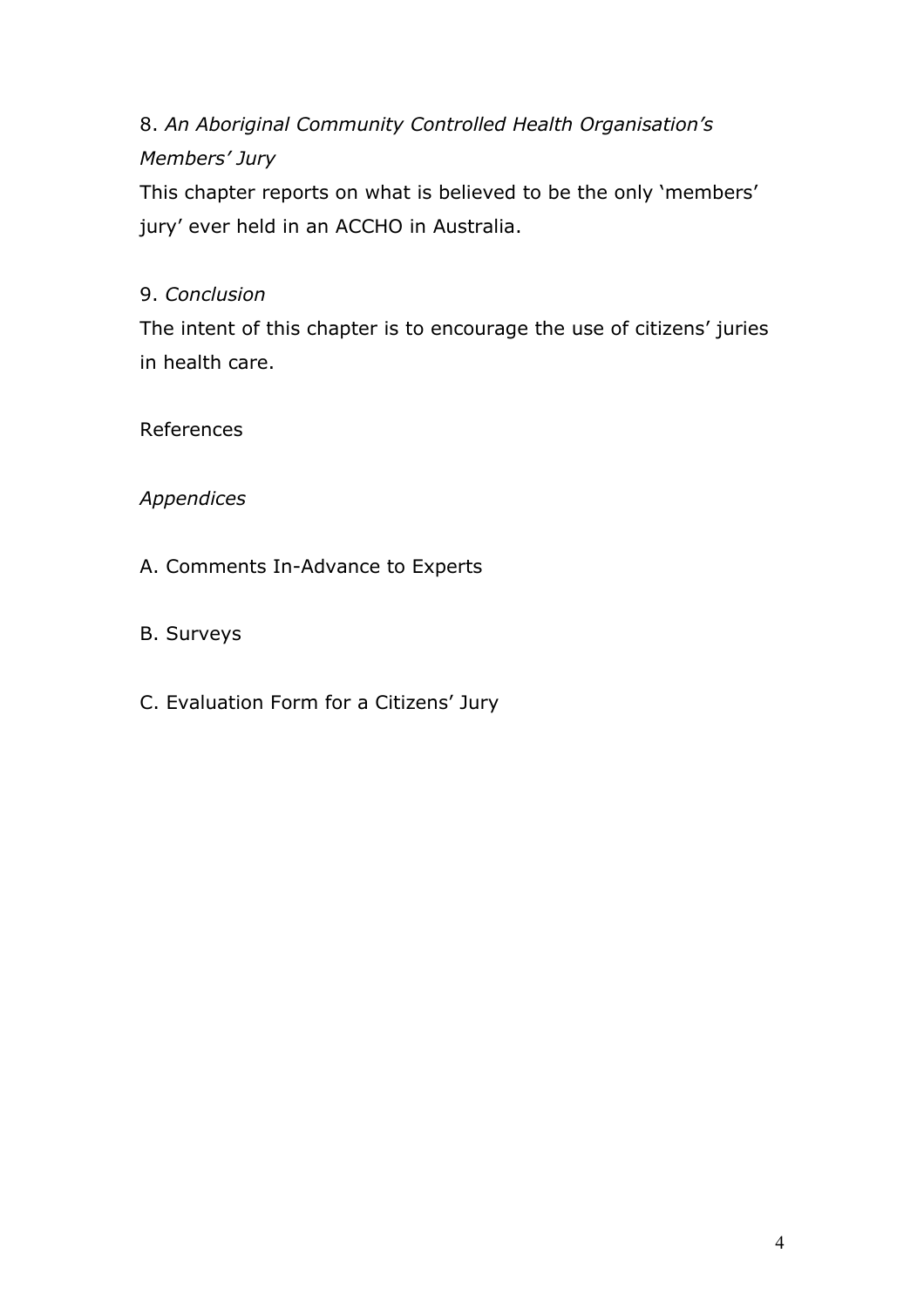## **Chapter 1**

#### **Introduction**

This book is aimed primarily at health service staff in Australia interested in running a citizens' jury in health care. It will also be of value to similar people in other countries and students both of health care and of deliberative democracy. The techniques and processes involved are however relevant to other areas of society beyond health care such as education, the environment, etc.

I am a health economist who believes very firmly that informed citizens do not have a great enough say in how health services are funded, run and planned. I have run seven citizens' juries in health care in Australia and have lectured on these experiences both in Australia and in other countries. I am an advocate for citizen and community power in health care, believing that in most countries the extent to which 'the people' have a say in such matters is all too limited.

The book is being made available free on the web to encourage the use of citizens' juries in health. It is not an academic book but more a 'how to' book. The only "cost" to those who choose to use it is that they are requested to report to me on how any attempts to run citizens' juries went. Please email g.mooney@gavinmooney.com

Relevant Background of Author

I have had a distinguished academic career as a health economist in several countries – starting in Scotland, then Denmark and Scandinavia more generally, New Zealand, Australia and South Africa. In June 2009 I was awarded an Honorary Doctorate by the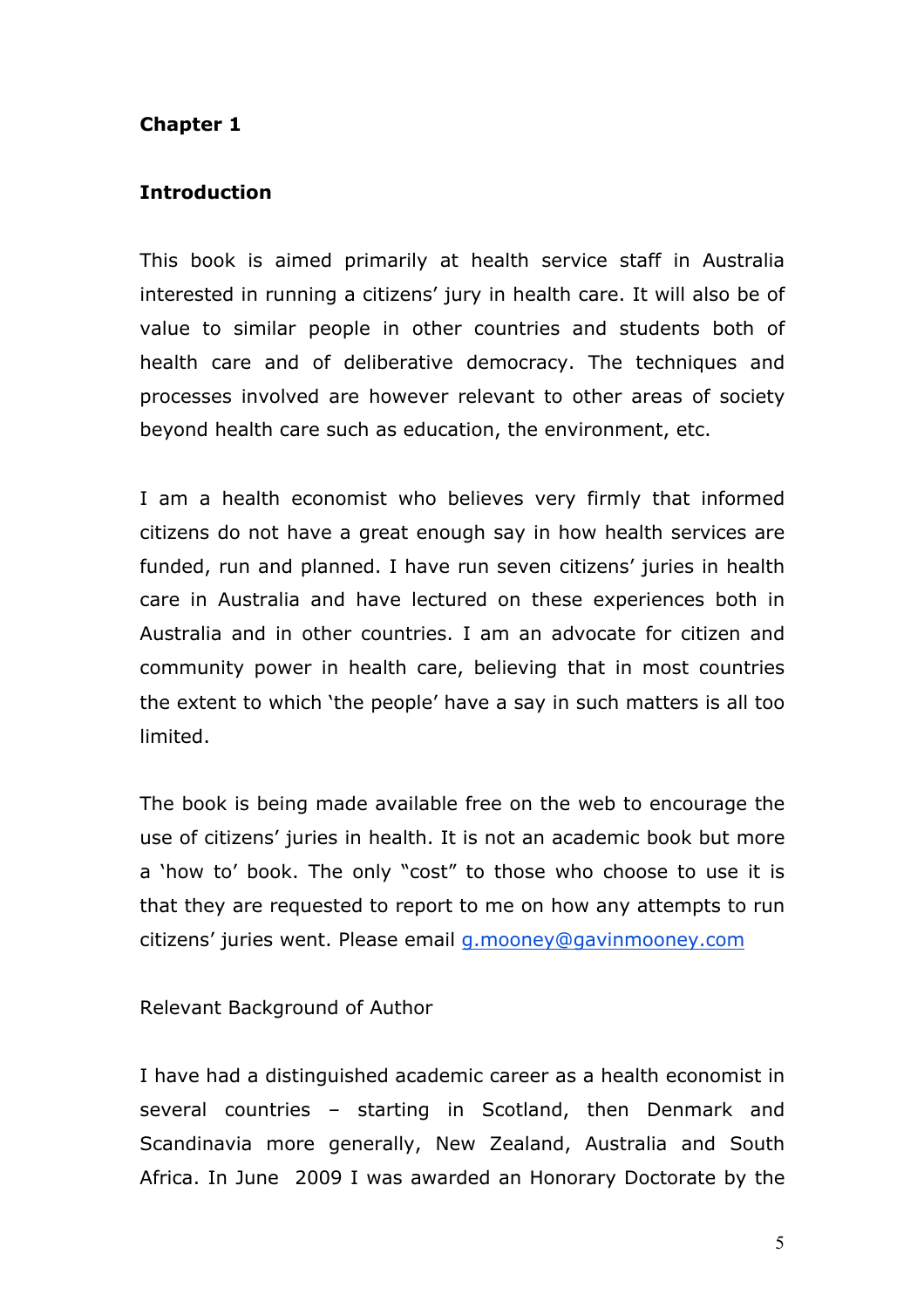University of Cape Town 'as one of the founding fathers of health economics'.

Over the years I have been increasingly concerned at the emphasis within my own discipline of economics (at least the economics of the neo classical kind) of the values of individuals. While living and working in Denmark in the eighties, I met Uffe Juul Jensen, Professor of Philosophy at Aarhus University. Uffe introduced me to communitarianism which is a philosophy which (roughly) emphasises community values over individual values and where community per se has a value in its own right. For more – and various references - see my *Challenging Health Economics* (Mooney 2009). That introduction from Uffe to communitarianism radically changed my thinking.

In the early nineties, in Australia I was a member of the Pharmaceutical Benefits Advisory Committee which deals with inter alia the price subsidisation of pharmaceuticals. In that capacity I was asked to look at the sorts of principles that the committee was using in reaching its judgments and I set up a rough process with the committee to do this. The details of that process do not matter but what stuck me when asking members of the committee about some issues – such as whether an extra year of life was to be valued the same no matter if it were at age 20 or age 80 - was that they quickly and I think reasonably they suggested that such judgments were not for them to make but for the community at large. The question that arose in my mind was then how to get at such community values.

Since then, additionally, I have become more and more interested in the idea of the health care system as a social institution and of bringing citizens' (as opposed to consumers' or patients') values

6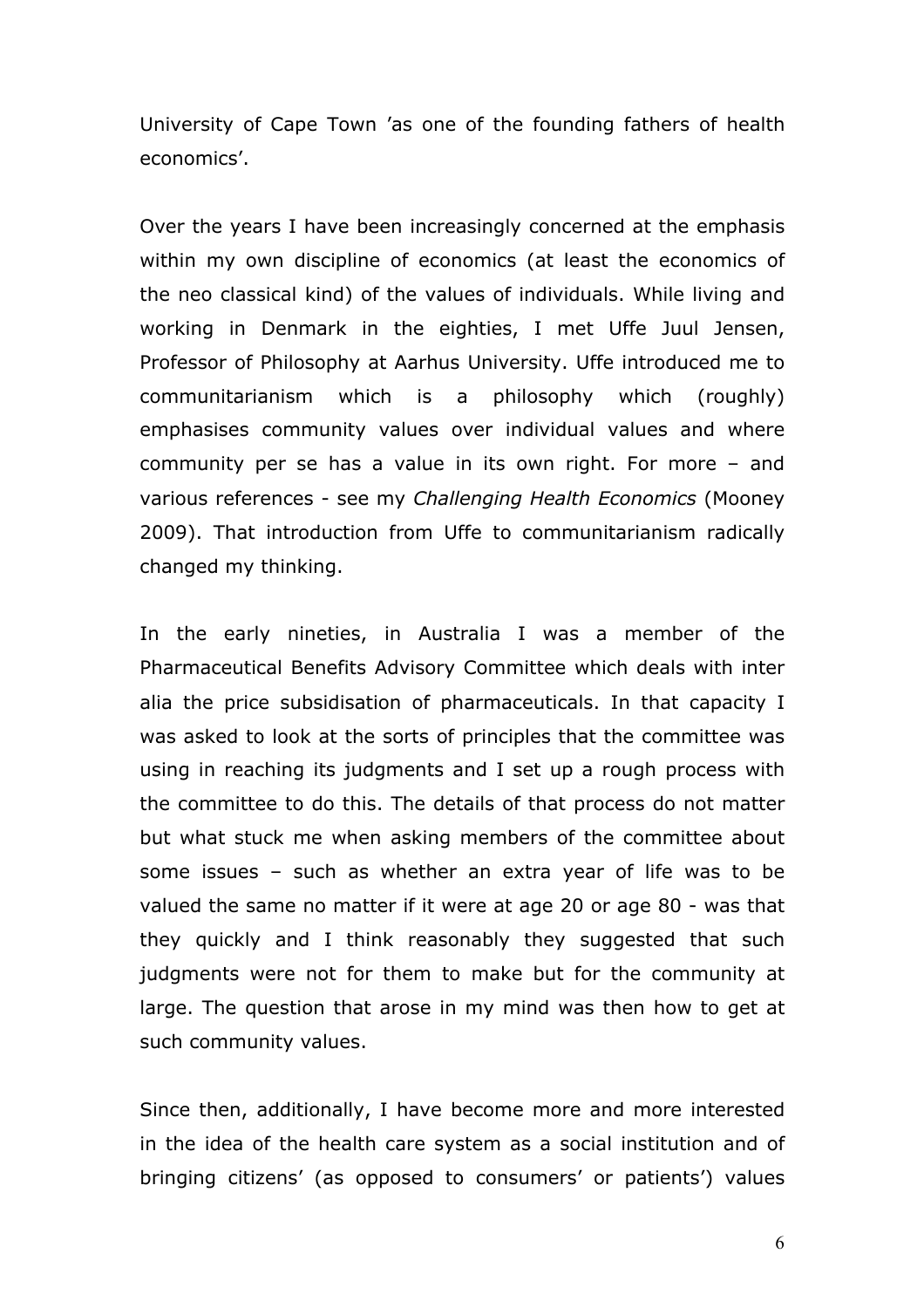into play in health care. To that end I have been involved in facilitating seven Australian citizens' juries in health, six of these in Western Australia and one in South Australia over the period 2000 to 2008. Two of these were state wide (in WA), two were for Divisions of General Practice, one for an Area Health Service, one for a 'GP+' Clinic (the last in South Australia) and one in an Aboriginal Medical Service. I have thus more experience in running such juries than anyone else in Australia.

I have also recently written an academic text on the theory and practice of bringing community or communitarian values into health care: *Challenging Health Economics*, Oxford University Press, 2009. This is useful but not essential reading for those considering running citizens' juries in health.

#### This Book

The book is a mini text in citizens' juries in health in Australia. It is both a handbook for those wanting to know how best to organise and conduct such juries and a brief introductory text on citizens' juries which can be used in various health, social admin and political science courses which cover issues surrounding deliberative democracy. The focus is health care but the processes are relevant beyond that.

While there is growing interest in these matters, there is no book in Australia and very little written elsewhere on the pros and cons and modus operandi of deliberative democracy techniques and, more specifically, citizens' juries in health care in Australia.

The aim is to provide a short accessible text for those interested in such juries and particularly those interested in *organising* such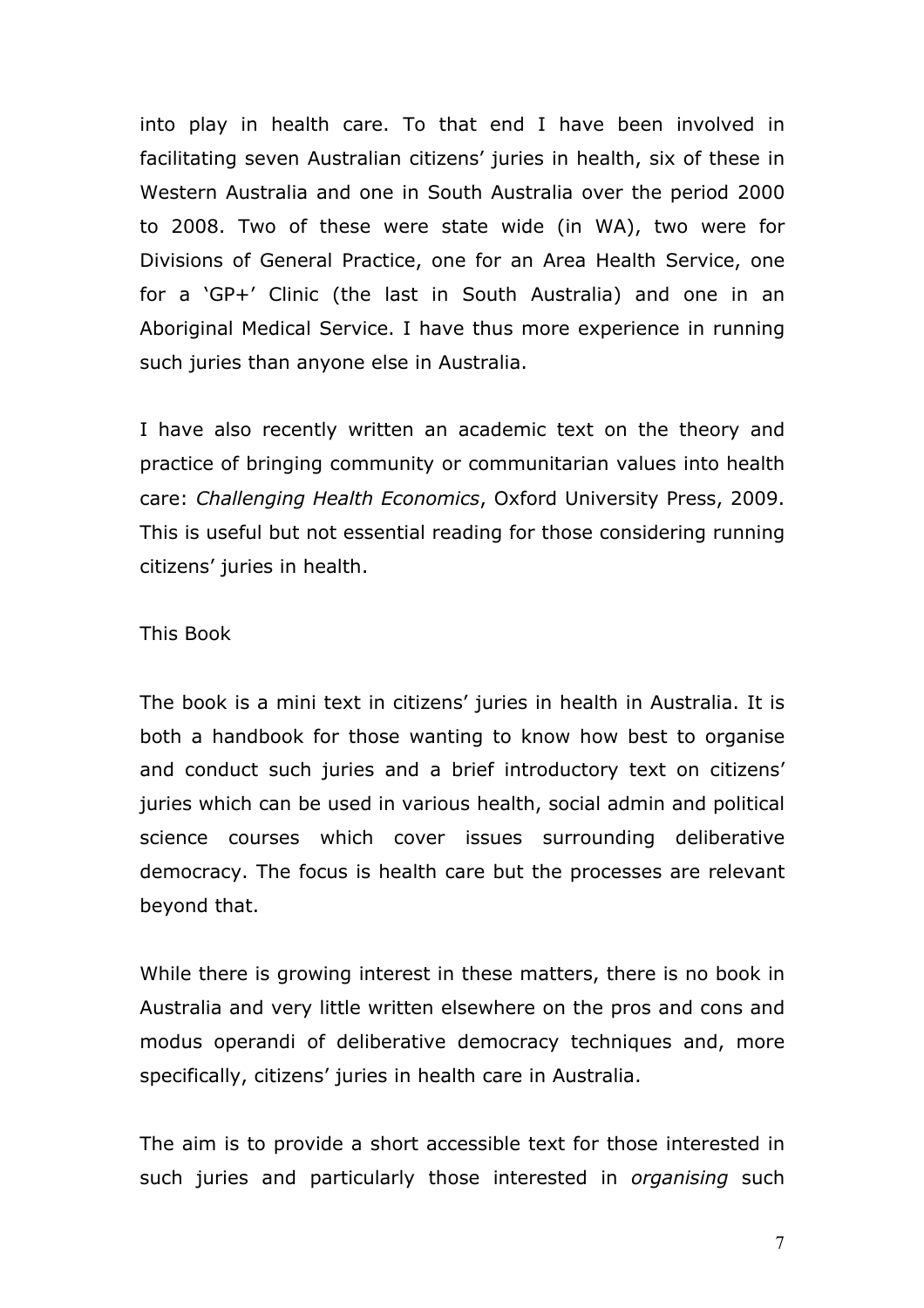juries. The book thus aims to meet the needs of two markets. First it provides a useful guide for practitioners who seek to set up such juries. Second it is a short introductory text for students on MPH and other similar health courses, as well as those courses such as social admin and political science where knowledge of the workings of deliberative democracy need to be exemplified. It is thus both practical and pedagogical.

There is a burgeoning interest in the use of citizens' juries in health in Australia. I know this because as I talk about them at health and medical conferences, there are lots of questions about these. The National Health and Hospitals Review Committee (NHHRC 2009) also recommended their use. It is because of this interest that I decided to write this book.

I have attempted to make the book light and accessible. While written by an economist it is largely free of economic jargon. There is some economics here in these pages although many may see the discussion of values and whose values as being more about philosophy than economics. So be it; but economics does need values. I believe that in health care the extent of the use of and appreciation of the need to use citizens' values is all too limited. Yet whose health is it we are dealing with? Who is paying for health care? Is health care not first and foremost a social institution?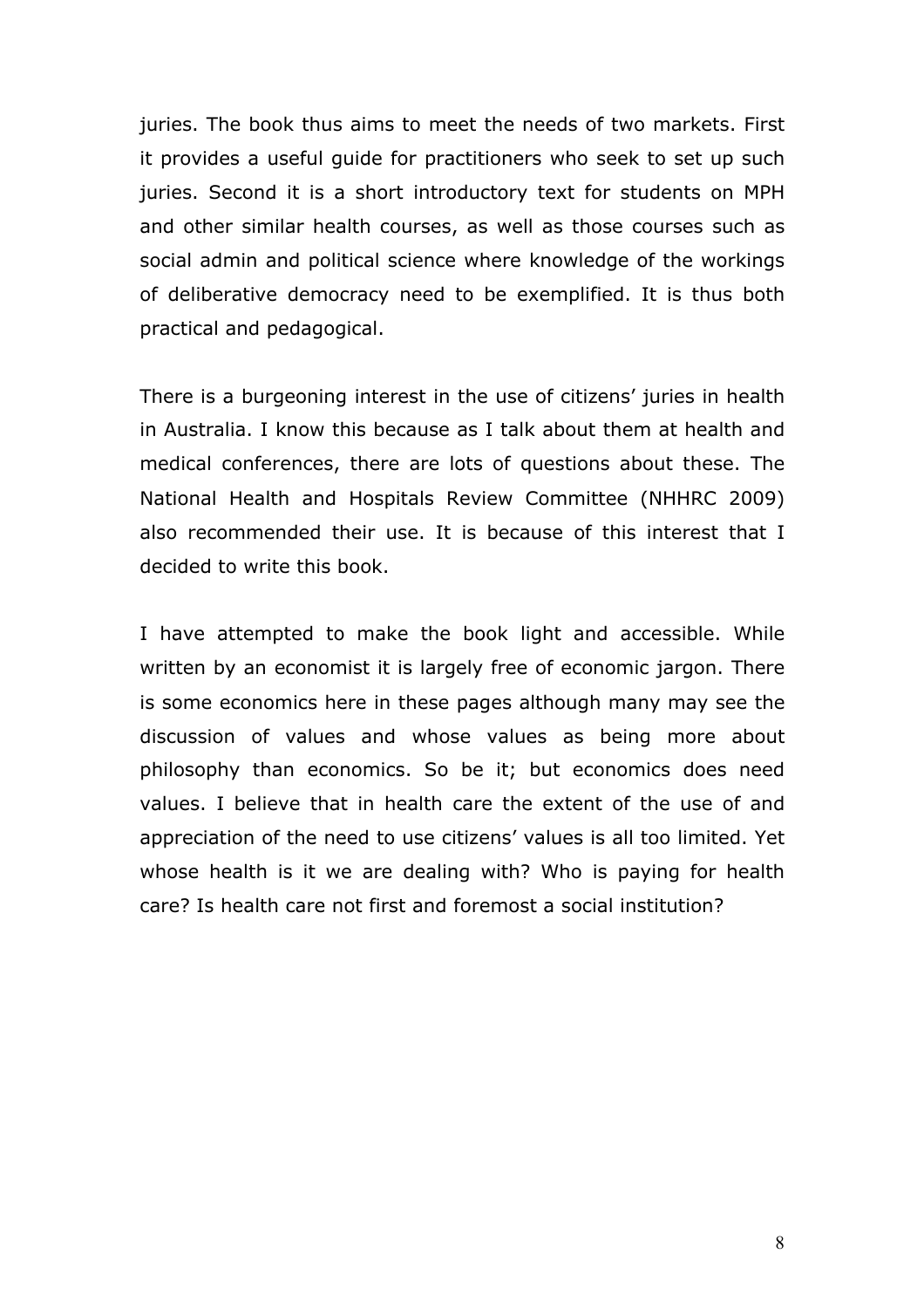#### **Chapter 2**

#### **To Consult the Public or Not?**

There is an ongoing debate over what role the general public should play in health care planning. Sceptics of public involvement have expressed concerns over the limited knowledge, interests and expertise of the public. Advocates have argued that, regardless of the problems involved, it is ultimately society's resources that are being allocated and therefore society's preferences that should count.

To get the citizenry heavily involved in health care planning is just not practical. Athenian democracy has its appeal but the opportunity costs are just too high. We need to devise and adopt a set of principles for social choice  $-$  a 'constitution' - for health services.

With Virginia Wiseman we developed the idea of a constitution (Mooney and Wiseman 2000; Mooney 2009). This involves a set of principles on which policy and actions might be based: such as equity, how important it is and how it might be defined. Is there to be concern only with horizontal equity, the equal treatment of equals, or also vertical equity and the unequal but equitable treatment of unequals? A constitution might cover issues of respect for individual autonomy, of ensuring the freedom of individuals to refuse treatment, of the extent to which only outcomes matter or whether processes (such as decision making per se) are also to be valued. It might even state in which contexts in public health the community's preferences should count and when valuation issues might be left to the experts.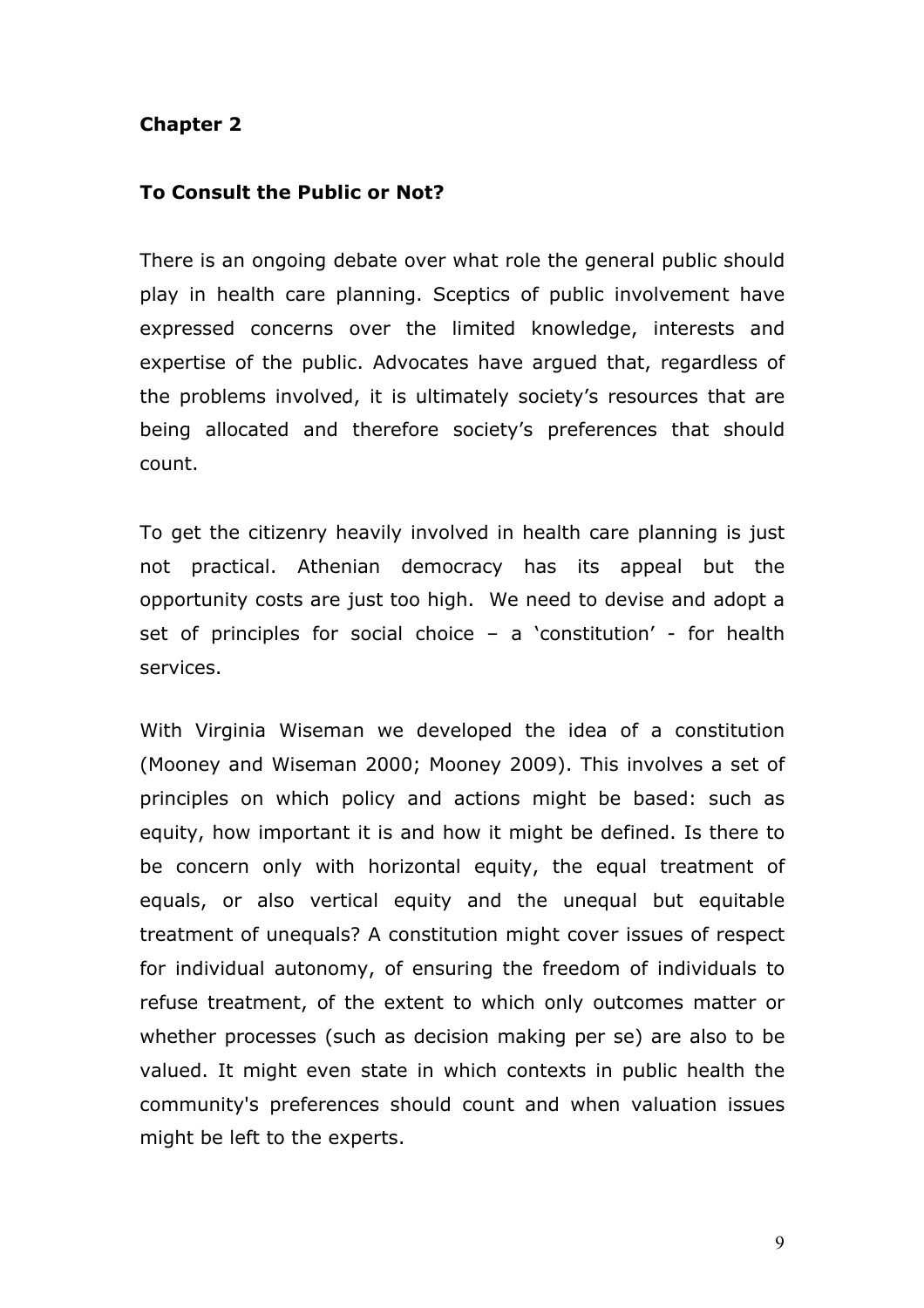The idea of stepping back and thinking through the principles on which societies seek to build their health services is a simple one. Questions of the appropriateness of health care, of evidence bases, of health outcomes measurement – all potentially laudable – cannot satisfactorily nor comprehensively be addressed until there is clarity with respect to the values that do and should drive the health care system. That set of values in my view has to come from the community.

What is possible is to bring public preferences into health service decision making without all the complexities and costs of Athenian democracy. This involves using the community voice to establish the underpinning values and leave the 'experts' to operationalise the constitution.

Duane Blaauw and colleagues (2003 pp39-40) suggest: 'Health systems are complex social systems. This seemingly obvious observation is curiously absent in much of the current discourse about health systems and health sector reform.' They claim that this is in part due to the 'economic biases of the field' (p 39). They go on to say that '[b]ecause health systems are social systems, health system researchers and reformers need to pay much more attention to social theory … It is necessary, not only to pay more attention to the socio-cultural dimension of health systems, but also to ensure that existing interventions do not undermine the development of more humanistic approaches. Our understanding of the complex social world of health systems is limited and fragmented. Current perspectives rely on simplistic assumptions about human behaviour but we lack the methodological tools to develop more complex insights.'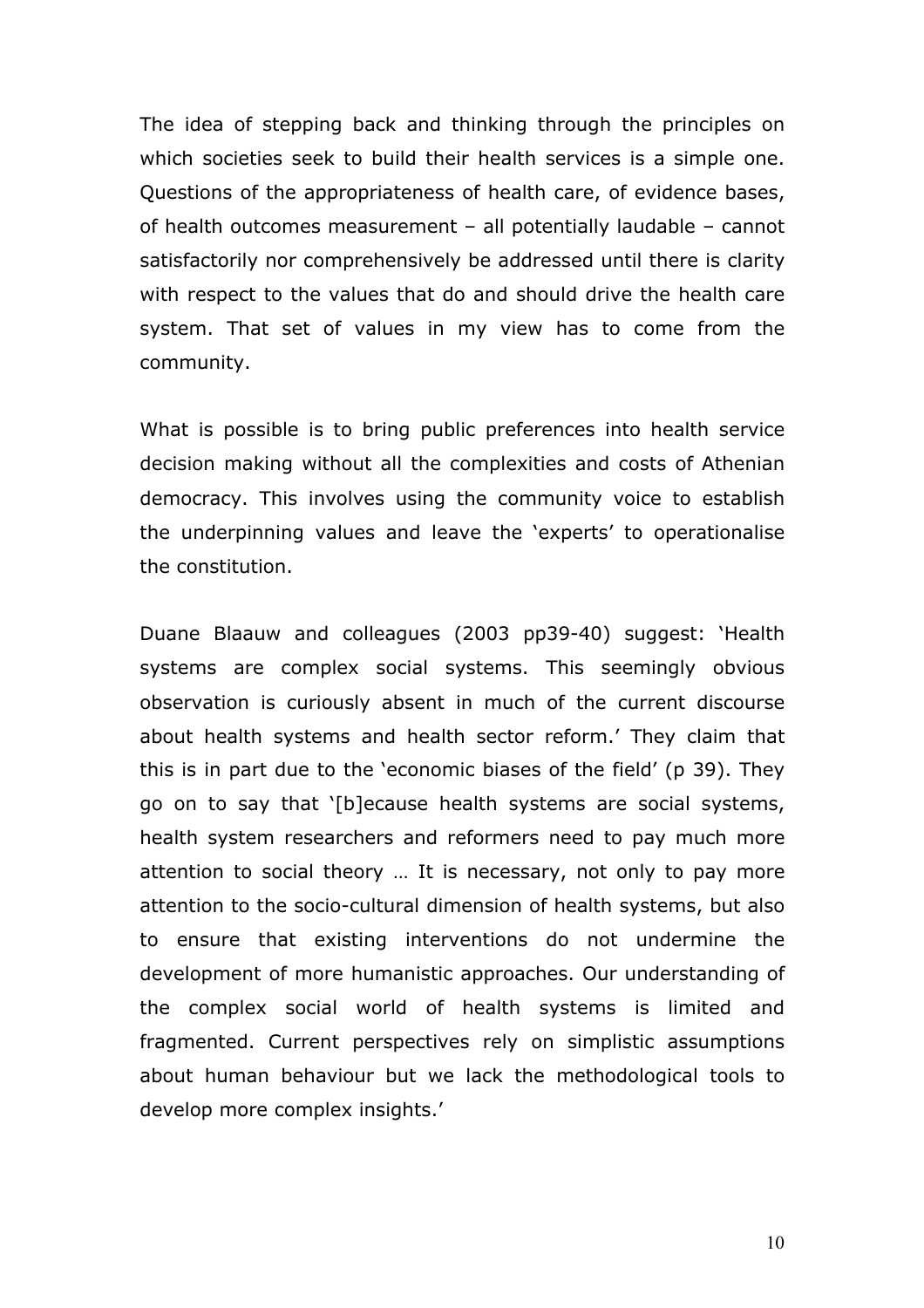They argue that there is a need to 'focus on priorities such as developing shared goals, promoting organisational values, creating supportive work environments, influencing informal social networks, building trust, and improving organisational learning'. They accept that '[p]ractical health system researchers and reformers may be sceptical that such an approach is too complex or too normative'.

These authors thus get us part of the way to valuing health care systems *per se,* even if they do not go far enough in seeing health care as a social institution.

Looking to health services as social institutions means that they become more akin to social services where the inputs are not simply the resources of the health services but involve also the resources of the citizens. This is most obvious at the level of the patient and his or her carers in the community. But citizens can also be involved as a resource in health care in the sense of their time and effort in offering their informed preferences for the procedural foundations of health care i.e. the constitution for health care.

Freedman (n.y.) argues that too infrequently is the issue of a health care system as a social institution addressed or taken into account in health policy making. She makes this point in the specific context of the Millennium Development Goals (MDGs) but it has wider relevance. She argues (p 1) that the way that the goals are framed 'invites a technocratic, largely top-down approach with a familiar sequence of steps: determine the primary causes of the MDG diseases/conditions; measure the incidence and prevalence; identify the medical interventions to prevent or treat these causes; determine the most cost-effective delivery systems for those interventions; calculate the costs; advocate for 'political will' to get the job done.'

11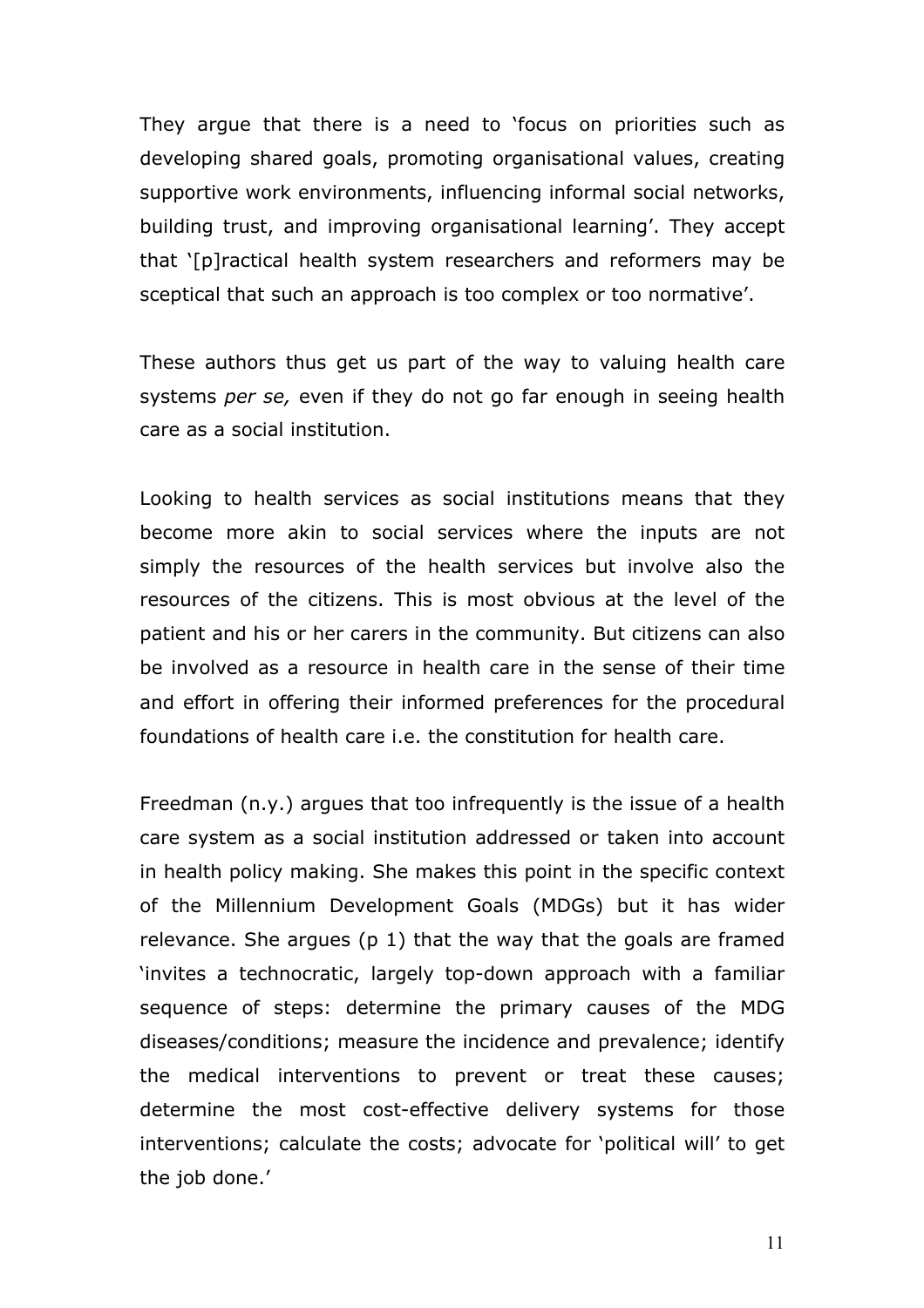Lucy Gilson (2003 p 1461) argues that health systems 'are not only producers of health and health care, but they are also purveyors of a wider set of societal norms and values'. They are thus social institutions in the sense that they help to mould and are moulded by the nature of the society in which they operate. There is a two way interaction between the health care sector and the population and not the unidirectional emphasis that health policy tends to assume or adopt. The health services are technocratic organisations, there to serve the health of the people. But they are more. They are also social institutions, a part of the social fabric and having the capacity to be a major player in influencing the nature of society. Thus they need to take their place alongside other major institutions such as the education sector, corporations, the courts and the public service. How people react to and respect these institutions can in turn influence the make up of society and have an effect on individuals' perceptions of their position in society.

The health care system thus has a value of its own independent of or at least additional to what it produces by way of outputs such as improved health to individuals. This value takes the following forms: a social institution which contributes to the health of the population as a whole and not just the individual's health; a social institution which by being accessible to all contributes to the idea of living in and helping to build a caring society; and a social institution which, in being amenable to the preferences of citizens, enhances democracy. These features together we may label under the heading of building social decency.

Let me give an example. If a primary care organisation wishes to set up some strategic planning exercise, this will most often be goals focussed. It may be no more than a description of how

12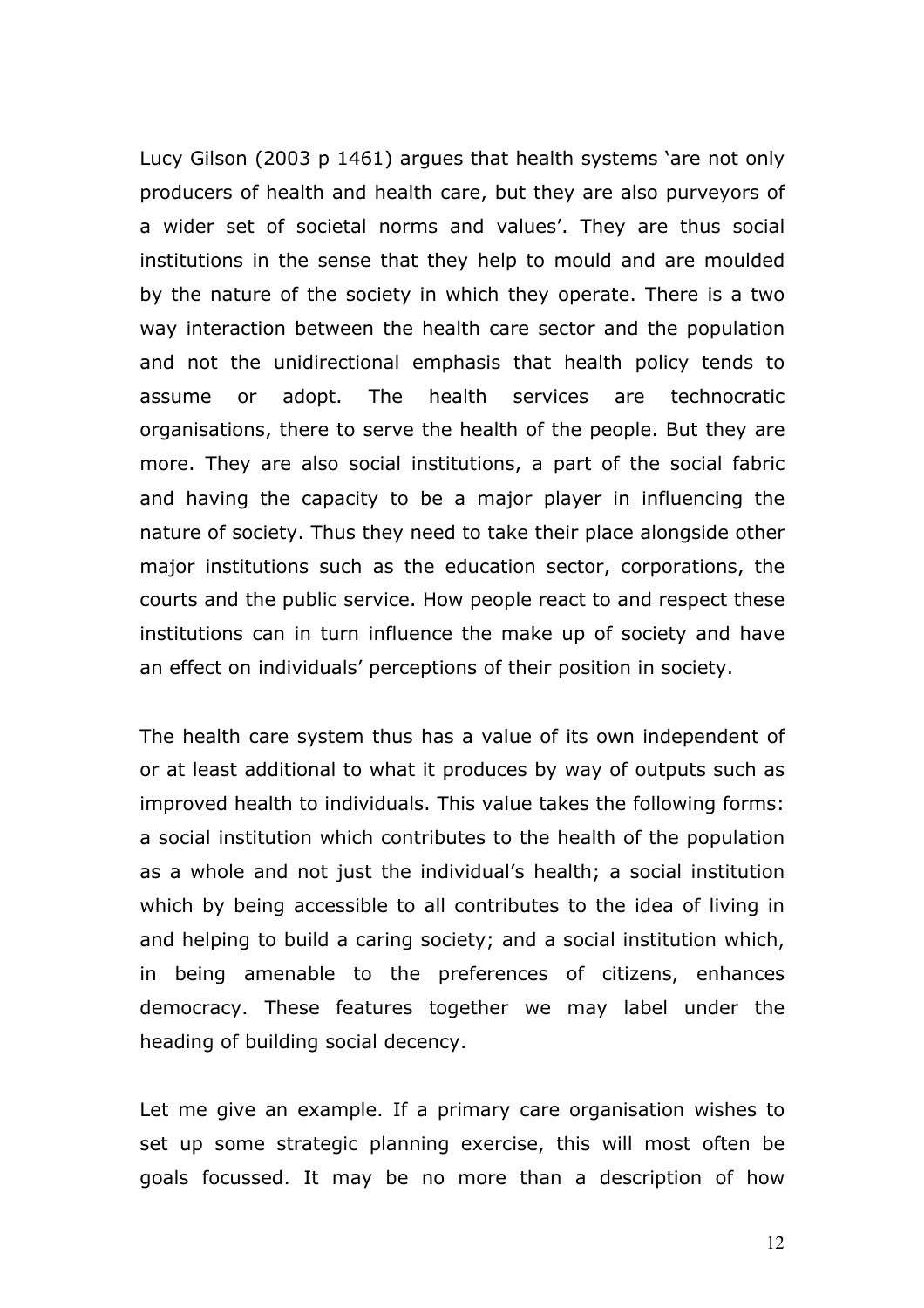decisions are to be made. Often this process ignores the issue of establishing the foundation of principles on which that planning is to be based. Debate about what the values base might be may well be bypassed.

Instead, if there is a recognition of the need for a constitution on which to plan the functionings of the organisation, that in turn requires discussion as to how this is to be done and according to whose values. Again many answers might be given to these questions but the key point is that, asking these questions, they now need to be answered. If there is a further recognition of the idea of health services as social institutions that will point in the direction of using community values. Again if there is an acknowledgment that the players who are around for the long haul are the community who are served by these services then citizens are the people who are most likely to provide what Stephen Jan calls 'credible commitment' (Jan 2003) to the social institution that is health care.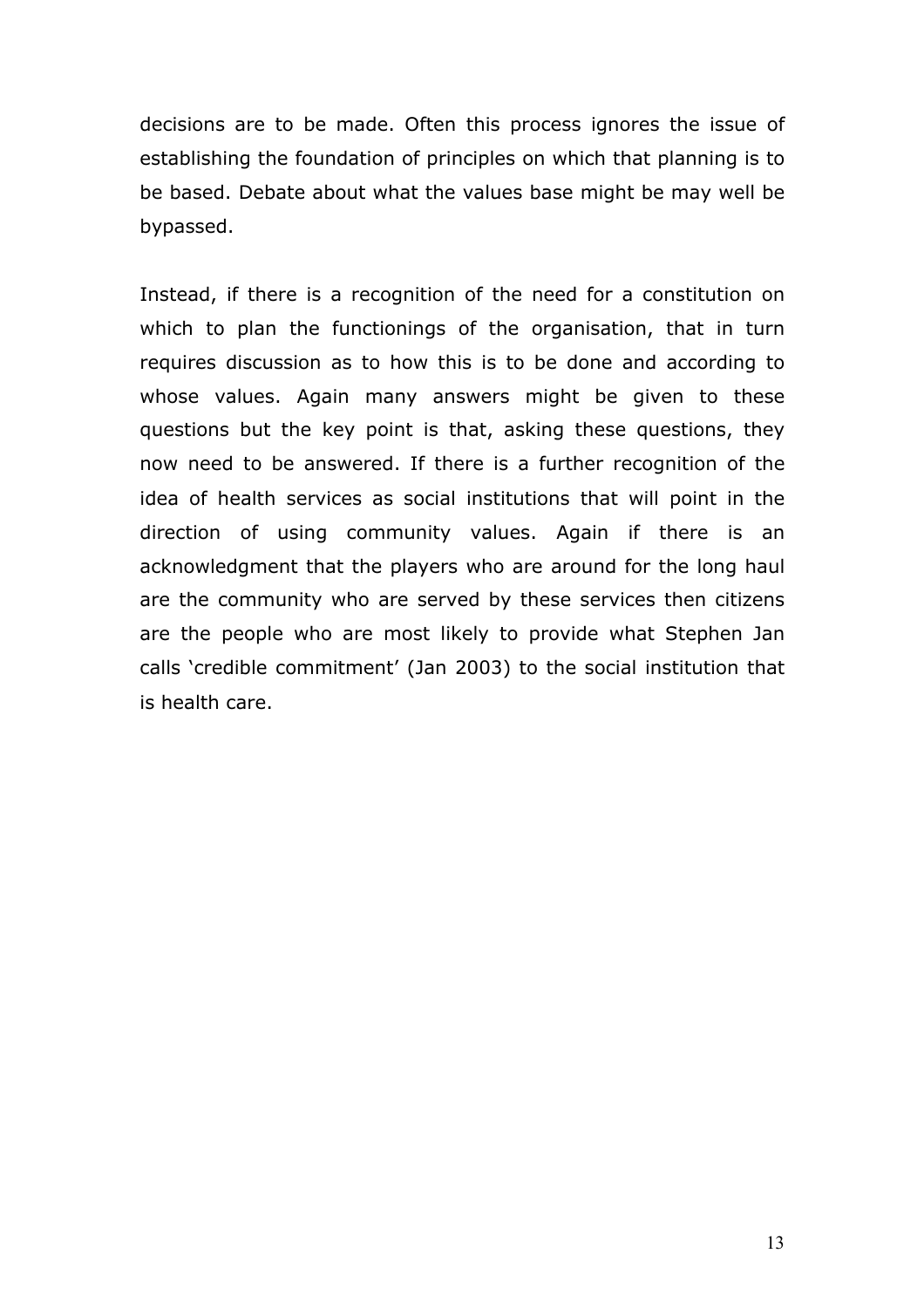#### **Chapter 3**

#### **What is a Citizens' Jury?**

In recent years there has been increasing interest in involving communities in decision making in health and health care through various forms of 'deliberative democracy' (Davies, Wetherell and Barnett 2006). These usually involve a selection of people or a community or a meeting of citizens who are asked about certain issues.

I have experimented with citizens' juries (Mooney and Blackwell 2004) as one form of deliberative democracy that might serve as a vehicle for the purposes of setting principles and priorities, and establishing communitarian claims (see chapter 5). These bring a random selection of citizens together, give them good information and a chance to quiz experts; and thereafter allow them to discuss and reflect on certain questions, against a background of resource constraints.

What 'vehicle' is used to get at citizens'/community values will depend to some extent on what is sought. Thus: 'In the literature there is little discussion on what approach to use in eliciting community preferences. Is the intention to obtain community values by aggregating the preferences of individuals concerned for themselves? Or by asking individuals to put themselves in the position of planners acting on behalf of a community such as, say, the Perth community or the Australian community? Or are community values best discovered by allowing a communal discourse that gradually reveals a consensus? Each approach is likely to reveal a different set of community preferences. The usefulness of each approach will be partly dependent on what kind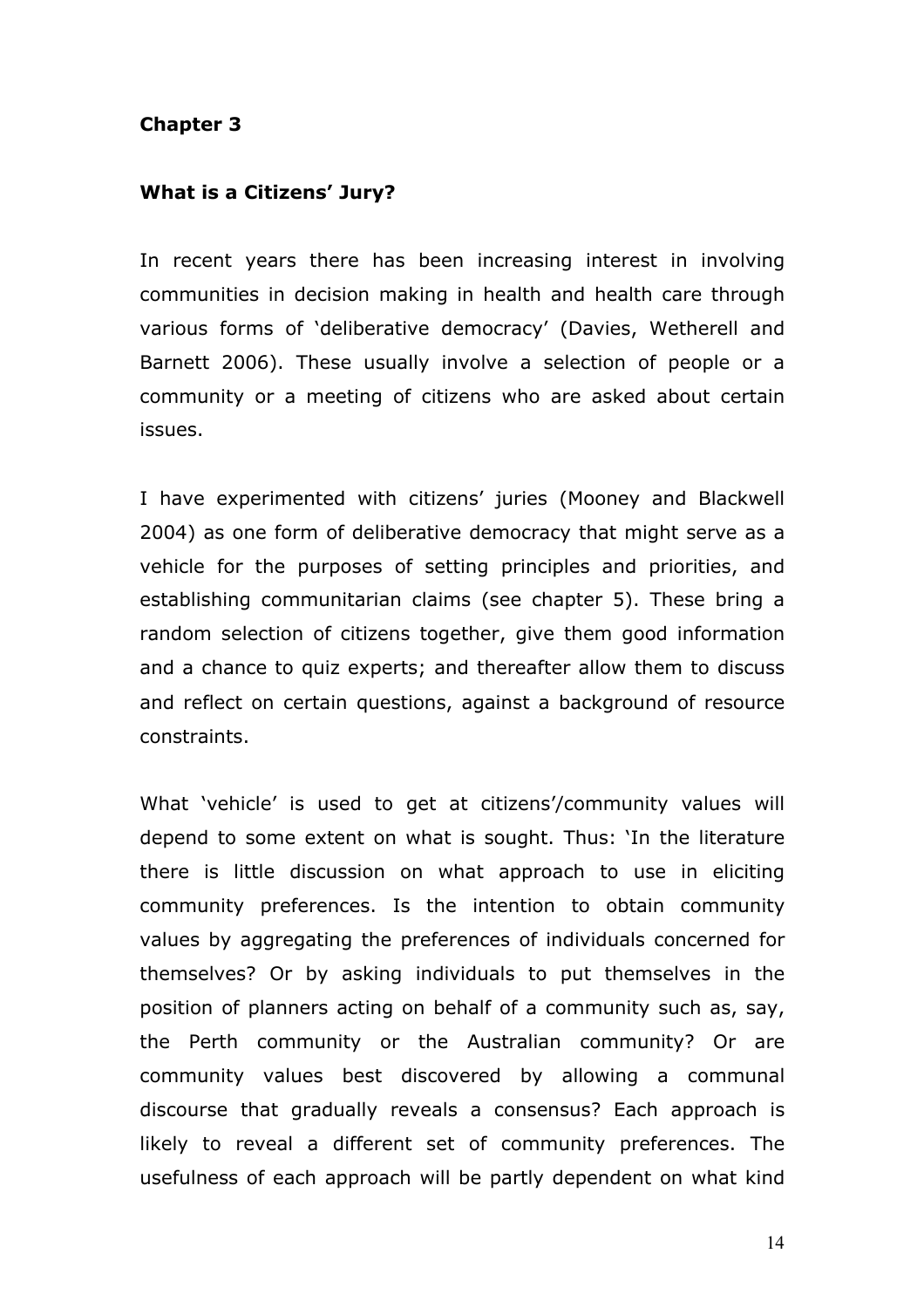of decision making the results are intended to guide' (Mooney and Blackwell 2004). Apart from citizens' juries, other approaches are focus groups, opinion polls and conjoint analysis.

Whatever process is used for eliciting community values it should seek to reflect as well as possible the preferences of the relevant citizens qua citizens, provide sufficient information for the preferences to be meaningful (because the exercise of preferences must be well informed), an opportunity for respondents to reflect and deliberate, and a recognition of the scarcity of health service resources (because preferences are truly revealed when one is required to make a choice).

What sorts of issues might citizens address? It is likely that 'citizens may accept their limitations in some areas of decision making, while insisting on their right to decide in others. Citizens may choose the issues for which they want their preferences to be counted. They may thus have "preferences for preferences"' (Mooney and Blackwell 2004).

It is important at a broader level not to lose sight of the issue of citizen engagement in social institutions and building such social institutions, the idea of fostering democracy and democratic governance. While this can be restricted to being instrumental, the idea that it might be seen as a valued benefit of the process is acknowledged by some writers (see for example Kashefi and Mort 2004) who argue for this as an outcome, consequence or benefit in its own right. Kashefi and Mort warn against some of the problems of settling for instrumentality. 'Incidental' consultations are deeply mistrusted and can be seen as 'social control disguised as democratic emancipation' or 'simply … ways of deflecting criticisms of mainstream (un)democratic practice'. Certainly, there are risks

15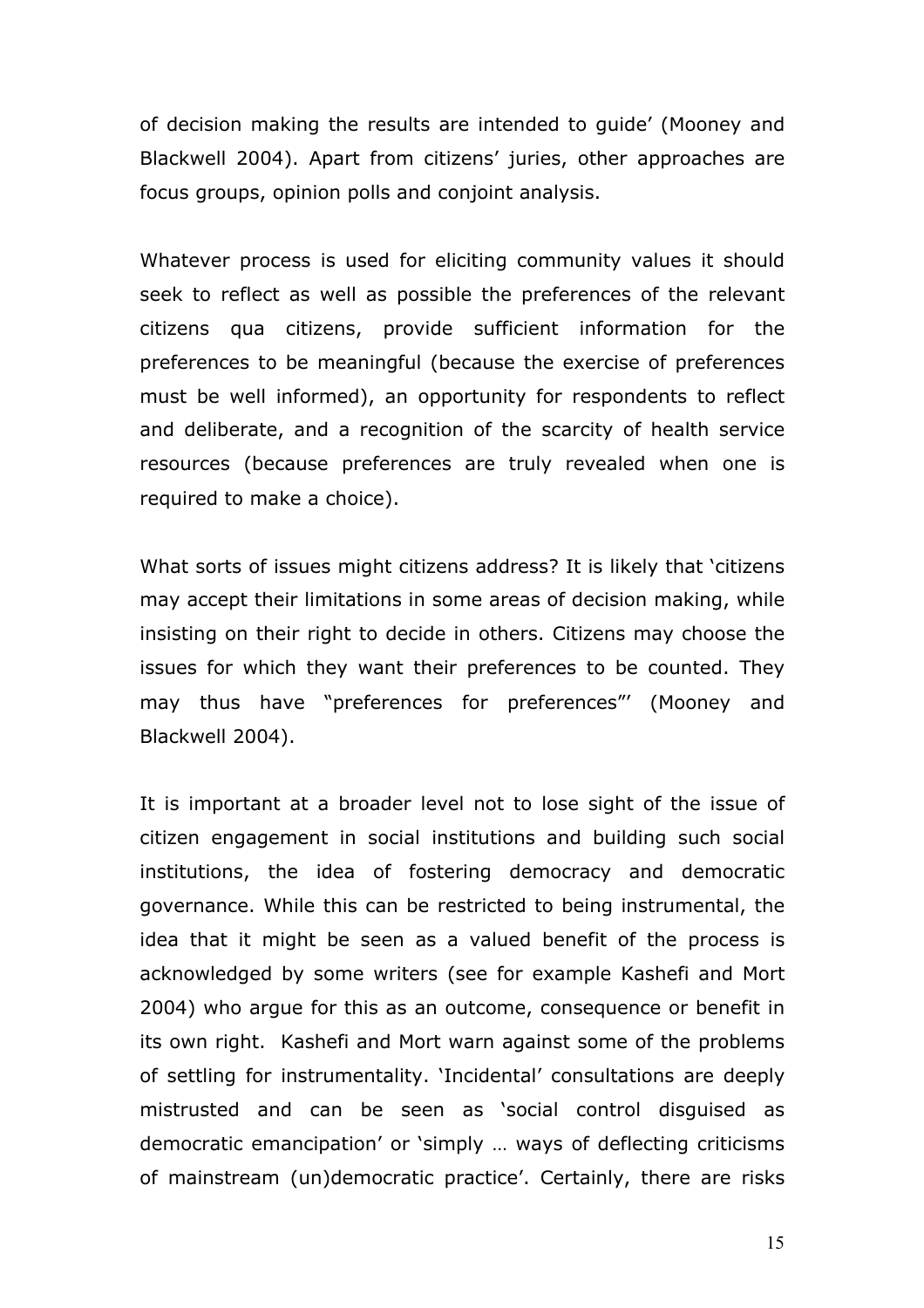associated with public consultation. It can result in a cynical response in attempting to build democratic governance, and I have experienced such cynicism in facilitating citizens' juries, albeit from a small minority of jurists. Most enthusiastically endorse the process and express positive feelings (even delight!) at being involved, some very readily arguing that such deliberative processes ought to be extended to other areas of social life. Beyond the anecdotal however, research is needed to show that citizens do value their health care system as a social institution. This in a sense is self-evident but it does need to be supported with good quantified evidence regarding the nature and extent of this value.

Citizens' juries have their genesis in the UK (see for example Davies, Wetherell and Barnett 2006) but more recently I have been involved in facilitating seven of these in Australia (see for example Mooney and Blackwell 2004). That first hand experience has been partly responsible for my being persuaded that citizens are well able to provide these values.

What is sought is to establish what values drive citizens' wants from these social institutions. There are three key objectives. First there is the desire to establish which factors citizens want to be taken into account when scarce resources for health care are being allocated. These might be simply and only health or health need. They might be more concerned about addressing problems, thereby focussing on health needs as sickness rather than about looking to see what difference the resources might make i.e. their capacity to benefit. They may seek extra resources for particular issues conditions or disease – for those suffering from mental illness, for example.

Second there are issues around equity where the citizens seek to determine what they mean by equity, for example whether to opt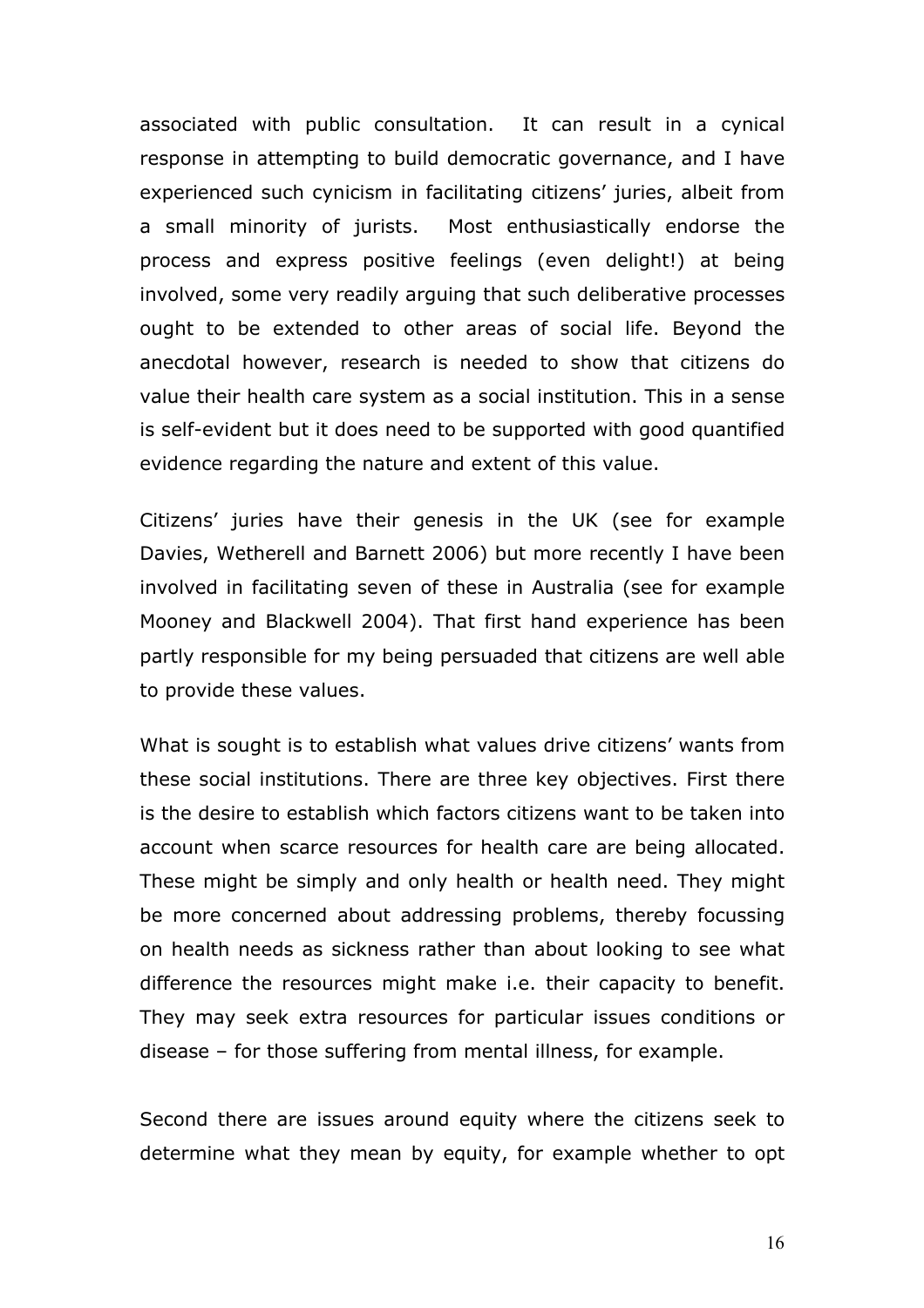for equal access for equal need or equal health and for horizontal equity (the equal treatment of equals) or vertical equity (the unequal but equitable treatment of unequals). Weights may also need to be attached to different characteristics, such as for vertical equity for benefits to say poor people. They have to decide which people merit having above average weights and why. Is this to be based solely on disadvantage and what in their view constitutes disadvantage - the poor, the elderly, Aboriginal people, those who are mentally ill? Which groups in this context are most disadvantaged and is this a criterion for yet greater weights to be attached to any benefits to them?

Third there may be considerations around organisational issues such as the existing balance in resource use between say prevention and cure; between the community and hospitals; and between curative and palliative care. There may also be other organisational issues which merit additional funding such as seeking to ensure efficiency and transparency in decision making; providing adequate information to the public on what services are available and when; and ensuring there are safeguards in place to promote quality of care.

To propose that the community get more involved in health service decision making is not new. WHO (1954), more than half a century ago, proposed a move to have citizens' values drive health service decision making. That idea has been around since (see for example the World Federation of Public Health Associations in 1984, Vuori 1984) and more recently the Romanow Commission in Canada (Romanow 2002).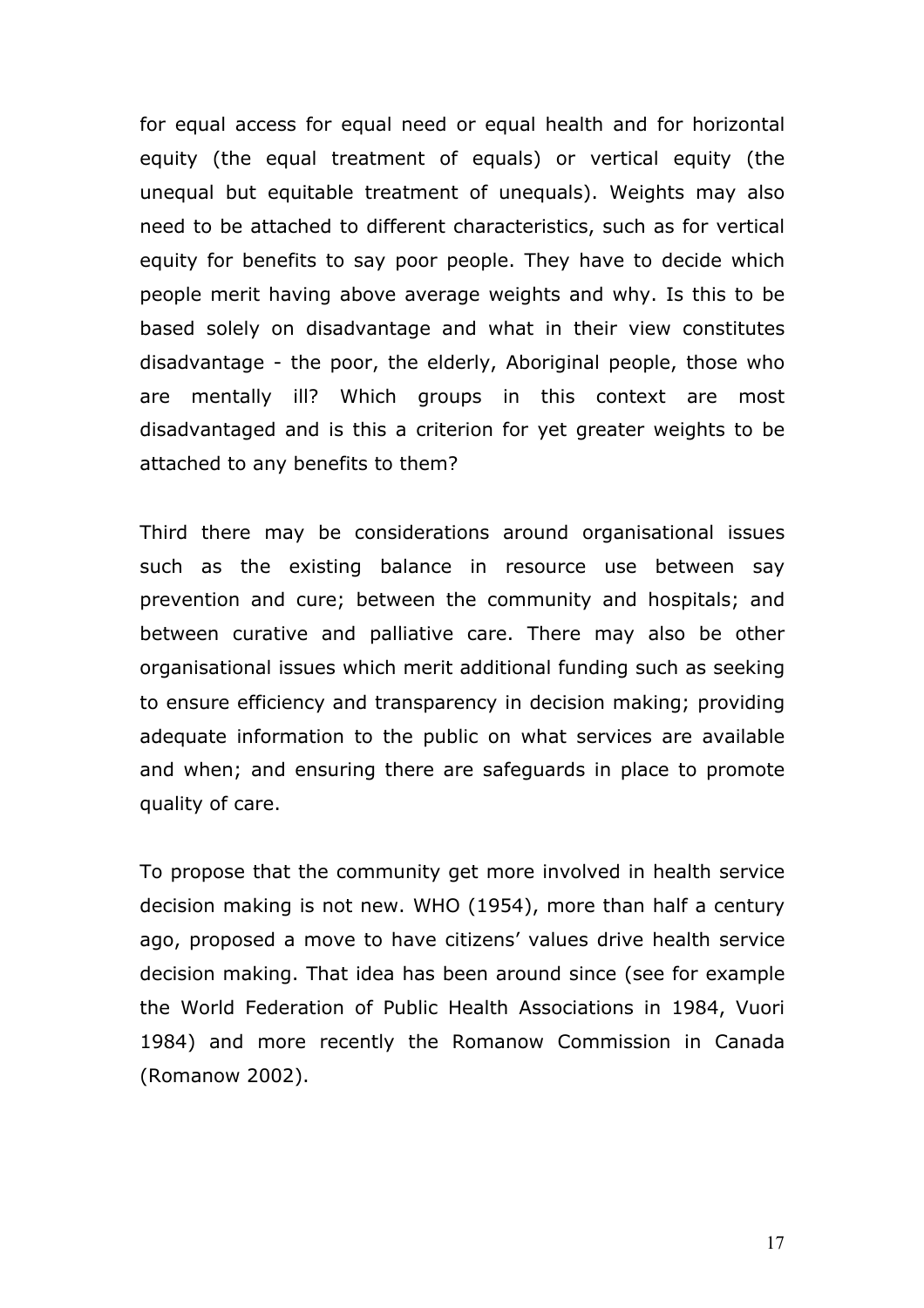## **Chapter 4**

#### **Running a citizens' jury**

#### **Introduction**

Citizens' juries are not difficult to set up. They do however need to be set up well. This means following a few basic guidelines as outlined in this chapter.

#### What Are We Seeking?

What we are seeking in organising any citizens' jury are the views of the informed citizenry on some issue or issues. There is a need for clarity as to what precisely the issue is that is up for discussion and also how the views of the citizens might or might not affect the decisions surrounding the issue. Are the citizens' views to determine the decision? Will the decision makers be looking to take account of the citizens' values in making a decision? Will the decision makers simply want to know the citizens' values in, thereafter, reaching their decisions?

There are different views on this! I think it is important that in advance of getting into their deliberations, the citizens are made clearly aware of the nature of their tasks and what the impact of their deliberations might or can be. Good to be able to say: "your values as citizens will be taken into account in any decisions taken"; even better "your values will serve as the basis of any decisions taken". Whatever, there needs to be some straight talking on what and what not the citizens can affect – and how. The risks here are obvious. Many of the public have become rather cynical about "consultation" and members or potential members of a jury may be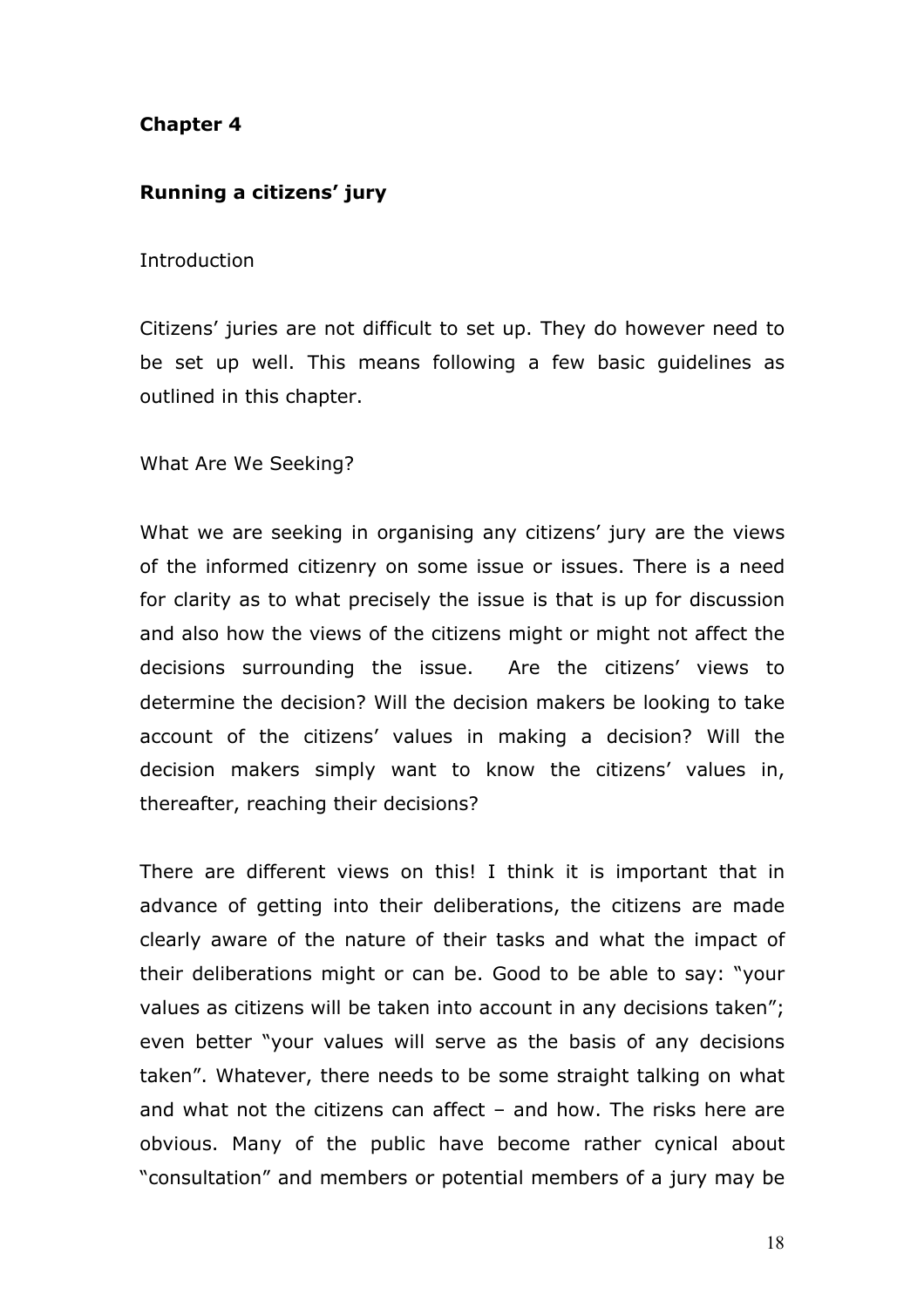somewhat reluctant to be involved or to become energised regarding their tasks if they feel that they are wasting their time or this is all some public relations whitewash job so that the organisers can say "oh yes, we consulted the public".

A second issue is that members of the jury need to have drummed into them that they are there as citizens and that they have been randomly selected to represent the citizenry or community of Newtown or Area South or Region Blue. They are not there as users of health care but citizens, tax payers and potential users of health care. Also they are not from Bonnington, Binnington or Bunnington but as citizens of Region Blue. Of course they may be influenced by the fact that they themselves or someone near and dear has cancer or lives a long way from hospital or has had a bad experience with the mental health services or they do come from Bunnington. They should not however talk directly of their cancer or Bunnington's hospital.

#### Background

I have been involved with seven Citizens' Juries in Australia. These have been quite varied in nature. The first was in 2000 organised by the Medical Council of Western Australia, a group of progressive doctors, and covered the whole state. The emphasis was on setting principles and priorities for the state as a whole.

In 2001 the Medical Council of WA picked up one of the key themes from 2000 and organised a jury around equity with three strands Aboriginal versus non-Aboriginal; elderly versus non elderly; and Perth (the state capital) versus rural/remote.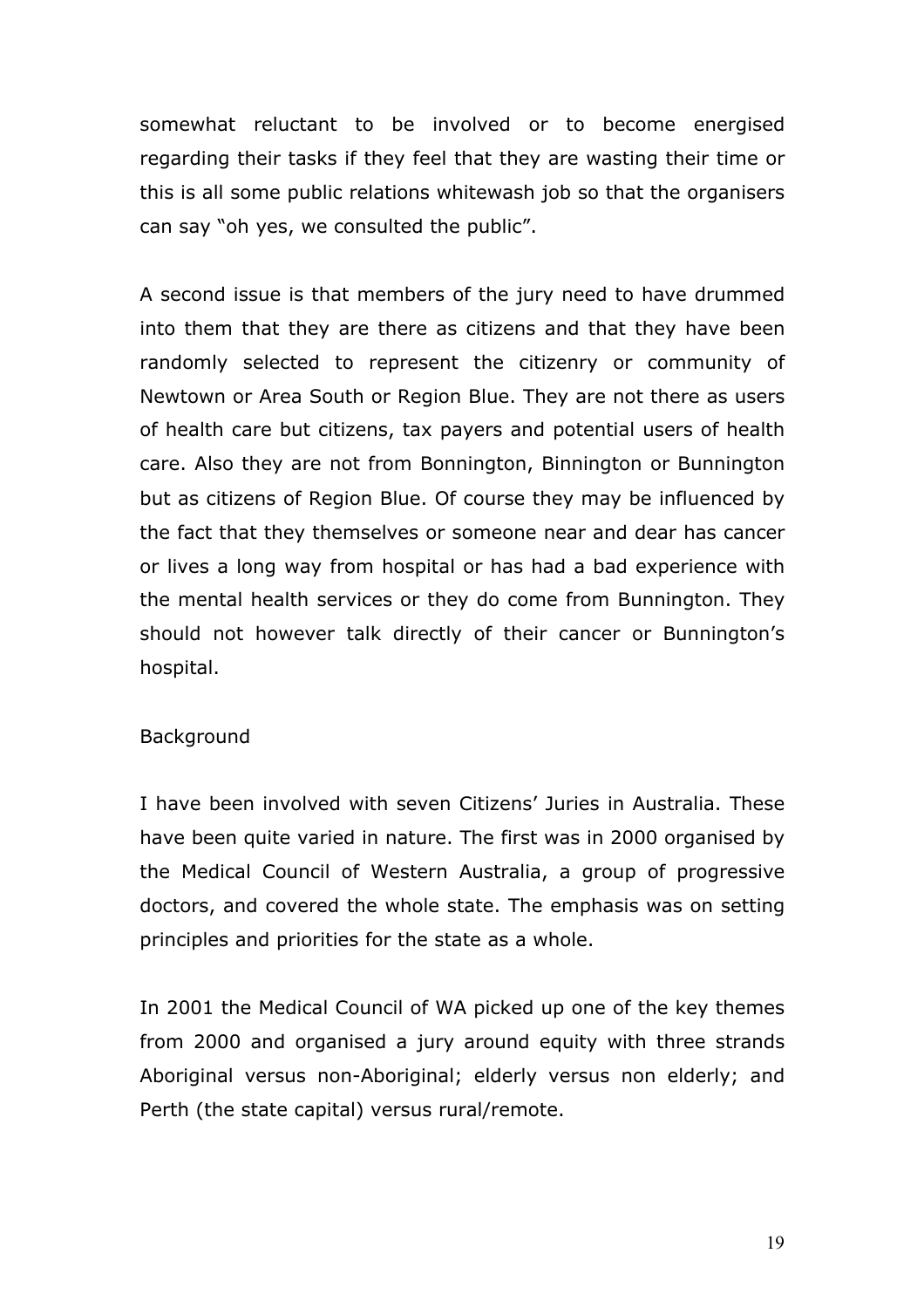The 2002 Osborne Division of General Practice citizens' jury considered the principles that the citizens wanted to underpin that division's activities. (Divisions are geographically based primary care networks which are primarily GP-focussed and which can influence GPs in how they practice.)

The citizens' jury for the South West Area Health Service in Western Australia in 2005 which covers a population of approximately 110,000 people was a particularly interesting event. The results of the jury's deliberations which covered both principles and priorities were fed into a large public forum of various stakeholders. This latter addressed more operational issues but did so on the basis of the results from the jury.

In 2007 the Perth Primary Health Care Network, a division of general practice, held a jury which again looked at both principles and priorities for their network.

Again in 2007 I facilitated a jury in South Australia in Marion GP Plus which is a primary care organisation.

Finally, thus far, the 2008 South West Aboriginal Medical Services held what was not strictly a citizens' jury but a members' jury where participants were drawn from the SWAMS membership. That deliberated over both principles and priorities.

Selection of Jurors

In selecting jurors, the key idea is to try to bring together a group of people who are able to represent the community involved. Thus ideally they should not self select or be invited through say an advertisement in a local paper. Rather, best, is some randomisation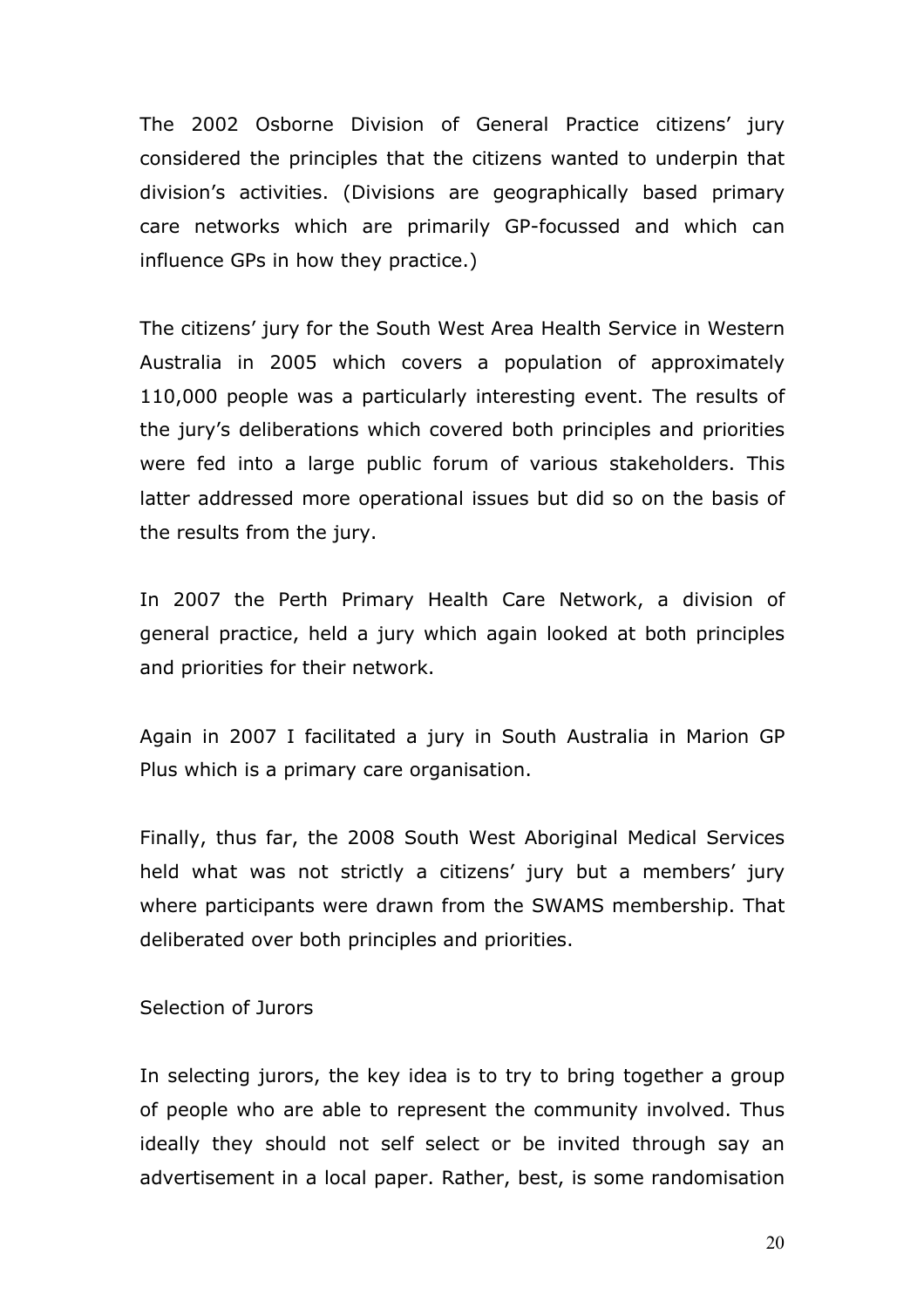process say from the relevant voters' roll. In some instances those selected may be topped up with some people from minority groups who may be otherwise missed, such as youth and Aboriginal people.

The process at this level may vary but that adopted should try to stick to the idea of representation and randomness as far as possible but recognising that no process will be perfect. Writing out to people with some simple basic information about the purpose and process to seek expressions of interest is where to start. Of those who say yes – and this is now no longer a random group - they then need to be examined to try to ensure a good mix, by say gender, age, location, income or SES and any other factors that are seen as being potentially relevant.

About 15 are then asked to attend, keeping perhaps 3 or 4 as reserves in case any then say no or drop out later because of sickness. The optimal number for a jury is between about 12 and 20. The number needs to be big enough to allow representation and give the occasion the sense of an event. Too big and the 'conversation' across the jury that is necessary may not happen and not everyone may have an adequate chance to say their piece. (When people feel they have to compete to get their voice heard, the process is in danger of breaking down.) From my own experience with jury numbers from 10 to 19, I would suggest that 15 is about right – 19 was too many to keep everyone in the conversation (and overstretched my facilitation skills!).

There is something of a debate about whether to give out information about health and health care in advance or just leave this to the experts on the day (see below). My feeling is that since the jury is an attempt to obtain the preferences of a community *qua*  community it is better that the learning process is also a joint one.

21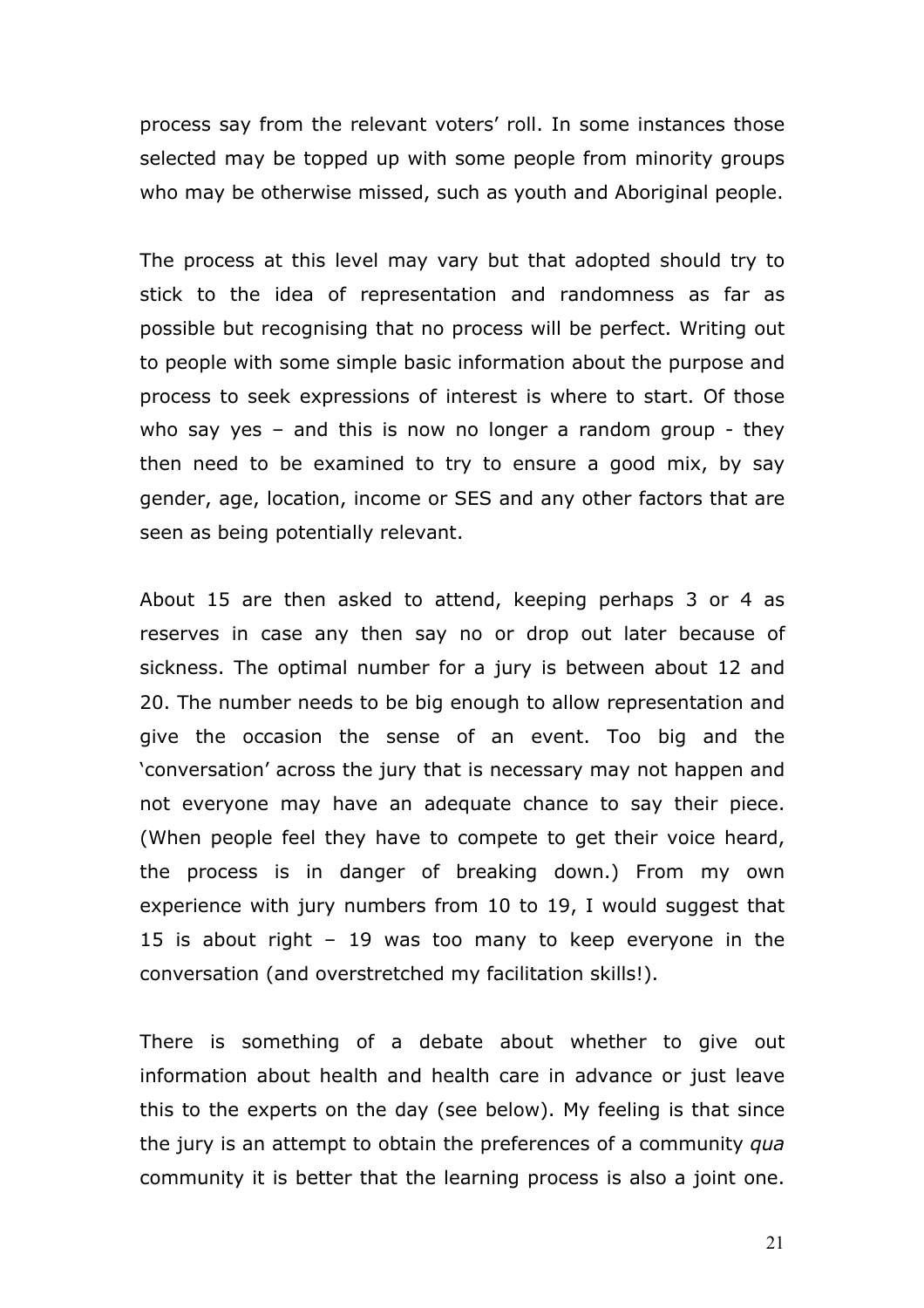Further giving information in advance may mean that some read it and some do not. There is however no uniquely correct answer to this question. What may be relevant is that in only one instance of the juries that I have facilitated has there been in the evaluation any strong view for having more information in advance. (This was for a division of general practice jury. What the jury felt would have been useful was information in advance not about health and health services but about divisions as organisational entities. The public in general do not understand what divisions are so here there may well have been a stronger case for more information in advance.)

#### Format

The cases that I have been involved with have had a fairly steady format but there is no single uniquely correct way to do this. The initial approach to potential jurists is accompanied by a brief statement of what is involved, the arrangements, the purpose, etc. They are also told that they will have their expenses paid and will receive a fee. (This has normally been about \$300 each.) They are asked to attend from about 5pm on Day 1 to about 4pm on Day 2. The main purpose of the first evening is to break the ice, give them a bit more information about what is involved, etc. but in particular just to get them to begin to know one another and the facilitator (and vice versa) – but the key is to get them to relax together as a group.

The information they get in their letter of invitation will not have gone into detail on what is meant by principles. So, this first evening is a good time to pursue that. Best I think to give examples from other sectors than health to reduce the risk of leading jurists. I have found education a good one (about training for jobs, for being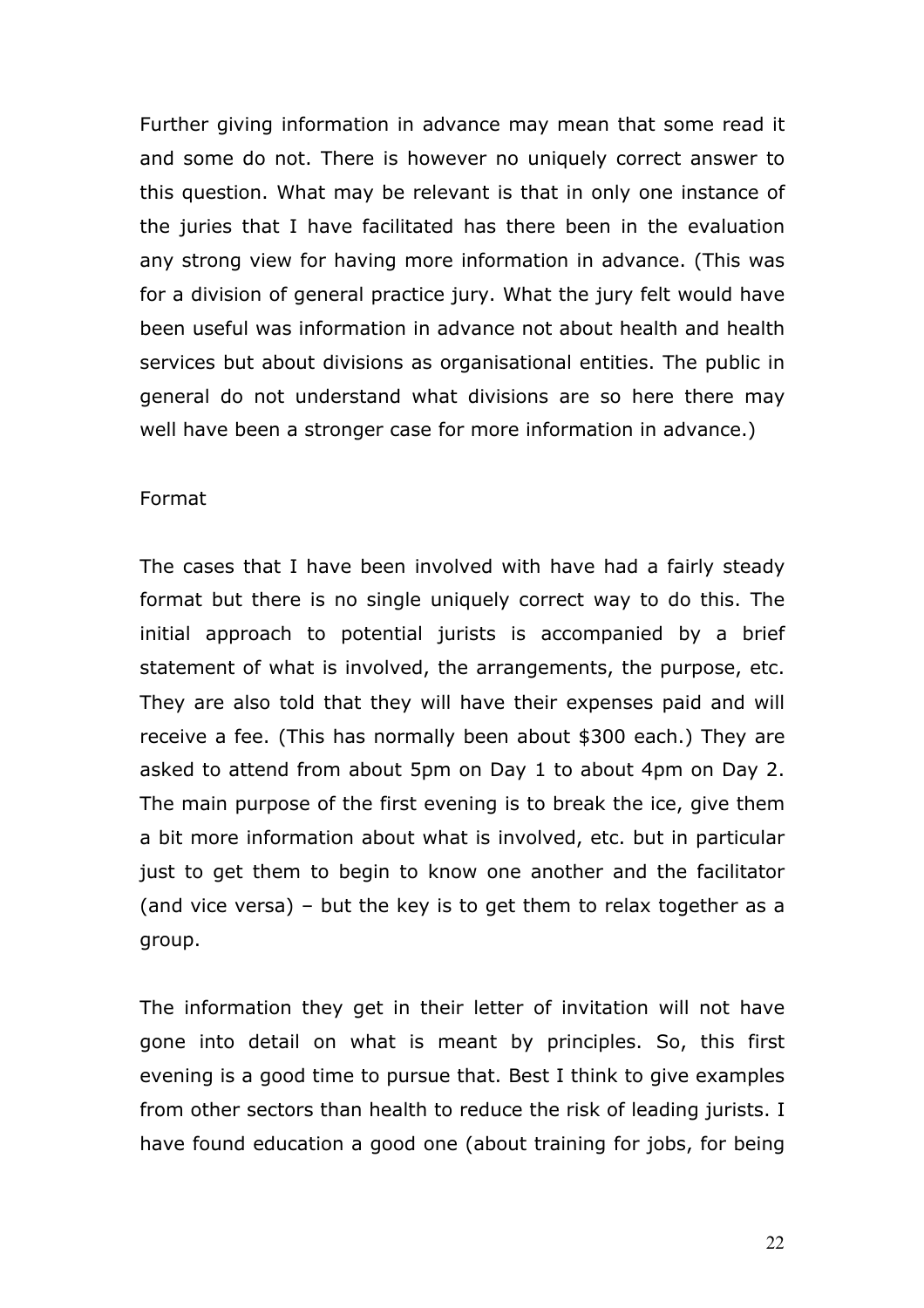good citizens, equity, etc.) and one that the members of the jury can readily relate to.

It is also to remind them quite strongly that their role is one of citizenry and that they are there to represent the community. The intent is to have them ready for the next morning to be citizens on "citizen jury duty" knowing a little of each other. Getting them together

over a dinner on that evening before is I think important. I have not facilitated and would not like to facilitate a jury that did not have this evening before get together. It adds to the costs but I am clear that the benefits are much greater.

At the start of day 2, it is worth repeating briefly the intent of the process and that they are there as citizens. Beyond that the rest of the morning or at least most of it will be taken up with experts presenting relevant information to the jury and the jury having the opportunity to quiz the experts.

What that 'relevant information' comprises is clearly a function of whatever issues are to be discussed but is likely to cover demographics and epidemiology giving a picture of the relevant population and its health problems, including for example risk groups; what services are available and where; resources current and future; what the authority can control or influence and what it can't; what constraints on actions it faces; etc. Such information should be presented as factually as possible. Any questions that cannot be answered at the time need to be addressed by the end of the morning if at all possible.

Juries can be quite tough on experts. They also can see through any attempts to pull the wool over their eyes. Such a lay audience is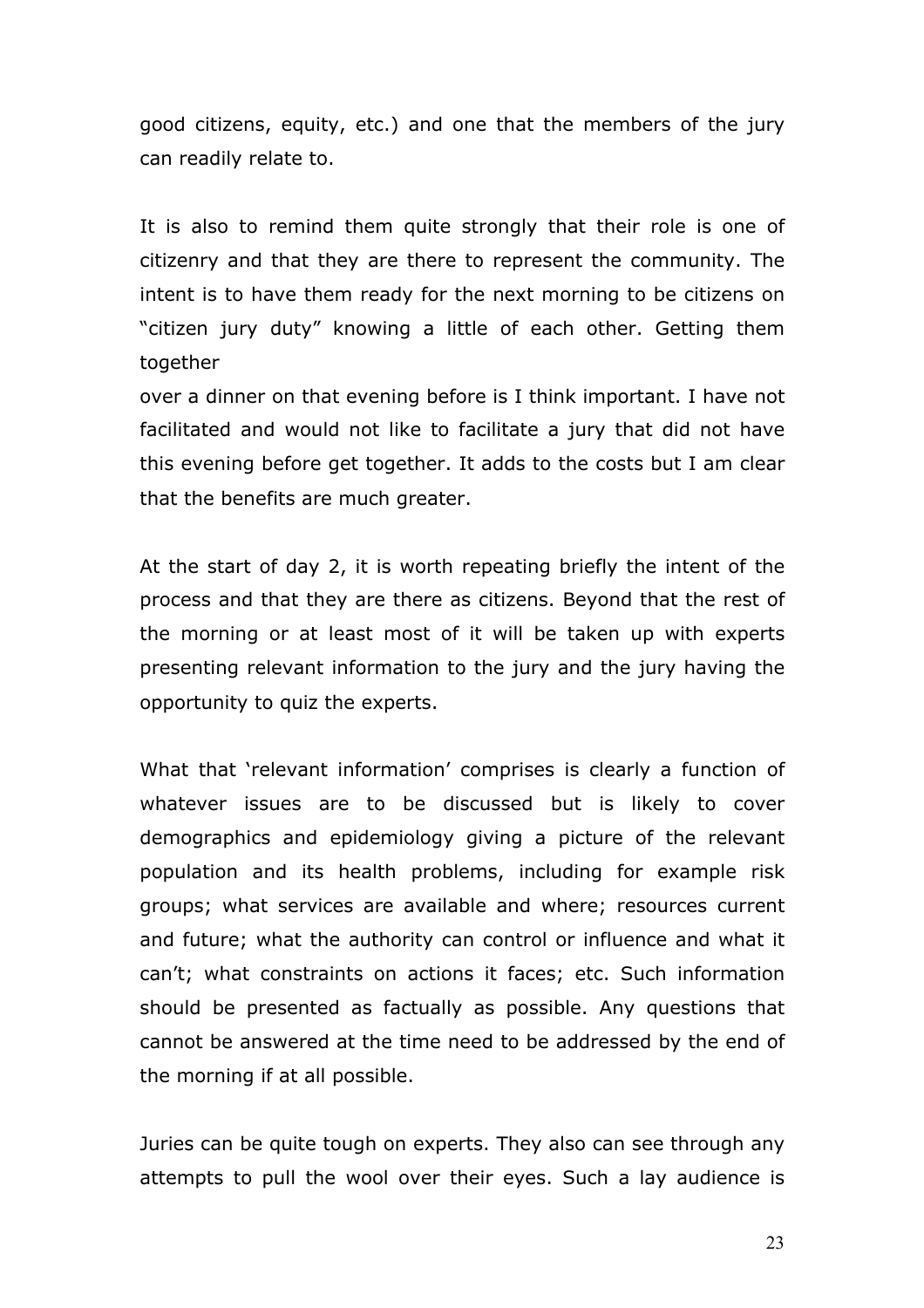perhaps one of the most difficult for 'experts' to address as there is a need to avoid jargon, not to talk down, not to talk over their heads – and experts need to be warned to be well prepared. Ideally I think rehearsals of experts' talks should be held but as a minimum it is important that draft statements are prepared of each talk, sent to the facilitator and the final version circulated to all the experts so each knows what the others are covering. (See Appendix A.)

After the experts have presented and been quizzed, they leave the jury alone with the facilitator (but are available, by phone say, if any additional questions arise later in the day). It is then that the deliberation stage starts. This can be tricky as it is important not to lead the jury. Pre-prepared questions are better avoided beyond an opening gambit of: "Well what did you make of all of that?" or "OK in terms of principles and priorities what are your thoughts on what you have heard?"

Here there is no set format but getting some opening statements and then seeing whether these can be grouped under certain headings – maybe efficiency, accountability, etc. – may well be useful. Clarification may be needed (from them) as to what they mean as a group by certain terms e.g. equity. Once these statements begin to be developed there is then a need to see to what extent there is consensus across the group and at what level. While this can be tricky, I have never found a group unable to reach a consensus, although sometimes this will be stated in rather broad terms.

Later chapters give examples of the sorts of principles and priorities that have emerged from citizens' juries. There is no template for what will emerge; and nor should there be.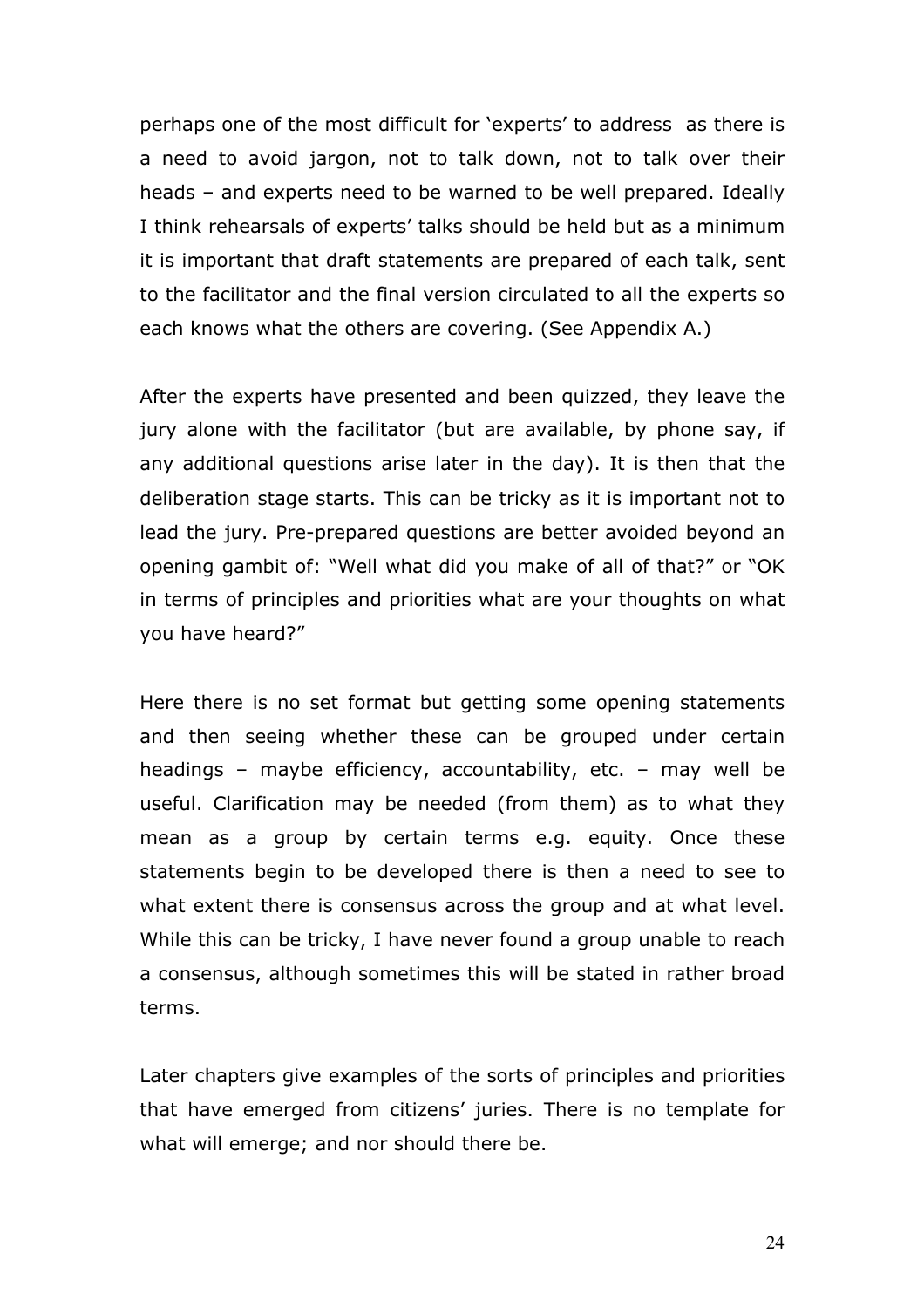On priorities it is important to convey to the members of the jury that they cannot or at least should not indulge in wish listing and that resources are limited. Thus (as is most likely) they can readily come up with ideas on where services should be expanded, they then need to be asked what services they will drop or reduce to pay for that expansion.

An example of this (see chapter 6 below) is the SWAHS jury. Their priorities were greater equity and more to be spent on mental health services and prevention. They then had to be asked; "OK but what will you give up?" and they plumped for fewer hospital beds and a reduction in small Emergency Departments.

The use of "communitarian claims" can also be of assistance in establishing a citizens' jury's preferences (see chapter 7). These reflect the idea that it is the community who have the task of deciding what constitute claims, the duty to allocate claims and to decide on the relative strengths of different claims. More details are given in Chapter 7.

Are Citizens Up to It?

This is in the end a matter of opinion. To some extent it depends on what is at stake. My own view is that when issues of principles and broad priorities are at stake there is no one better placed ethically to judge on such matters. Think of the possible alternatives - and remember that we are talking here about social values and social value judgments – doctors, nurses, administrators, patients, politicians? The only two real possibilities here are patients and politicians. Patients as patients are inevitably and rightly interested only in their own wellbeing and not that of the community. Politicians are clearly a possibility but the issues involved are often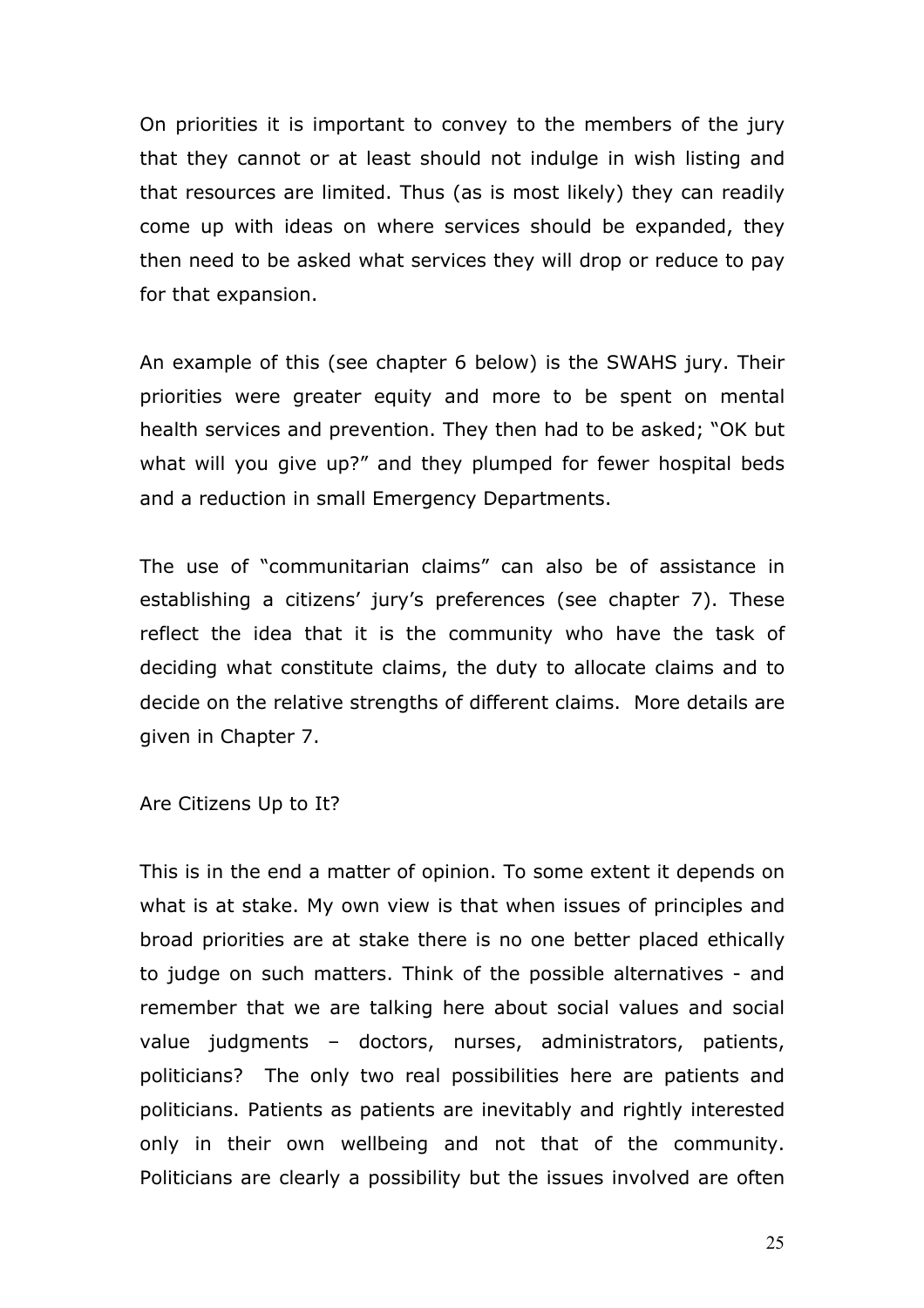too detailed or too local for politicians to be the best people to use to this end. However it is clear that in most instances it will be they who decide how, if at all, citizens' preferences are to be used.

Are the values citizens come up with "reasonable"? Much depends on quite what is meant by "reasonable". But in this context let me mention two examples from my own experience.

For the 2001 WA jury, in advance, when the Medical Council were planning the equity event and choosing Aboriginal versus non-Aboriginal as one dimension of possible inequity, there was concern that the jury might turn out to be racist.

In the event the Aboriginal person who presented the information on this was subjected to some racist comments by two members of the jury. Beyond that however the rest of the jury in essence argued strongly against these two members to the extent that when a decision had to be made as to what was the top priority for addressing inequity was between Aboriginal versus non Aboriginal; Perth versus rural/remote; or elderly versus non-elderly, the jury agreed unanimously that the top priority was Aboriginal health. It was citizens' juries as representing the community at their best! (It is also the case of course that over such a question as racism there is no gold standard. The WA health service, as it stands, is not devoid of racism – see Henry and colleagues 2004).

The other experience was at that same jury and addresses the question of how reasonable are the thinking powers and the values of citizens. At this jury which, as mentioned, was about equity, it was necessary to get the jury to come to some agreement on what they meant by equity. What they came up with was as follows:

26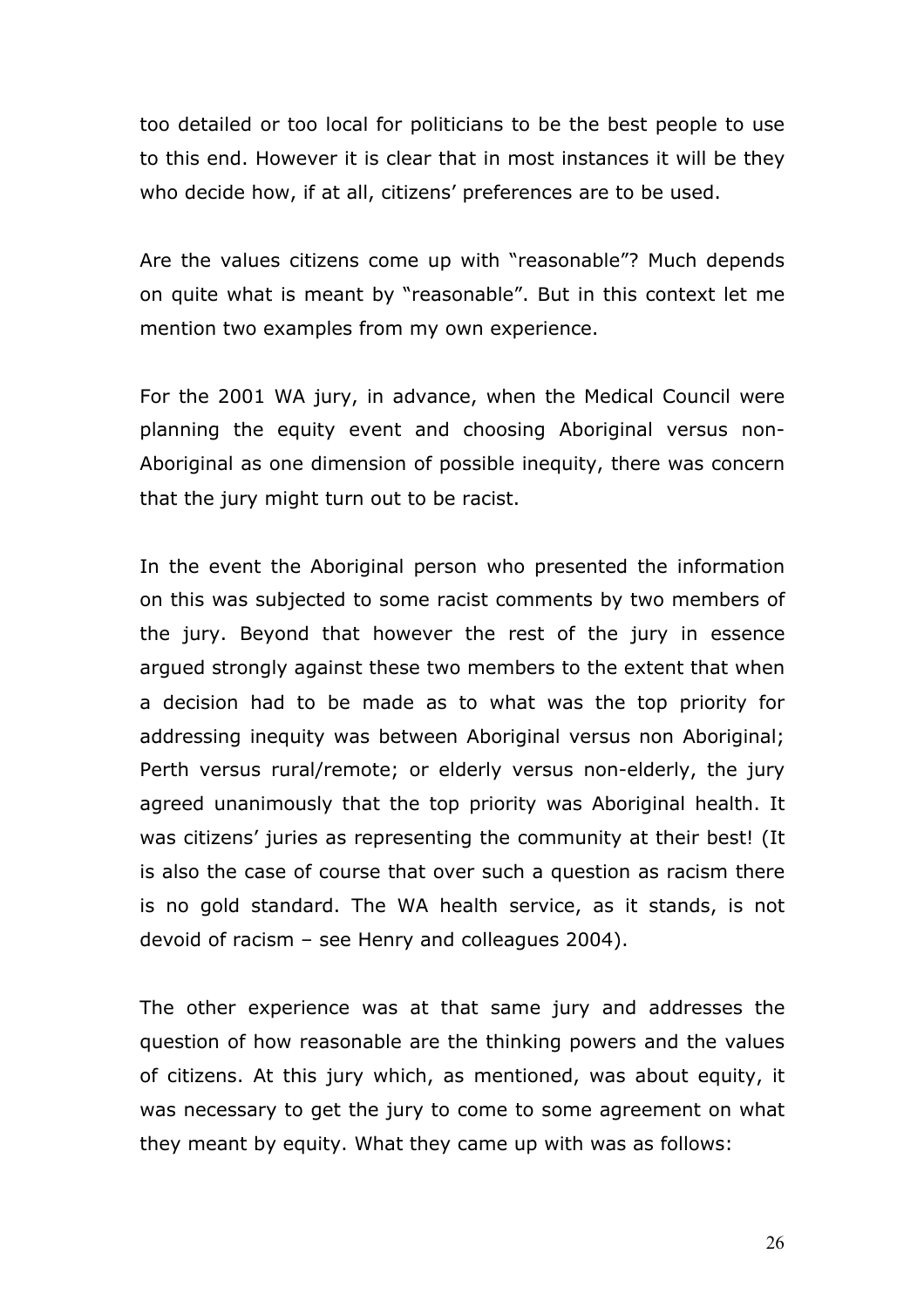*Equal access for equal need, where equality of access means that two or more groups face barriers of the same height and where the judgment of the heights is made by each group for their own group; and where nominally equal benefits may be weighted according to social preferences, such that the benefits to more disadvantaged groups may have a higher weight attached to them than those to the better off.*

As it happens I have researched into equity in health care a lot in my career and seen definitions of equity from all sorts of health authorities, Ministries of Health, WHO, etc. I have never come across a more sophisticated definition than this one – from a bunch of "ordinary" citizens!

Citizens in my experience show great ability to handle questions of setting priorities and principles and to wrestle with difficult concepts like equity. And they do so with great enthusiasm! They come to these tasks with fewer vested interests than most and as a result I guess are actually better equipped for these tasks than many others.

Finally it is clearly important to get feedback from the members of the jury on their experience. (See Appendix C.)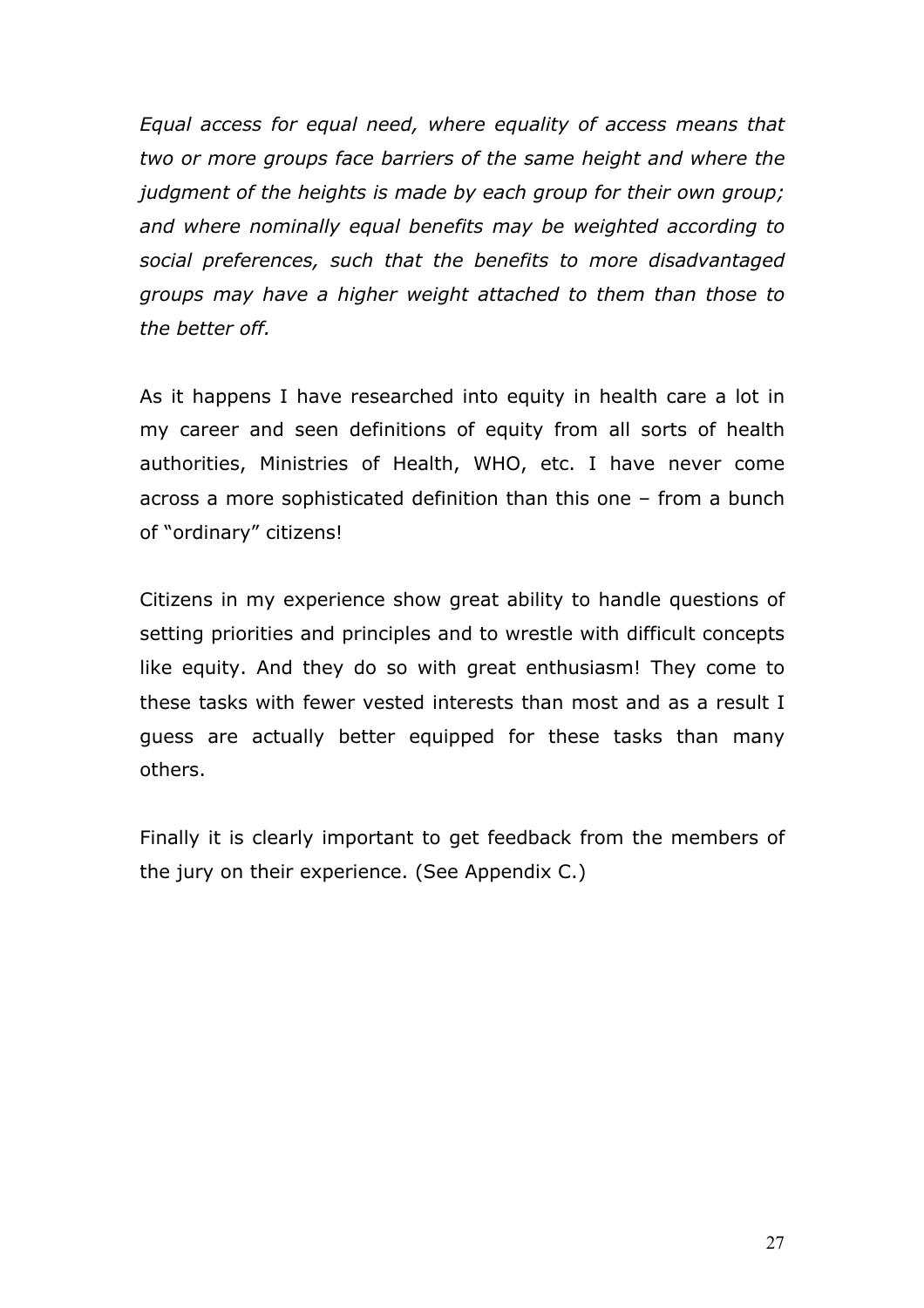## **Chapter 5**

## **A Citizens' Jury in Primary Health Care**

#### Introduction

In this example the key tasks of the citizens' jury were two. First to set the principles (or values) they wanted to underpin Marion GP Plus Centre. Second to indicate what their preferences were for prioritising the services at, or with the resources available to, Marion GP Plus.

These GP Plus Centres (Government of South Australia 2007) have been set up in South Australia to 'provide a focal point within the community where a range of primary health care service providers work together to enable improved coordination and delivery of care'. The philosophy underpinning these GP Plus Centres 'is one of collaboration with local general practitioners to complement the services provided by general practice and to make it easier for the local community to access a broader range of allied health, mental health, drug and alcohol, nurse practitioner, counselling and other support services closer to home.'

The following are the principles that emerged from the jury on Marion GP Plus. They are listed in terms of logicality rather than any weighting by way of the importance of the principles. Thereafter the three key priorities are set out.

Good Management

Good management was seen as an important principle on the basis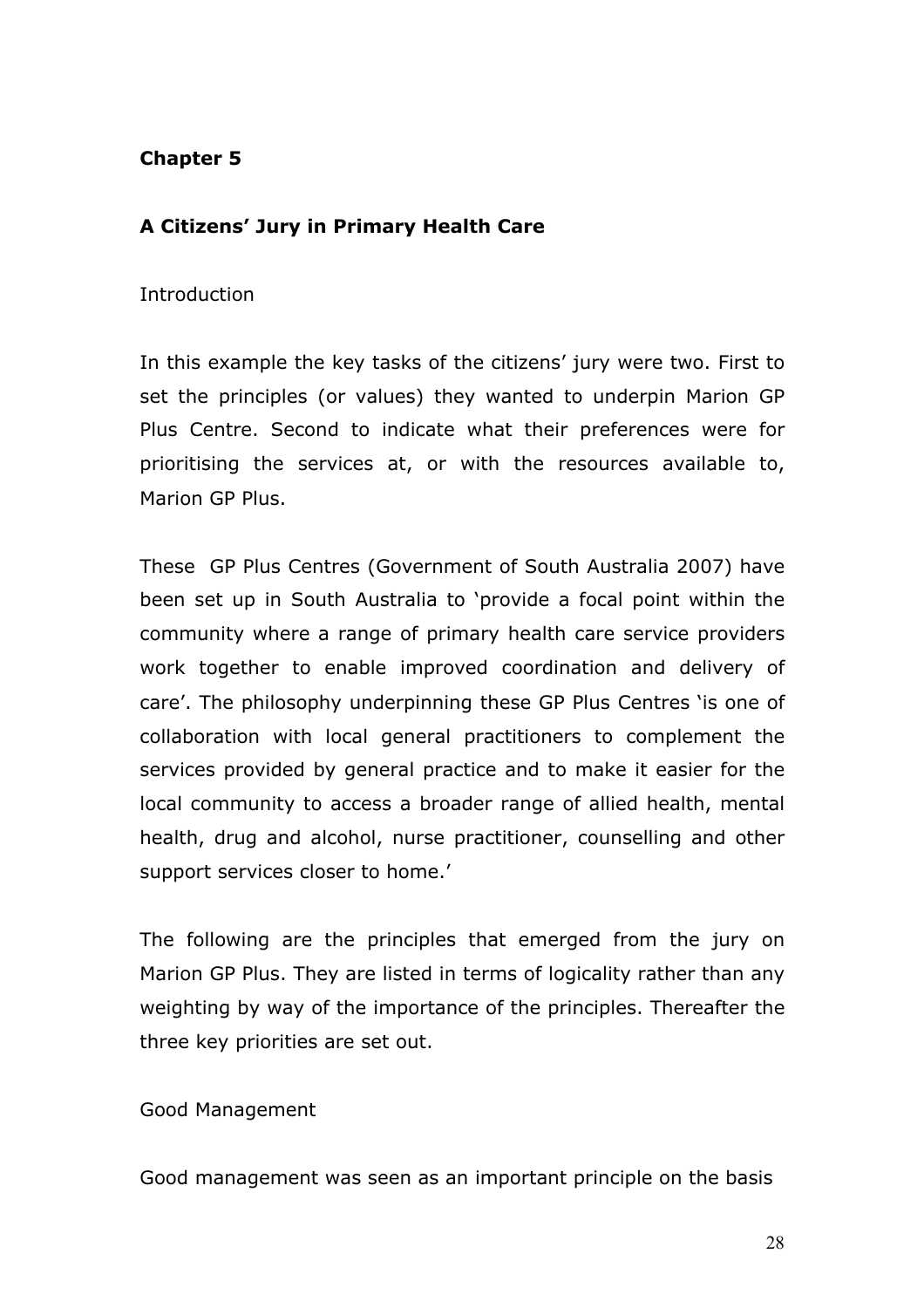that both the establishment of Marion GP Plus and its operation would involve some rather tricky issues, particularly with respect to coordination of services but also of clients. It was also important simply because all the other issues of principles and priorities might fall apart if there is not good management.

Components of good management included

- o An appropriate referral system which is knowledge-based with respect to both the health of the community and community attitudes and values.
- o Transparency in decision making in service provision and resource use; especially being transparent to the community.
- o Being accountable to the community on an ongoing basis but also with regular reviews, using citizens' juries to allow reflection on changing demographics, illness patterns and community attitudes but also to monitor the progress of management in promoting the principles established and in pursuing the priorities of the jury in practice. This clearly would involve some form of feed back, an evaluation process and possibly establishing research priorities.

#### Safety

The principle of safety covered primarily the safety of any treatments or procedures but also the safety of potential clients in using the services.

Access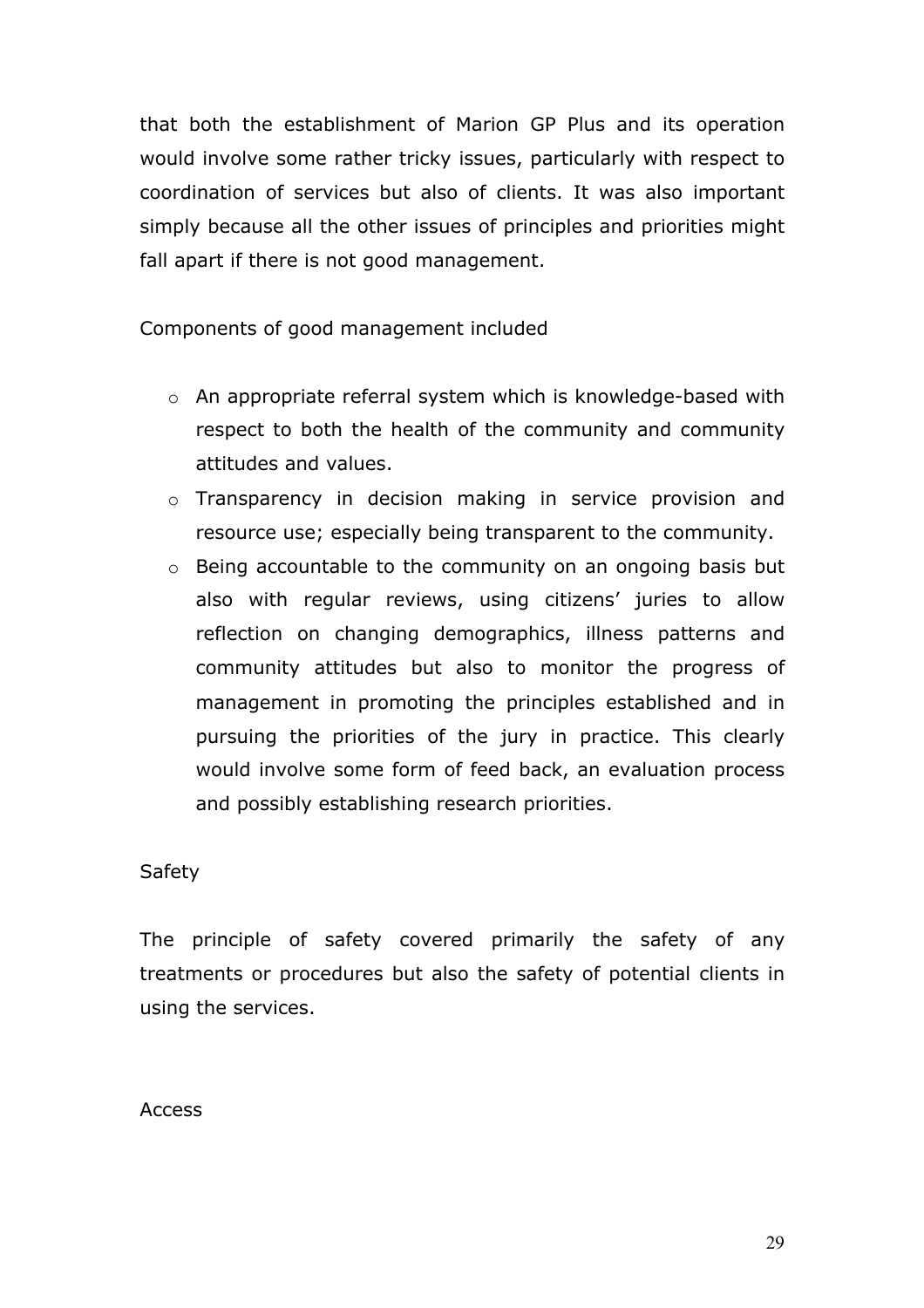The principle of access is closely related to equity but since both were seen as important and had a number of different facets, they have been listed separately.

Access had a number of components

- o Entitlement. All citizens in the catchment area should be entitled to use Marion GP Plus
- o Good knowledge in the community. Efforts need to be made to ensure that there is good knowledge available to the local community about Marion GP Plus and the services it provides in the relevant community.
- o Affordability. Services should be affordable where possible free for all but especially for those most at risk
- o Language and culture. Barriers created by these factors need to be addressed
- o Cultural safety/ security. This is required for all cultural groupings but especially Aboriginal people
- o Ease of access. Having services close to the people with good parking and transport, to provide ease of access geographically.
- o Timeliness of service. Services need to be timely in the sense of being available when people need them
- o Availability. This is not required 24/7 but access should be arranged to cover times when other facilities are busy or closed.
- o Information on other services. Marion GP Plus should act as a 'hub' where clients can go to get information about service availability and not just health services but also others, such as social security or housing, which can have an impact on health. Ideally referrals to other services should have a named contact at these services.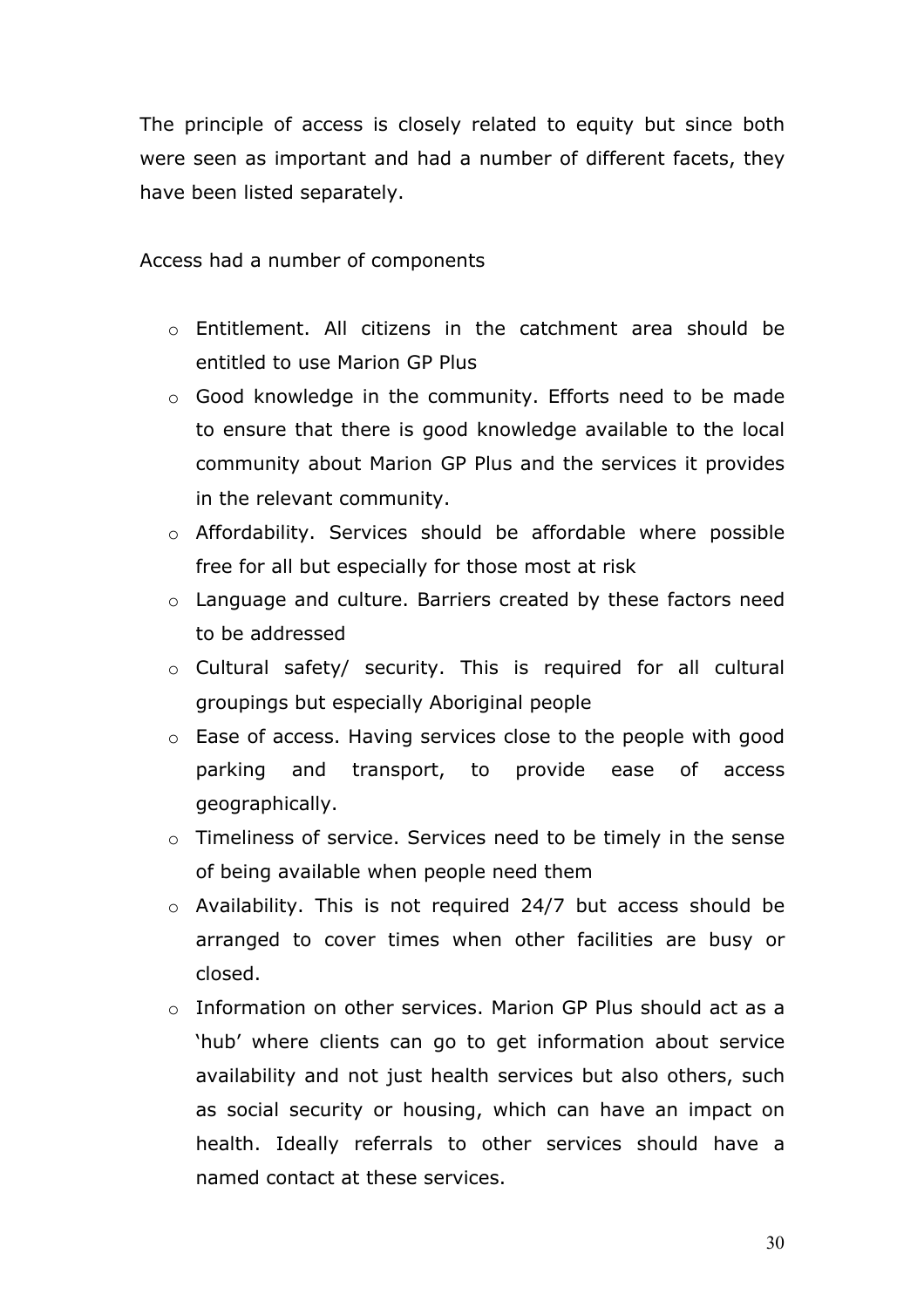o Case management. Services where necessary should be 'individual-focussed' with care available and structured in ways which facilitate access to suitable 'packages' of care, often from multiple-providers.

## Equity

This principle was seen in terms of both horizontal equity where clients with the same problems get access to the same care, treatment or management; and positive discrimination (vertical equity), based on the principle of the greater the risk the greater the positive discrimination; and the worse the health status the greater the positive discrimination.

This means greater priority for some social groups including the following:

- o Aboriginal people
- o Those on low incomes
- o Those who have language barriers
- o Those who have cultural barriers
- o High risk groups

Additionally services should be made more 'male friendly' to overcome men's reluctance to attend for care – for example having easily accessible check ups for men.

#### **Efficiency**

There were two key principles of efficiency

- o Value for money or 'best buys'
- o Doing things as well but cheaper and thus freeing up money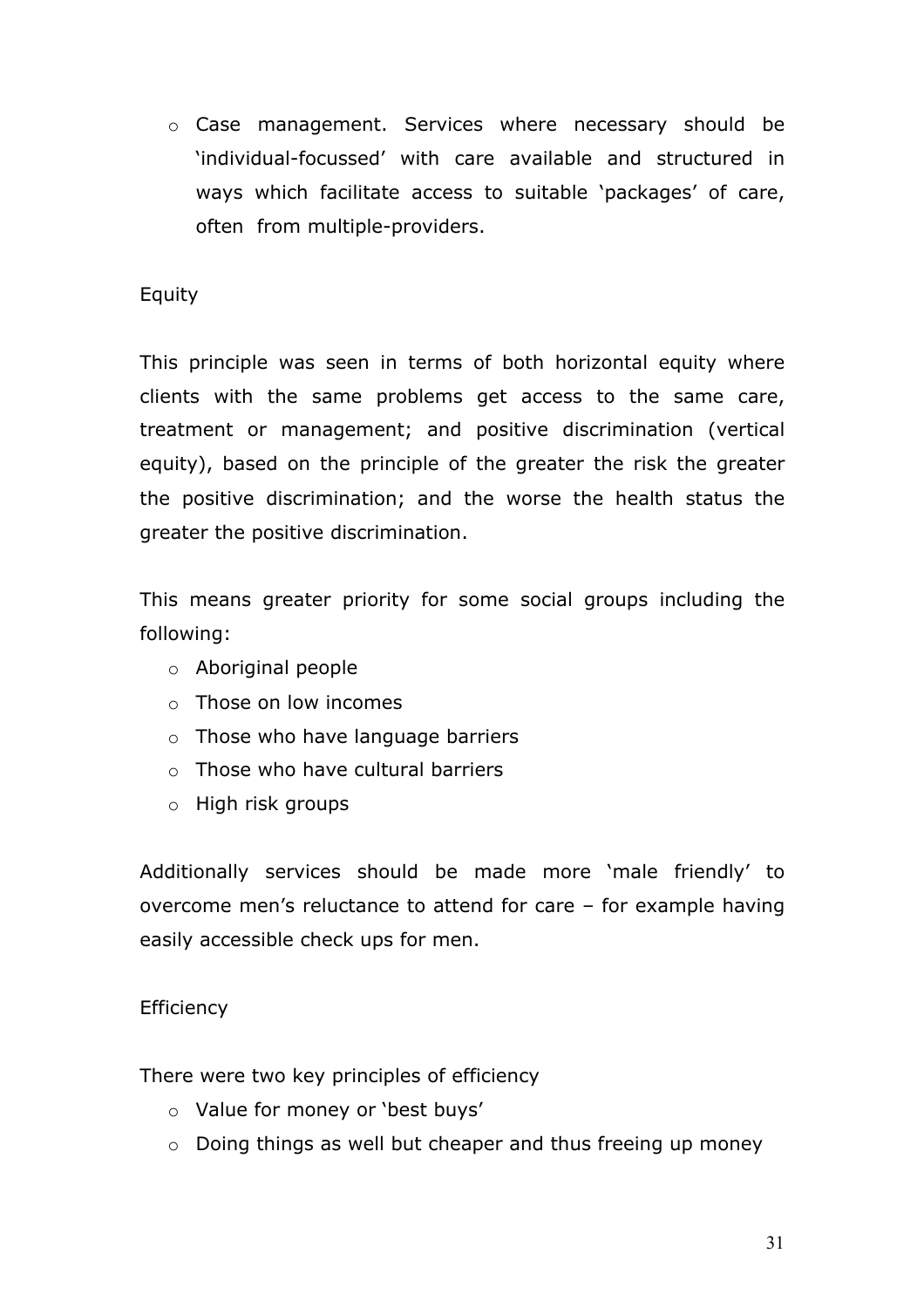Together these were summed up as 'the right care, in the right place, at the right time'.

As a part of this efficiency principle, identifying gaps and advocating for new services was seen as a sub-principle.

Whose values?

The citizens very much welcomed the opportunity to be able to offer their preferences on principles and priorities. A key principle for them was that it be the preferences of the community which underpin Marion GP Plus.

Health promotion/prevention

The citizens took very much a social determinants of health stance in considering health promotion and prevention.

Marion GP Plus should be based on a holistic construct of health – embracing not just health care but food, exercise, lifestyle, etc. and, where appropriate, complementary health services.

Such a holistic construct would involve advocating for the involvement of other (non-health) services in promoting health (through making them more aware of their potential health role) – for example, teaching health issues in schools on, say, drug problems.

In adopting a holistic approach there remains a need to avoid duplication with other services.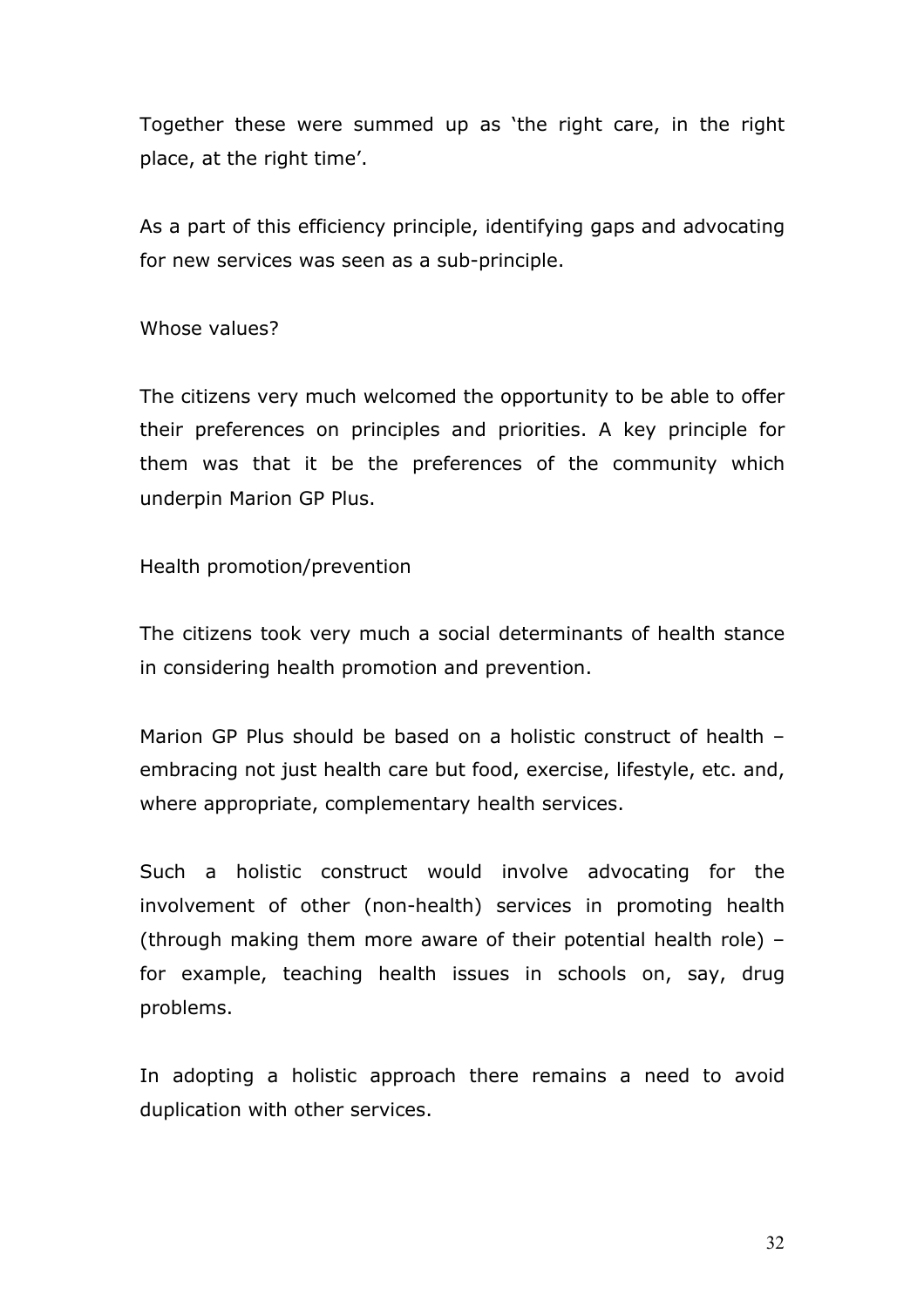## Management of Expectations with Staff

Education of clients in changing roles of health professionals (e.g. nurse rather than doctor in some settings) and managing the changed expectations of clients

To support this principle the jury proposed a "duty officer", receptionist, gate keeping role for Marion GP Plus.

## Priorities

The citizens emphasised three facets that they saw as priorities at Marion GP Plus.

- Equity, with positive discrimination for disadvantaged groups and with the degree of positive discrimination being a function of either the level of risk or the extent of health need.
- Good management since, without that, all else fails.
- Point of contact for assistance in gaining knowledge of where to go with particular problems. This would involve establishing information about and linkages with other services (both health and non-health), identifying gaps and seeking to fill these and advocacy with other (nonhealth) services to be more cognisant of their potential health role.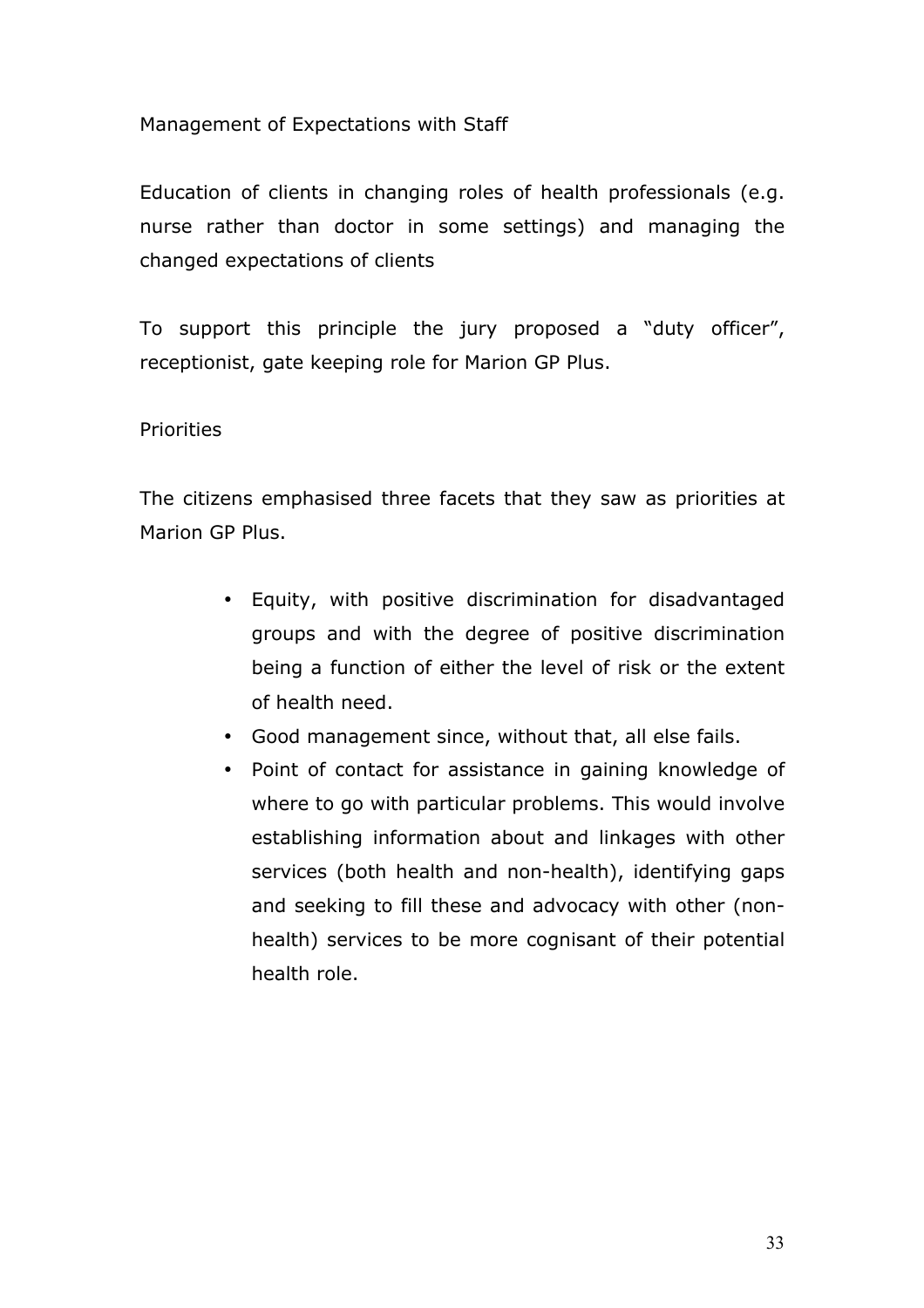#### **Chapter 6**

#### **Eliciting Citizens' Principles**

#### Introduction

A group of citizens was randomly selected from the electoral roll from the health service area concerned, the South West AHS (SWAHS) in Western Australia. Of these, initially 30 people expressed interest in being on the jury. These were then whittled down to 13, that process trying to ensure a good mix of age, gender and geographical location. The purpose of the jury was to allow the SWAHS to tap into the community's preferences for the set of principles they wanted to underpin SWAHS' decision making.

The jury were asked to consider themselves as being citizens of the South West – not from any specific town in the area and not bringing their own personal baggage with them. They were told that what they came up with would be used as the values foundations on which SWAHS would plan in future.

They were then presented with information by 'experts' (senior health service staff) on the health of the people in the area and relevant demographics; the services currently available; the resources available and their current deployment; safety and quality issues; and the organisational and other constraints that the health service faced. They were also given the opportunity to quiz the experts who presented the information.

Thereafter they were given time to reflect and discuss as a group what principles and values they wanted to underpin the decision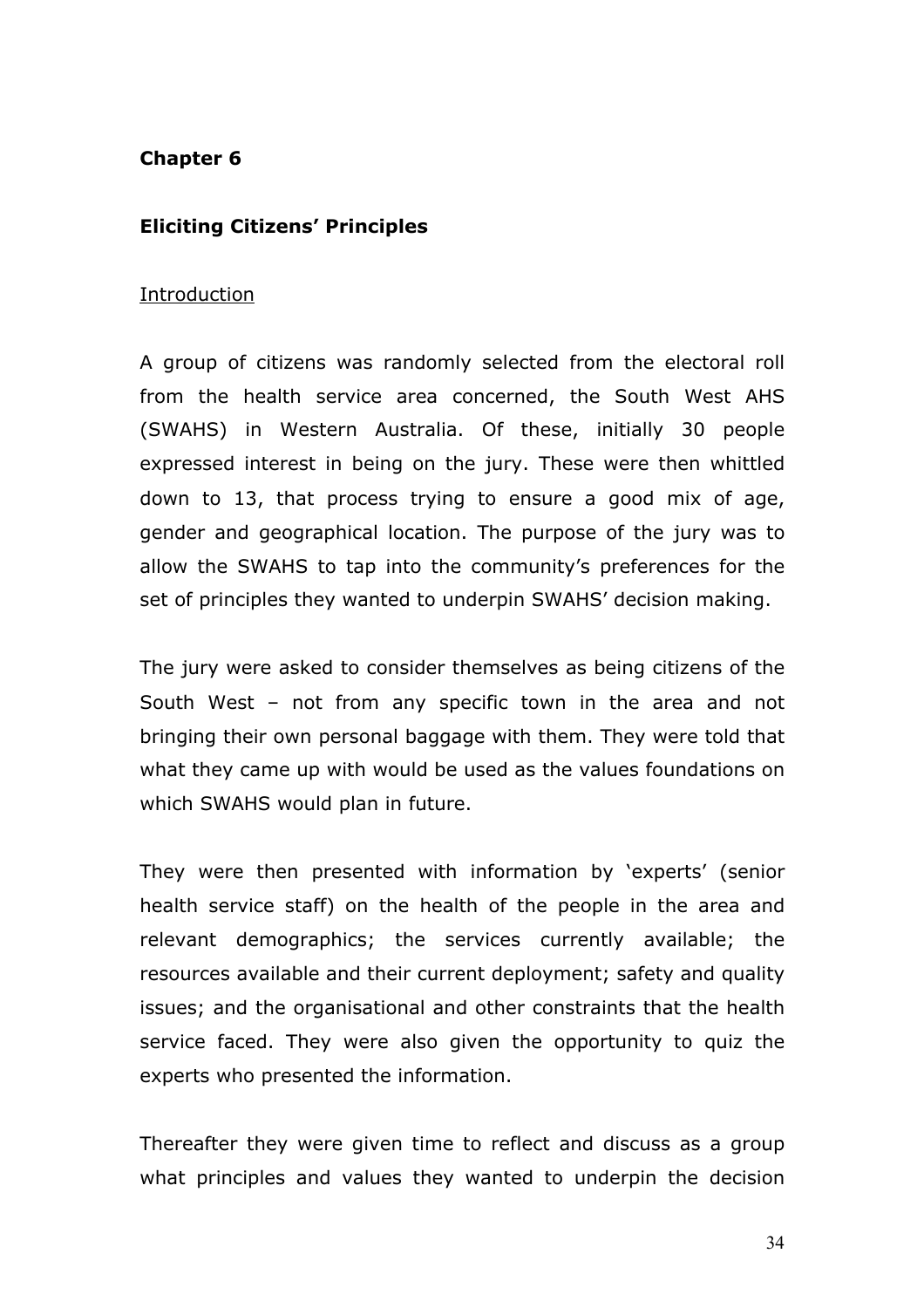making of SWAHS. Finally they came up with a list of the following set of principles.

## The Principles

#### Fairness

The principle on which the citizens placed most weight was fairness (equity). They defined this as equal access for equal need, where equal access involved equal opportunity to use health services. The barriers to using health services were many, including financial cost, distance, racism, etc. Equal access was where people perceived the barriers they faced to be equally high; need was taken to be capacity to benefit (i.e. how much good can be done?) and disadvantaged people were to be weighted more highly (e.g. higher weighted health gains for Aboriginal people).

In general they had a particular concern for the most disadvantaged, especially the health of Aboriginal people.

At the same time the jury acknowledged the "trade-off" or competition between equity and efficiency.

#### **Efficiency**

Efficiency was seen by the jury in two ways: first in terms of doing things as well but more cheaply or doing more with the same resources; and second it is about doing as much good as possible (benefit maximisation) with the resources available.

The citizens were of a view that the second type of efficiency needed more emphasis i.e. there should be more consideration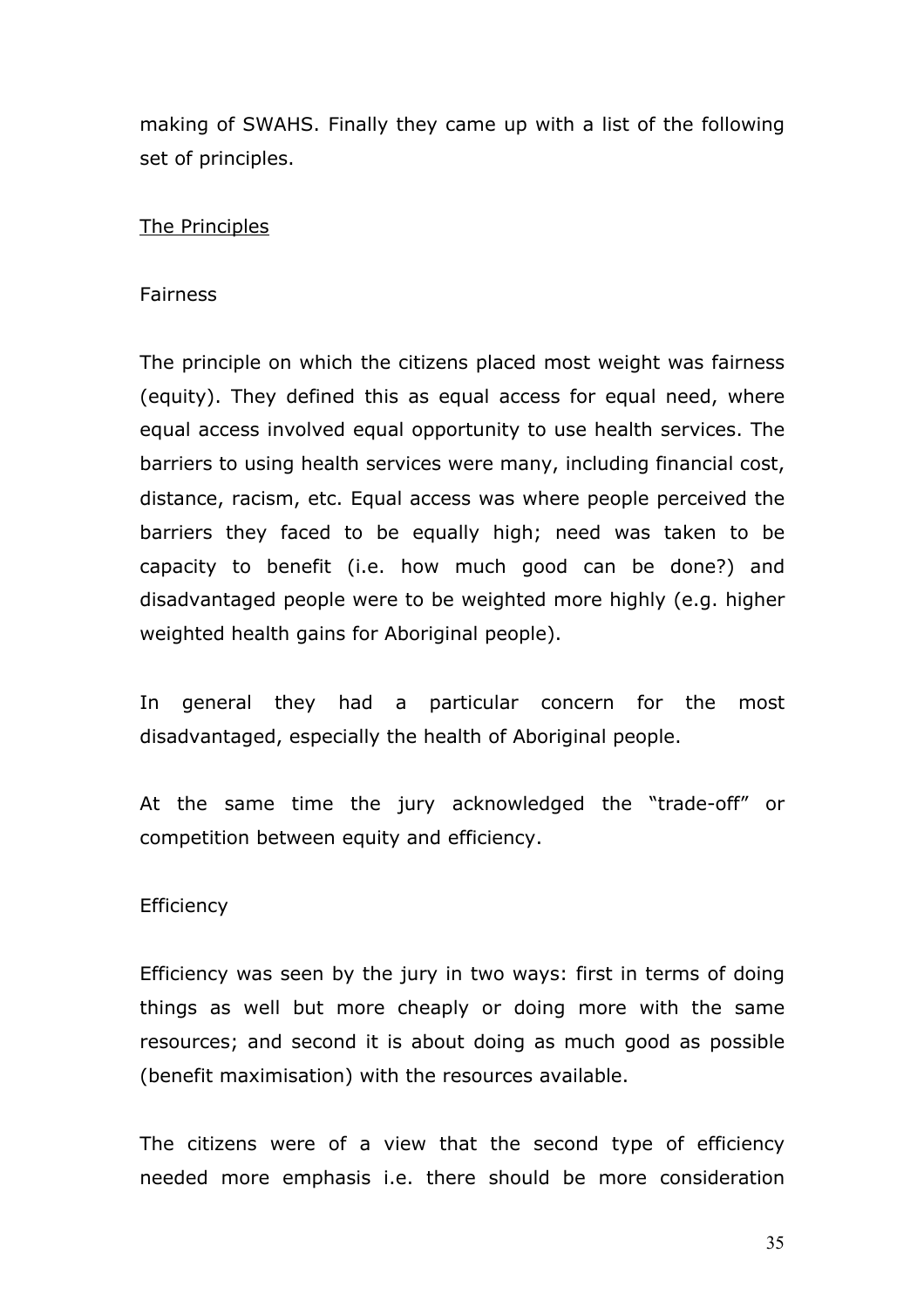given to priority setting across different programs. For example should the health service spend more on maternity care even if that meant less on care of the elderly?

With one notable exception they were not inclined to argue for higher priorities/ increased spending for certain specific areas. They did want to ensure that such priority setting was done explicitly. The exception was services for the mentally ill.

Where they wanted to make savings to pay for the extra services they sought was through hospital rationalisation. They believed that the existing deployment of resources to and in hospitals and Emergency Departments was inefficient and asked that SWAHS examine ways to rationalise these. They suggested for example that some of the hospital buildings might be converted into aged care facilities or to provide services for the mentally ill.

Trust with respect to safety

A third set of principles related to quality, safety and risk management. In this context their strategy was one of trust. They trusted SWAHS to 'take care of' these issues on behalf of the community.

#### Prevention

The next principle was prevention. They wanted a higher priority for prevention but were concerned with 'value added'. By this they meant that, where other organisations (e.g. the Cancer Council, Heart Foundation) were already involved in prevention, SWAHS should avoid duplication and concentrate on prevention that would not otherwise be pursued.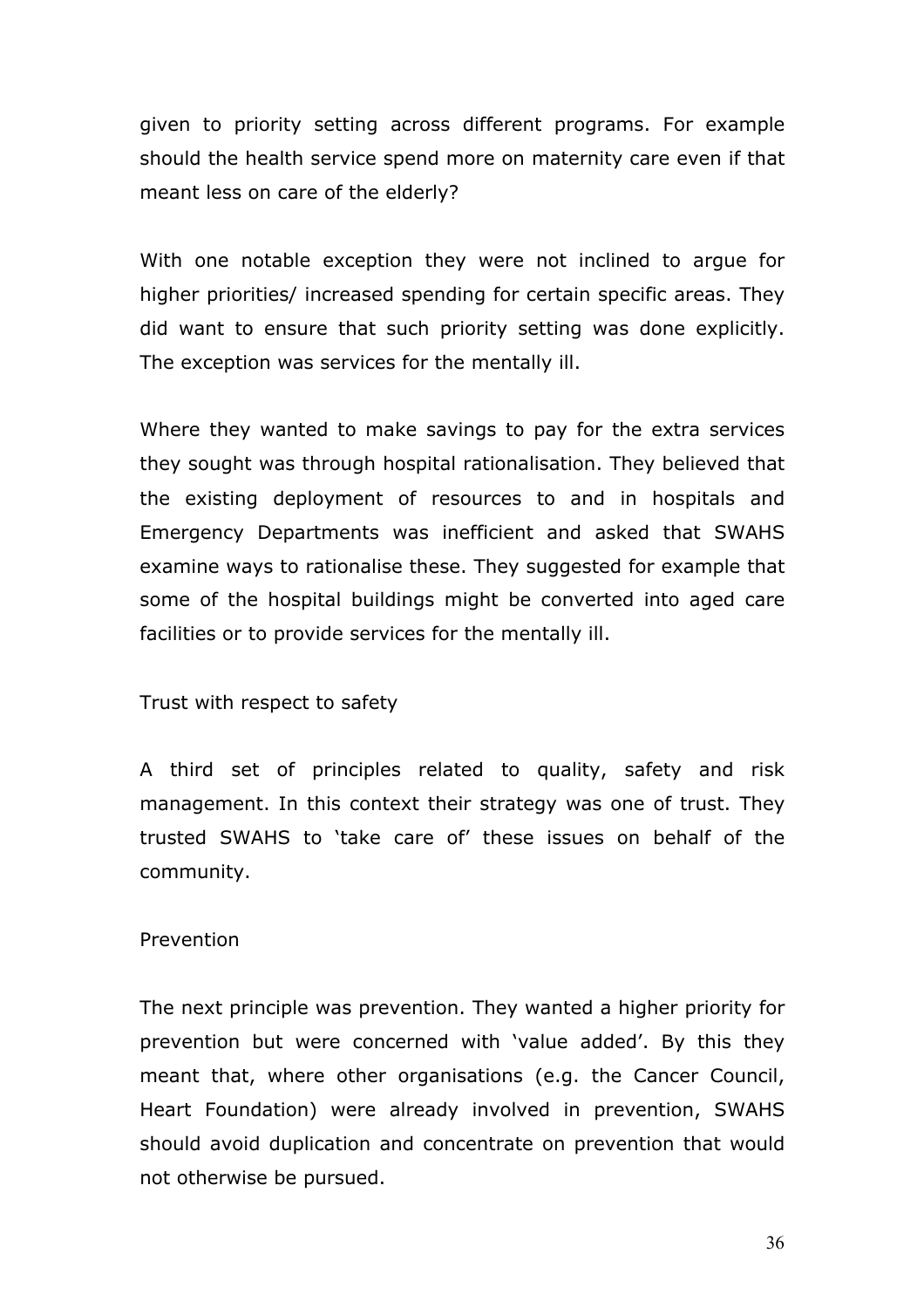In discussing health promotion within the context of prevention they saw the objective as being about promoting informed choices about health issues.

## Self-sufficiency

The area was such that some patients went to Perth, the capital city of WA and 2 to 3 hours drive away. On the principle of whether SWAHS should aim for greater self–sufficiency in treating patients, the jury had no strong views but felt that total self–sufficiency did not make sense. The extent of self–sufficiency must and should vary by condition.

#### Holistic care

The jury expressed concerns about 'body parts' medicine and saw an increasing role for holistic health.

#### Transparency and accountability

The citizens supported transparency in decision making in SWAHS as exhibited in the holding of the citizens' jury.

#### Community values

Finally they endorsed the principle of the community establishing the principles and values on which SWAHS should base its decision making.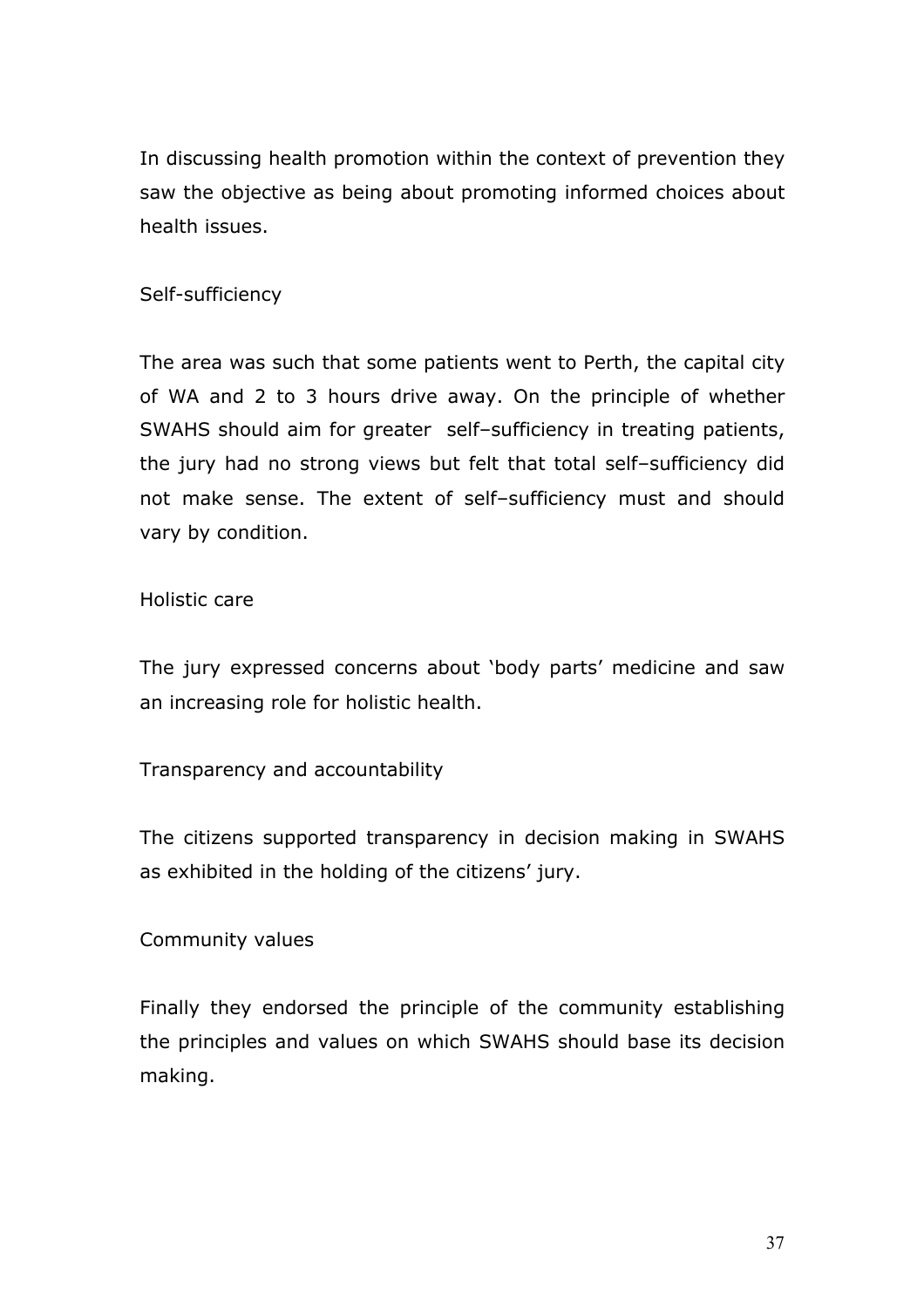#### **Chapter 7**

#### **Eliciting Citizens' Claims**

A citizens' jury was held for the Perth Primary Care Network (PPCN) which is a Division of General Practice i.e. a geographically based primary care network which is primarily GP-focussed and which can influence GPs in how they practice. The jury consisted of 17 members, 14 drawn randomly from the relevant electoral registers; two selected Aboriginal people; and one selected youth. The jury were addressed by experts and had the opportunity to question them on any issue they wished.

This jury was asked to consider the idea of 'claims' on resources. It was put to the jury that, in thinking about factors which they might want to take into account in deciding how to allocate any additional monies that might be available to the Network, the idea of such factors being seen as the bases of 'claims' on resources might be useful. This is based on the idea of 'communitarian claims' These reflect the fact that it is the community who have the task of deciding what constitute claims, the duty to allocate claims and to decide on the relative strengths of different claims. There is value in being part of the process of arbitrating over claims. An atomistic, individualistic society will be slow to recognise that the community does have a duty with respect to meeting such claims. The more embedded individuals are in a community and the greater the recognition of such embeddedness, the stronger will be communitarian claims in that community.

The strength of a claim is not a function of an individual's ability to manage to feel harmed. Harms and the strengths of these harms are for the society to judge. Strictly, with respect to claims, the bad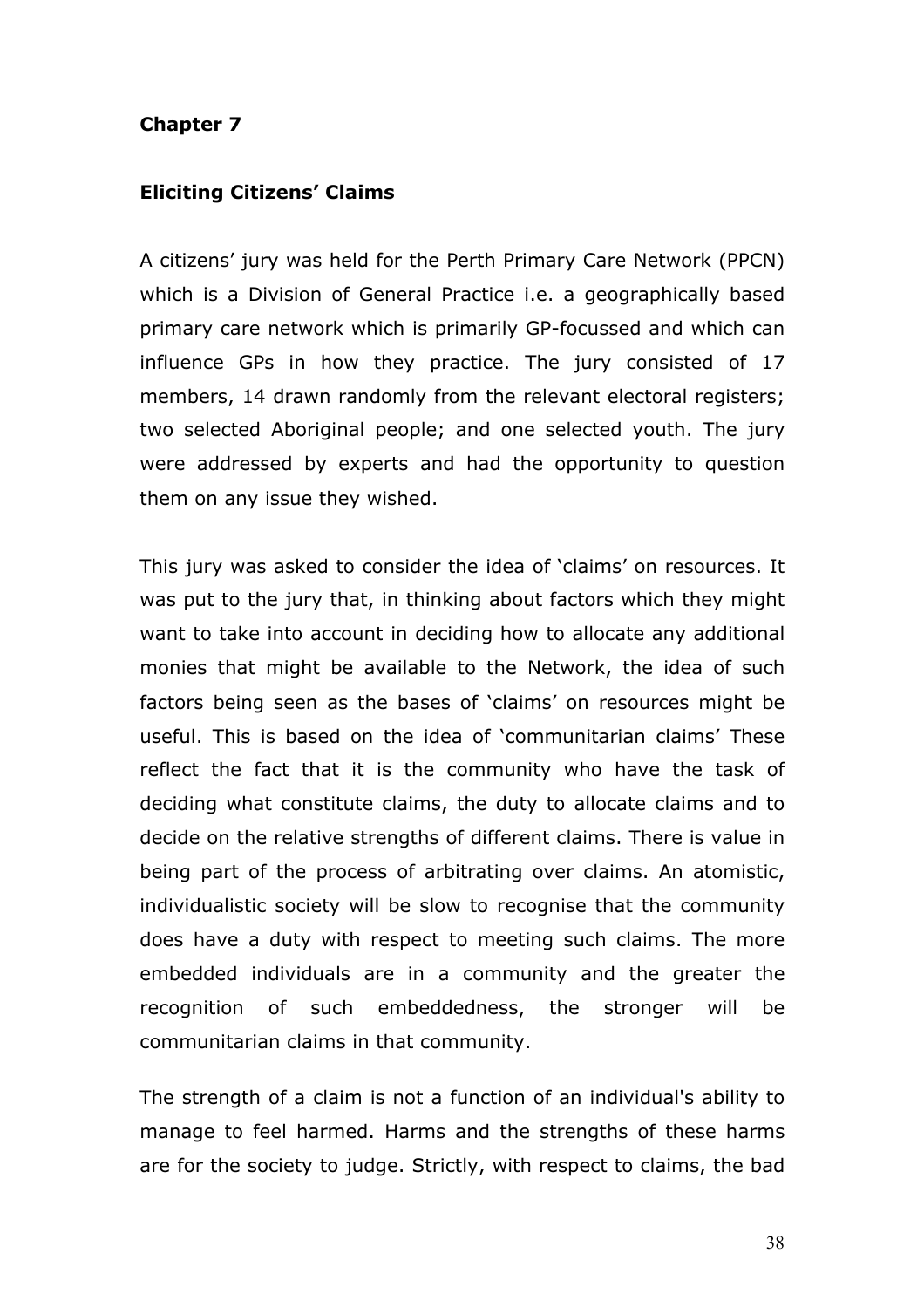feelings arising for the person harmed are only relevant in so far as the society deems them to be relevant. They are a matter for "community conscience" (Mooney and Jan, 1997 p 85).

There are parallels between claims and rights. Claims can be seen as a sub-set of rights. The word "claim" is perhaps an unfortunate one in this context as in everyday usage it tends to require an active role for the person who is to benefit from the claim. "I claim" and "you claim" is standard usage where this is shorthand for "I claim on my behalf" and "you claim on your behalf". Here we *the community* determine how resources are allocated on the basis of how we *the community* determine first what constitute claims – what are deemed relevant criteria for allocating health care resources – and how we *the community* see various different groups' or individuals' strengths of claims for the resources involved. It is *our* preferences, the community's preferences, for *their* claims, the various groups' claims, that determine how the resources are allocated. It is *we the community* who also decide what is relevant in identifying and weighting claims in terms of the characteristics of the different potential recipient groups and the community as a whole (Mooney and Russell 2005).

The question to the members of the jury was then: what characteristic of a group of people might justify providing more than average resources to that group? Thus someone having blue eyes was unlikely to affect the citizens' judgement as to that person's claims on the Network's resources – but their poor health might.

A full listing of the initial bases of claims (in no particular order) that the jury came up with is as follows (see Appendix B):

o Poor health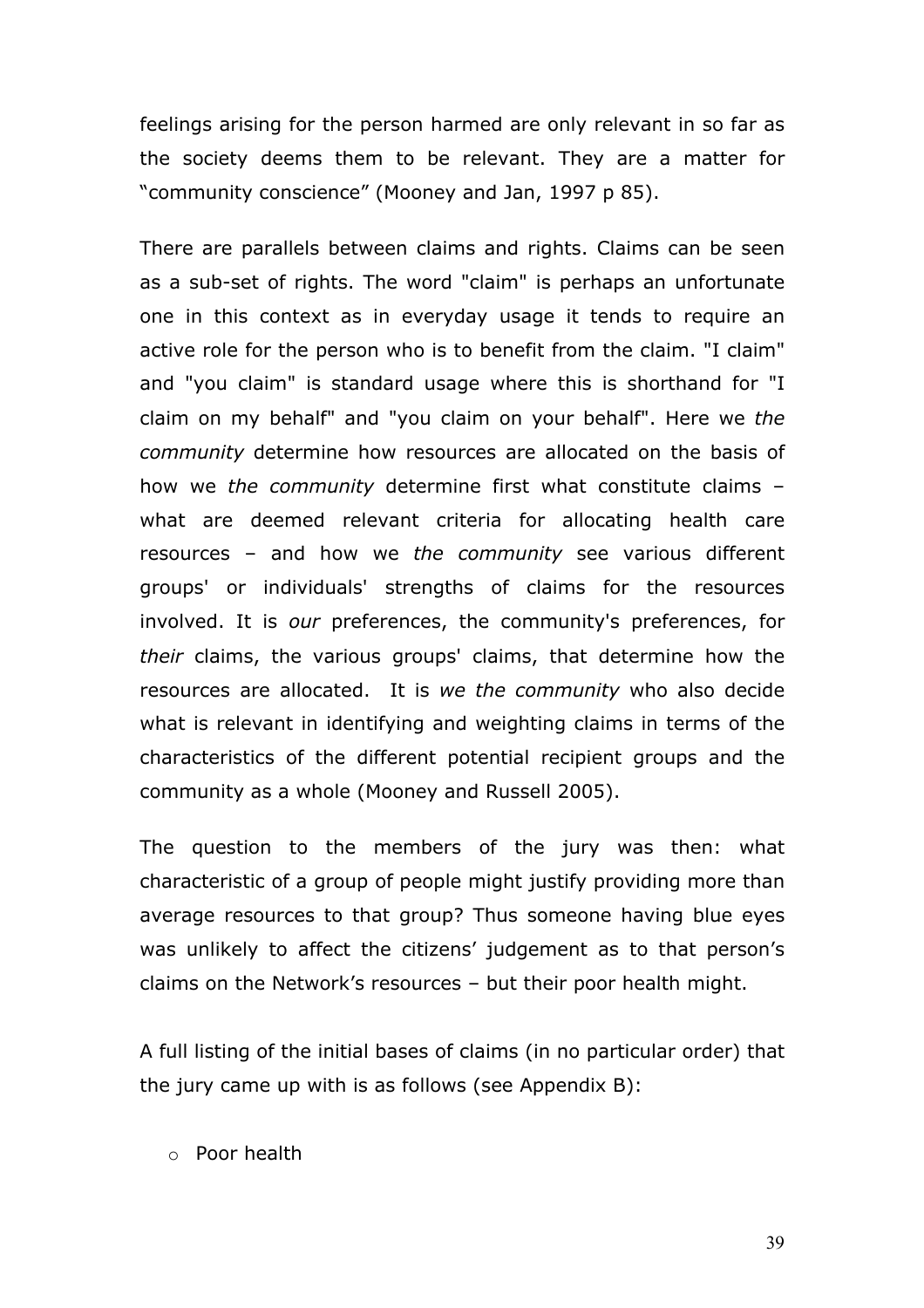- o People who have had a raw deal
- o Being poor
- o Rural areas
- o Elderly
- o Children
- o Aboriginality
- o Overweight/obese
- o Vulnerable/marginalised groups
- o Poor access
- o Feed back to the community
- o Unemployed
- o Mentally ill
- o Chronic disease
- o Prevention/health promotion

There are thus many bases for claims. The key ones were:

- o Poor health
- o Marginalised/ vulnerable populations, especially Aboriginal people and mentally ill people
- o Poor access for a range of reasons, but especially poverty and geographical i.e. rural

The source of high or strong claims on resources can be summarised largely as disadvantage, with poverty, Aboriginality and mental illness being the factors where the PPCN might best devote its energies and resources.

With respect to the relative strengths of claims, poverty emerged as the strongest claim, ahead of both poor health and Aboriginality.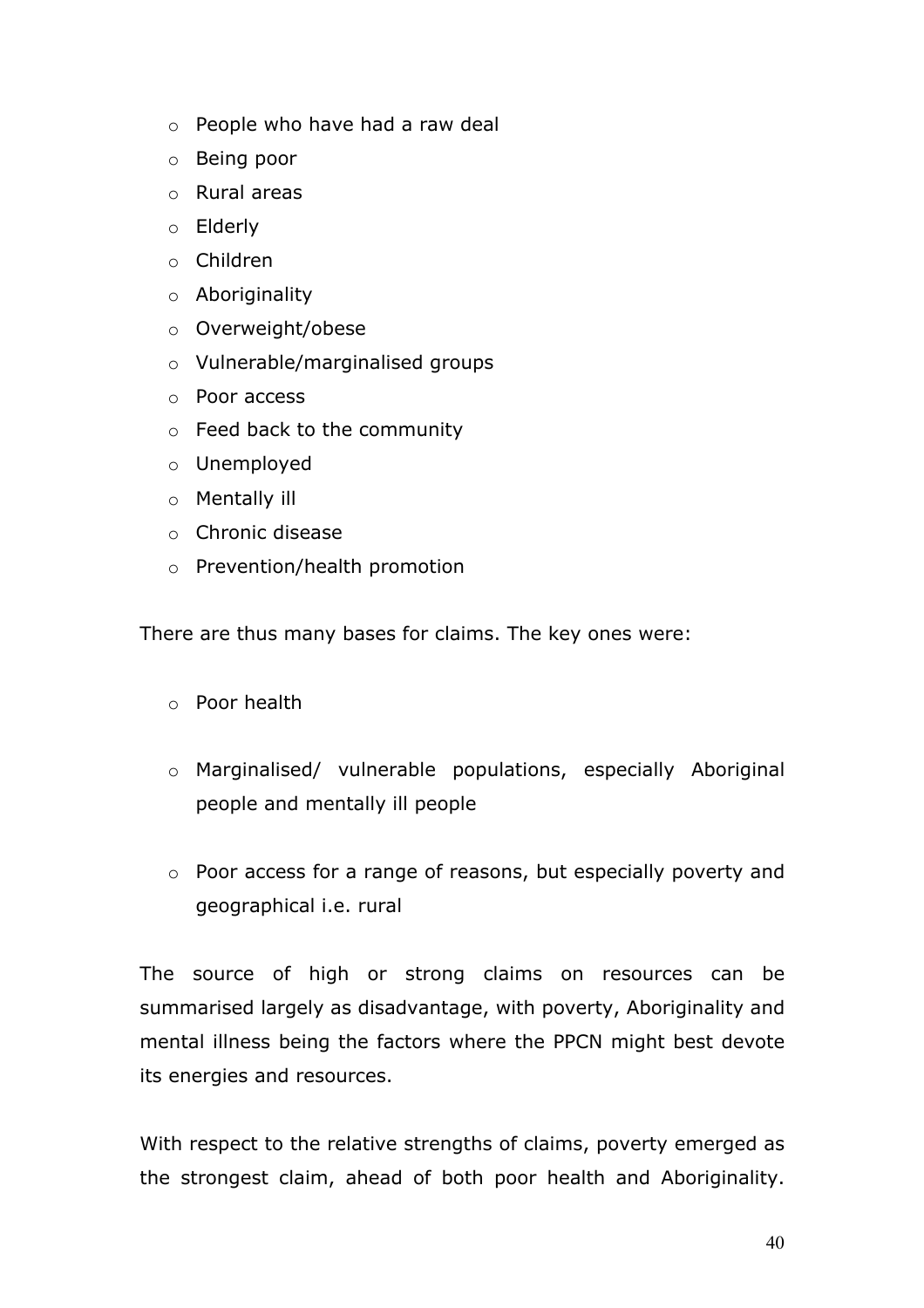The aggregation of claims was not possible but the strength of claims of poor, Aboriginal people, in poor health, would clearly be high.

Strengths of claims were also elicited (see Appendix B). For poor people (average household income of \$30,000 pa) compared to rich (average \$100,000 pa) the weight was over 4. For poor health (life expectancy of 60) versus better health (life expectancy of 80) the ratio was 2:1. For Aboriginal versus non Aboriginal the ratio was just under 2. Additional 'strengths of claims' established were 2:1 children to adults; 1.5: 1 elderly to adults; and 1:1 men to women.

For this jury the set of principles included:

## Accessibility

This was an important principle on two fronts – availability of GPs by time of day and day of week.

#### Equity

This was also a major principle and was seen as best described as equal access regardless of ability to pay, defined broadly.

#### Universality

While universality (of access) might have been included under equity, the jury saw it as sufficiently important to list as a separate principle.

#### Quality of service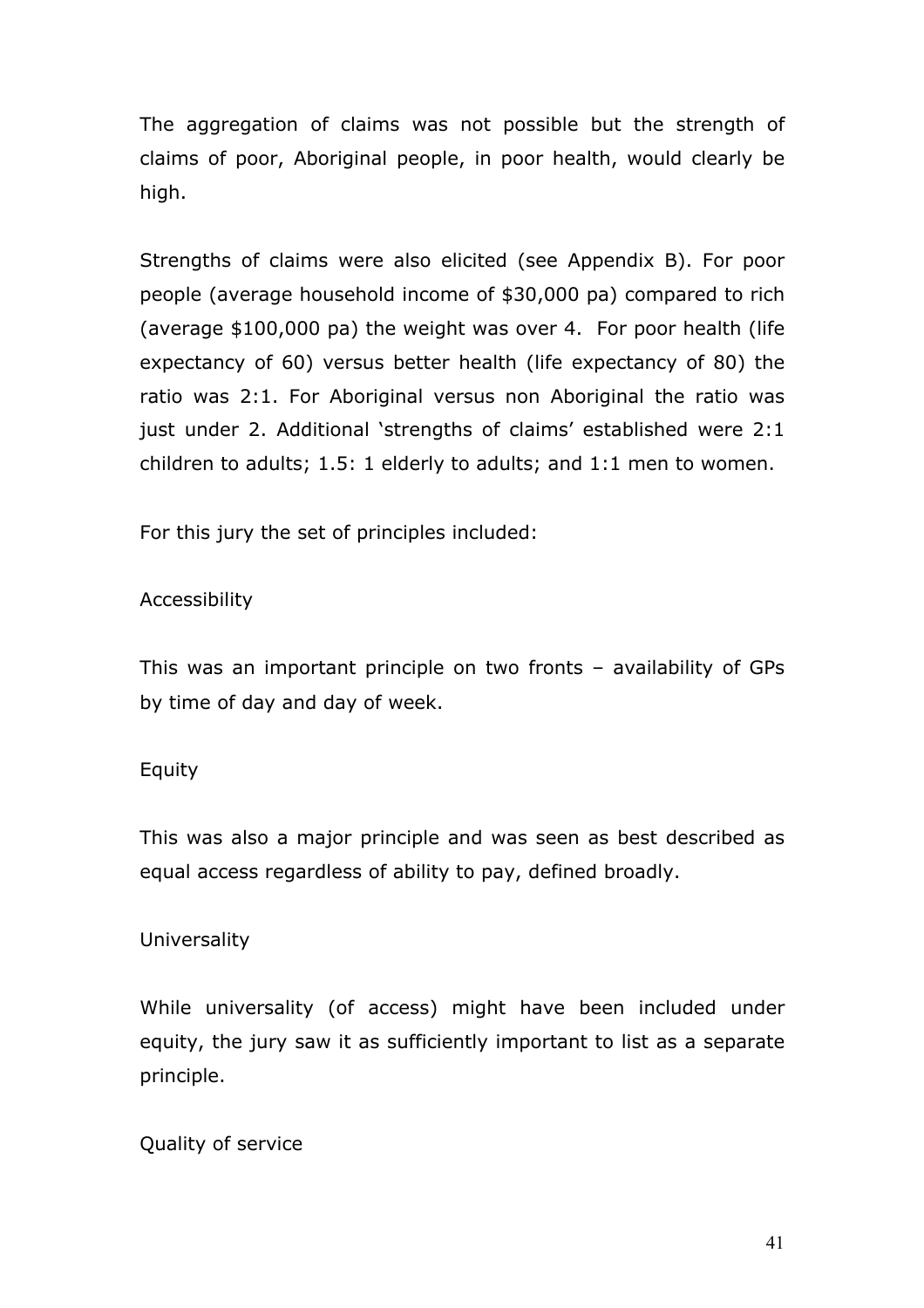The principle of high quality was readily agreed. Components included more holistic care but linked to the idea of a duty of care on the part of the doctor to the patient as a whole; GPs running on time; better referral systems, especially for mental illness; and improved doctor patient relationship, with greater transparency on a number of fronts, particularly: 1. Influence of pharmaceutical companies on GPs practice; and 2. greater shared decision making in general but also for example on choice of specialist that patient referred to. The jury also established a principle of greater sensitivity and responsiveness to patients' wishes by GPs.

#### Emphasis on lifestyle

The principle of emphasis on lifestyle was very real but was tempered by a recognition that the Network's budget was small and GPs in general could not be expected to do everything. Therefore these issues might be better addressed elsewhere in the health system. This was a conclusion reached with some reluctance and was a change of heart along the way.

#### Value for money/efficiency

The principle of value for money was endorsed for the PPCN.

Transparency of and accountability in decision making

These two but related principles focussed on transparency and accountability with respect to the patient doctor encounter. They were discussed against a background of a concern regarding the extent to which the patient could always trust the doctor to do what was best in the interests of the patient, these interests being defined, or as a minimum agreed upon, by the patient. Examples of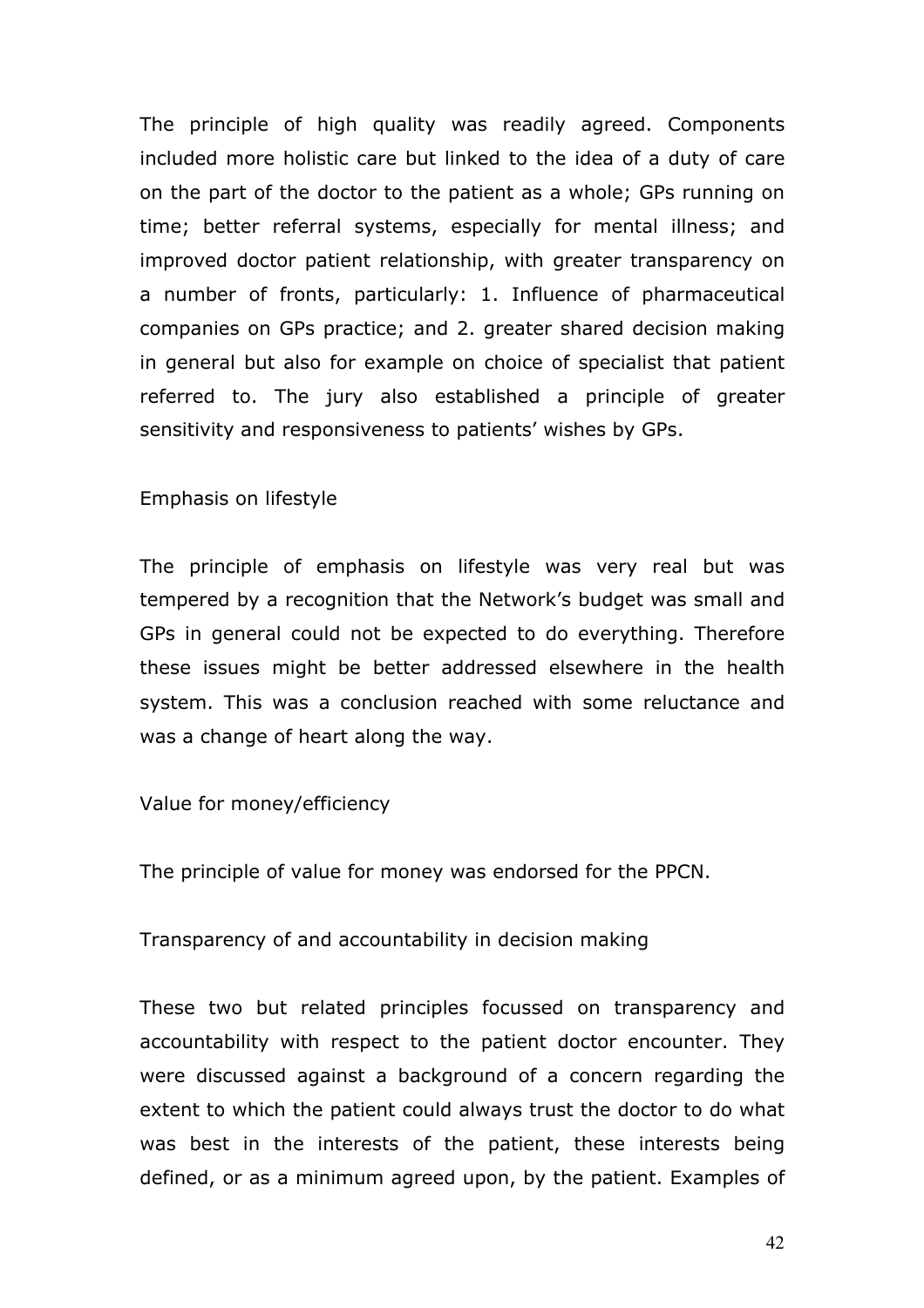lack of trust were raised in the context of the pressures doctors face from pharmaceutical companies and the lack of transparency in choosing to refer a patient to a particular specialist without adequate explanation as to whether and why that specialist is the best for that patient.

Greater sensitivity on the part of GPs

Again this related to the behaviour of doctors towards their patients and the need for the doctors to be more ready to recognise the inequality in the relationship between doctor and patient. In doing so the doctor needed to acknowledge better the sensitive nature of the encounter and involve the patient more in the decision making process through providing adequate information and respecting patients' desires for autonomy. The jury wanted to see the PPCN take positive steps to make doctors more aware of the need for such sensitivity and provide guidance or training as to how the GPs might do better on this front.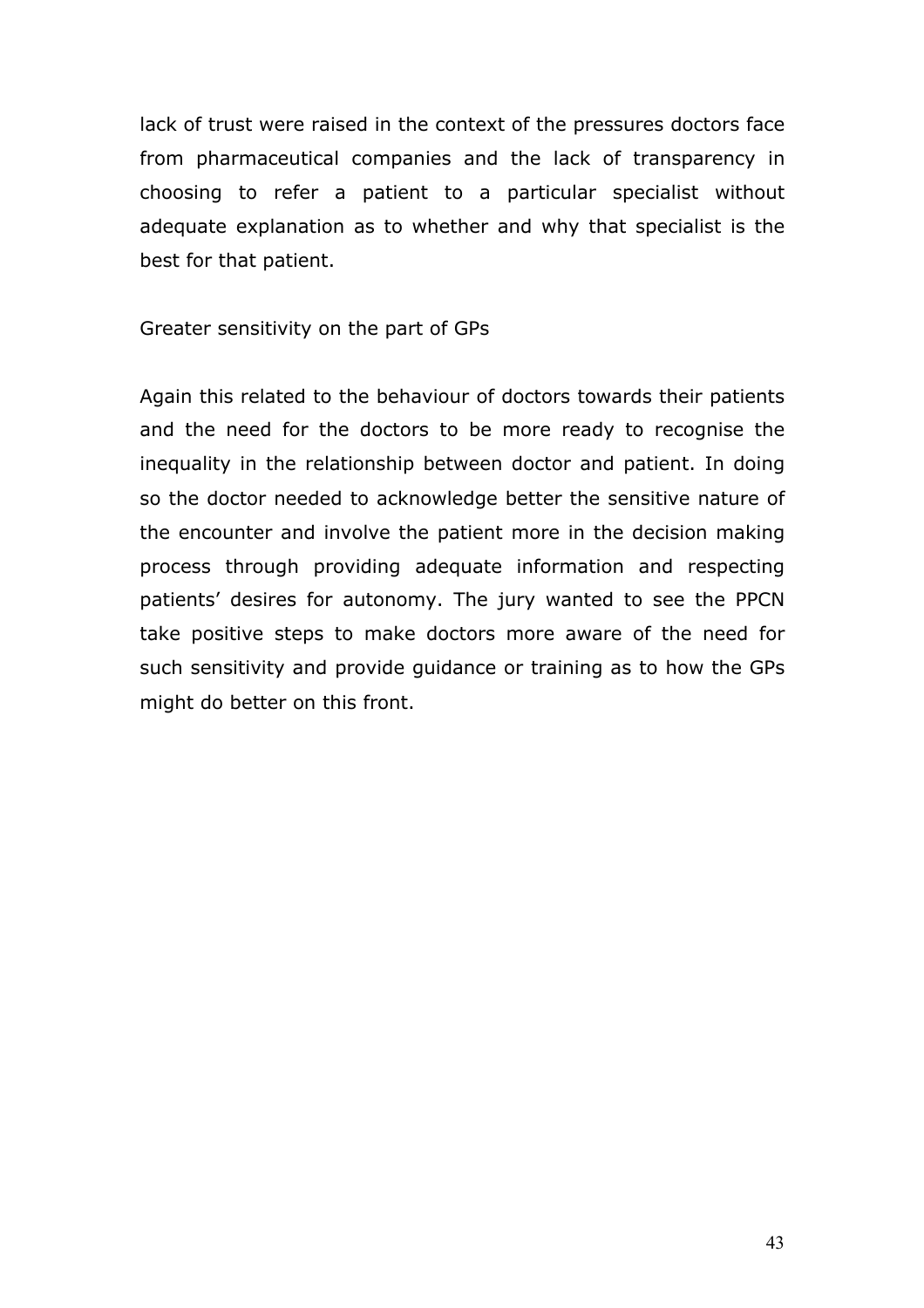#### **Chapter 8**

## **An Aboriginal Community Controlled Organisation's Members' Jury**

#### **Introduction**

This was an unusual jury. It was the first time as far as is known that something of this ilk has been used in an Aboriginal Medical Service. The 'citizens' in this case were 15 members of the South West Aboriginal Medical Service, selected to represent a cross section of the membership. The jury came together in Busselton over dinner on Wednesday May 14 and then all day on Thursday May 15, 2008.

I facilitated the jury both because of my experience in running citizens' juries in health but also because I research on the economics of Aboriginal health. It was emphasised from the word go that the jury were there not as individuals *per se* and not as patients but as representatives of the SWAMS membership as a whole. They were asked by me to bear that role in mind during the whole occasion. I also emphasised that, in considering issues surrounding SWAMS, their task was not to indulge in wish listing all the services they wanted SWAMS to provide but to accept that resources were limited and any additional activities would need to be paid for by cutting back elsewhere.

The jury was charged with looking at two key issues. First what values or principles did they want to underpin the SWAMS activities? Second what priorities did they want to see SWAMS pursue?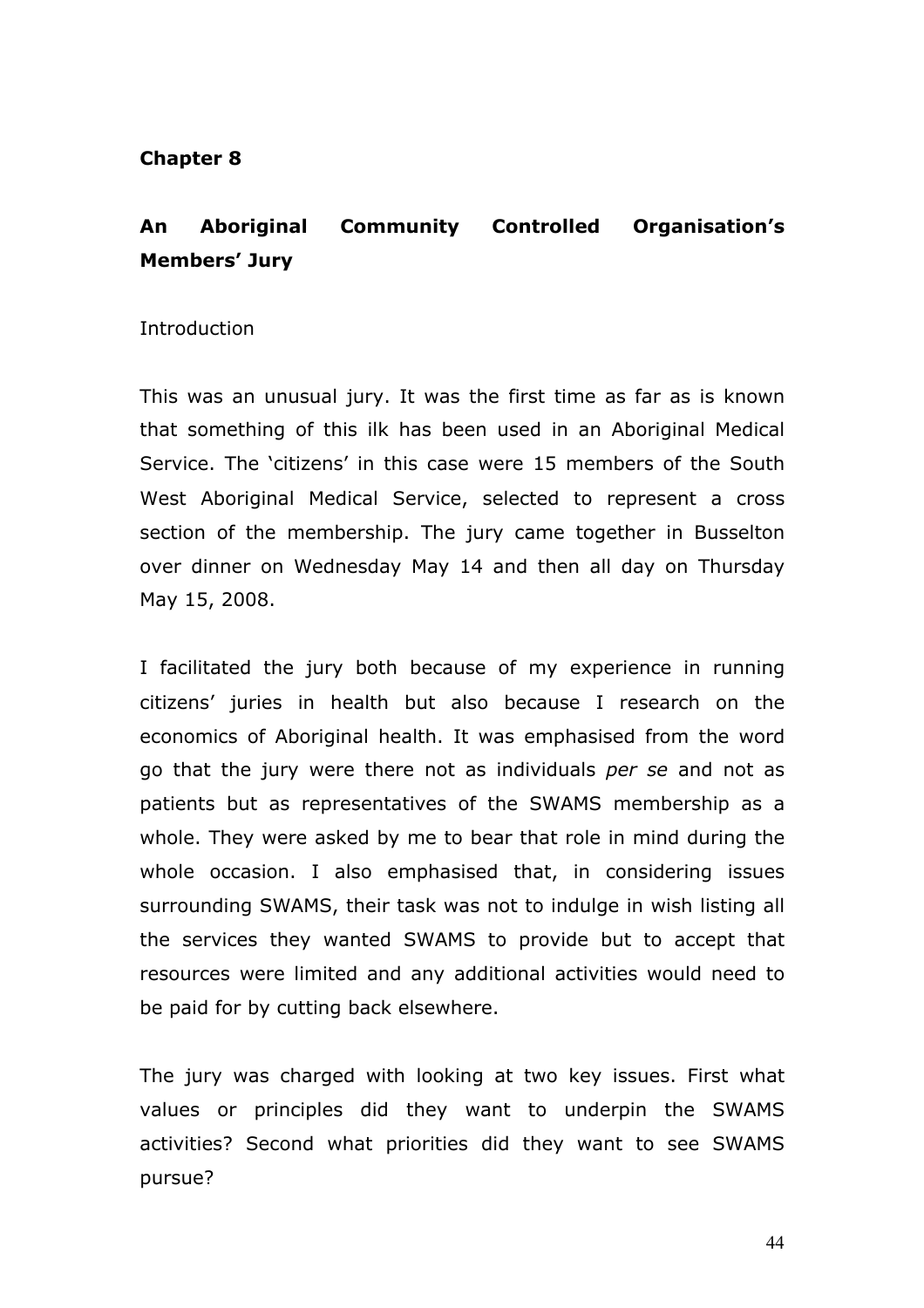These issues were tackled against a background of the jury being addressed by three experts from SWAMS. The first provided an overview of the services provided by SWAMS; the second spoke about the SWAMS budget and finance; and the last expert gave an account of the SWAMS region and clinic. Each expert was quizzed at length by the jury members.

The experts took their leave and the jury was left with the facilitator to discuss and agree upon principles and priorities.

Principles (in no special order)

Members' principles

The values of the members (as in this members' jury) should form the basis of the principles on which SWAMS operates. It was however recognised that it is the task of the officers and not the members to operationalise these principles.

#### Access

This principle has a number of dimensions which revolve around barriers to use of SWAMS services. These barriers include money fees; geographical location and hence distance; information (about the availability of services); and culture (especially regarding the barriers to access if services are not culturally secure). Problems of access for certain specific groups – men, youth and elderly - were specifically identified.

## Equity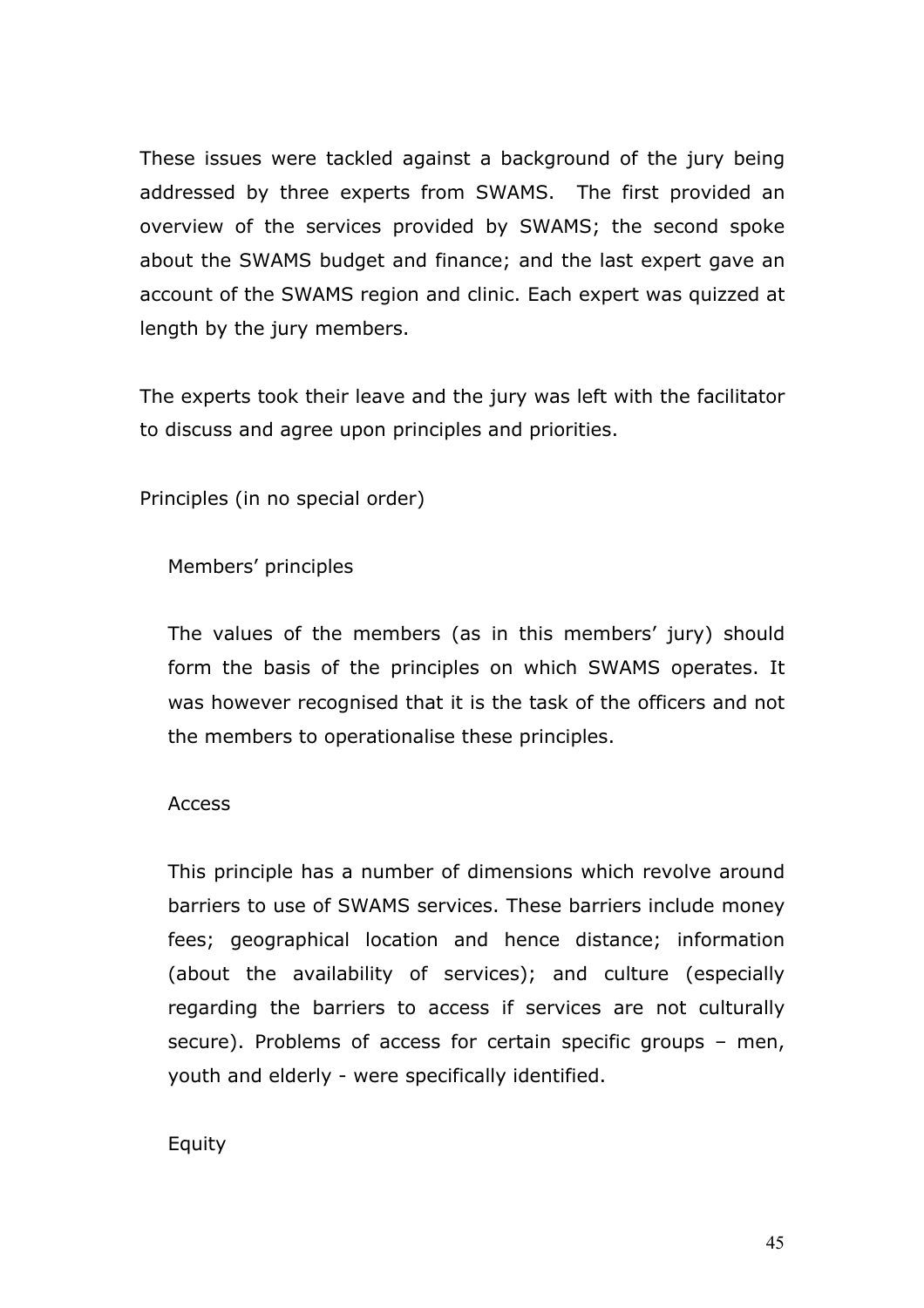Services must be provided on an equitable basis. This was defined as "equally accessible to all with similar needs but with priority to be given to those with greater needs".

**Transparency** 

Transparency was identified as an important principle of governance in three contexts: SWAMS decision making generally; more specifically SWAMS decision making in employment policies; and in the availability of SWAMS existing services i.e. members having adequate information about what, when and where SWAMS services are available.

#### Relations with other services

This principle incorporates the notion that, accepting that SWAMS' resources are limited, SWAMS should both facilitate access to other health and non health services and more generally liaise with other relevant organisations.

#### Advocacy and empowerment

As an Aboriginal organisation SWAMS is to act as an advocate on behalf of the Aboriginal community in general and not just in the context of health.

#### Funding

An important principle is recognising and acting upon the fact that for the tasks they face SWAMS is seriously under funded. It is thus a principle that SWAMS devote some of its resources to trying to increase its funding.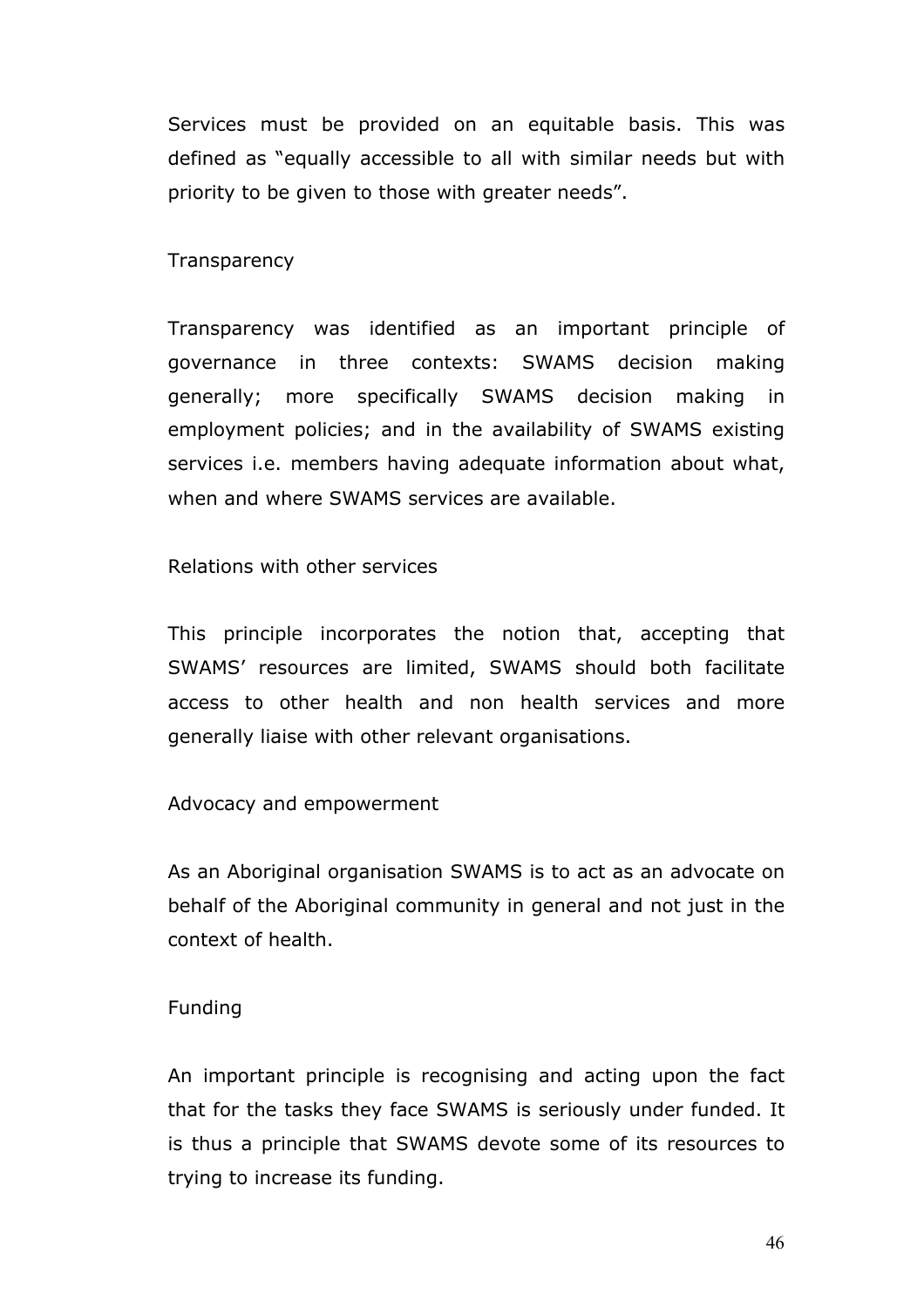Prevention

The prevention of disease is an important principle.

Drug and alcohol

SWAMS can play an important role in facilitating liaison, cohesion and cooperation across the various agencies in the South West who are attempting to assist with drug and alcohol problems.

Confidentiality

All patient records must be treated as confidential.

Aboriginal Control

SWAMS is an Aboriginal organisation and must give priority to the needs of Aboriginal people, while at the same time accepting that (a) legally, wadjellas\* cannot be and, morally, should not be denied treatment; and (b) treating wadjellas does bring in money to SWAMS which can then be used for services for Aboriginal people.

\* The non aboriginal people and a series are non aboriginal people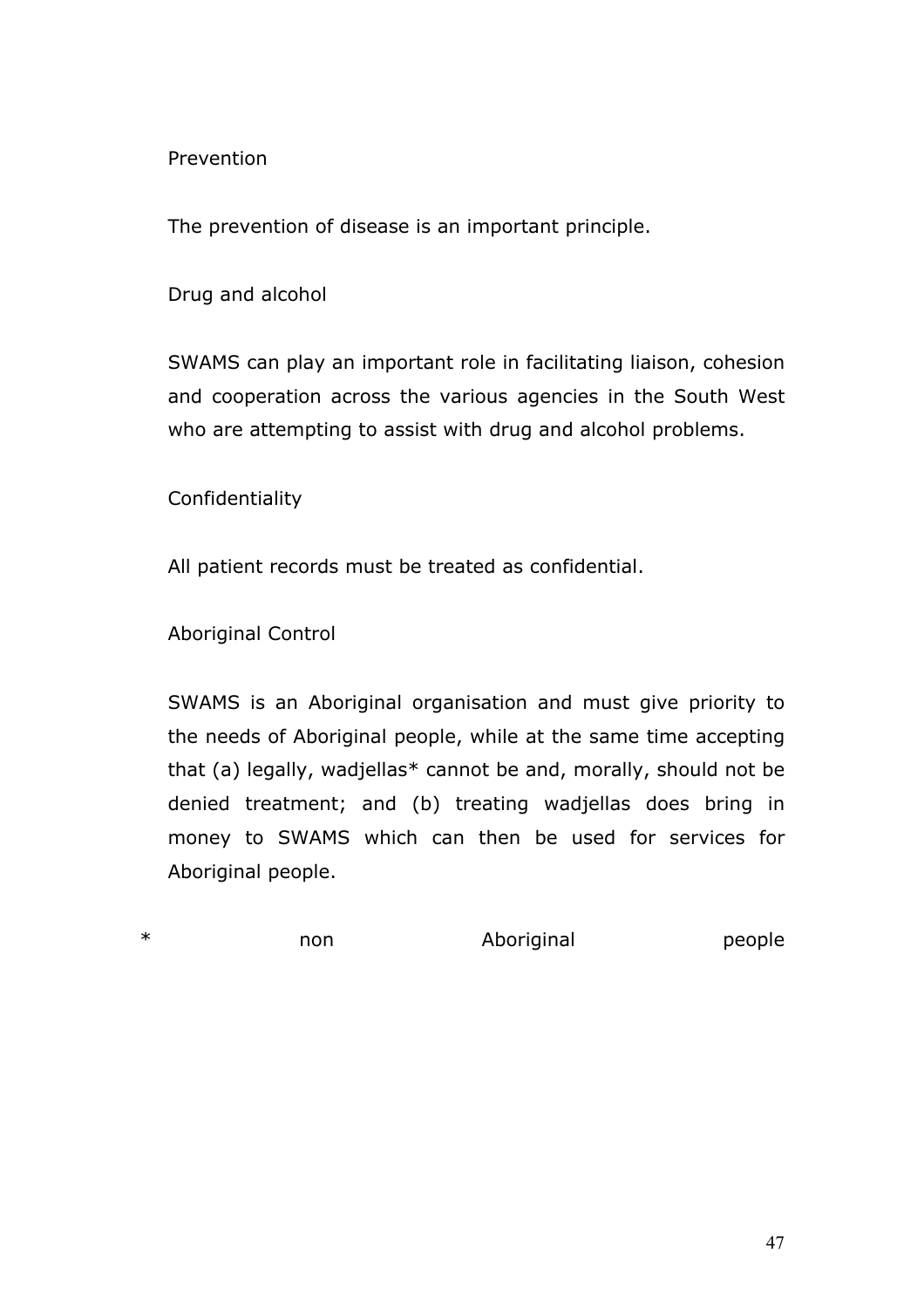#### Priorities

The Members' Jury came up with eleven priorities in three 'tranches'. Within each tranche there is no particular order.

## *Three top priorities*

- o SWAMS must make members more aware of the services available, those provided not only by SWAMS but also by other agencies which SWAMS' members can also access.
- o Recognising the serious under funding that currently exists at SWAMS as compared with the problems and needs their clients face, SWAMS should give greater priority to fundraising.
- o Prioritising patients by need/urgent/emergency is important and the current system, which gives the impression of being confused and confusing, needs to be improved, perhaps through some form of triage. The Membership then need to be informed as to what the system is so that they can then use it in an appropriate manner.

#### *Next priorities*

o Accepting that SWAMS resources are limited and that the organisation is but one of many seeking to assist those with drug and alcohol problems, SWAMS should facilitate cooperation and coordination across these different agencies, starting with organising a workshop of all relevant parties.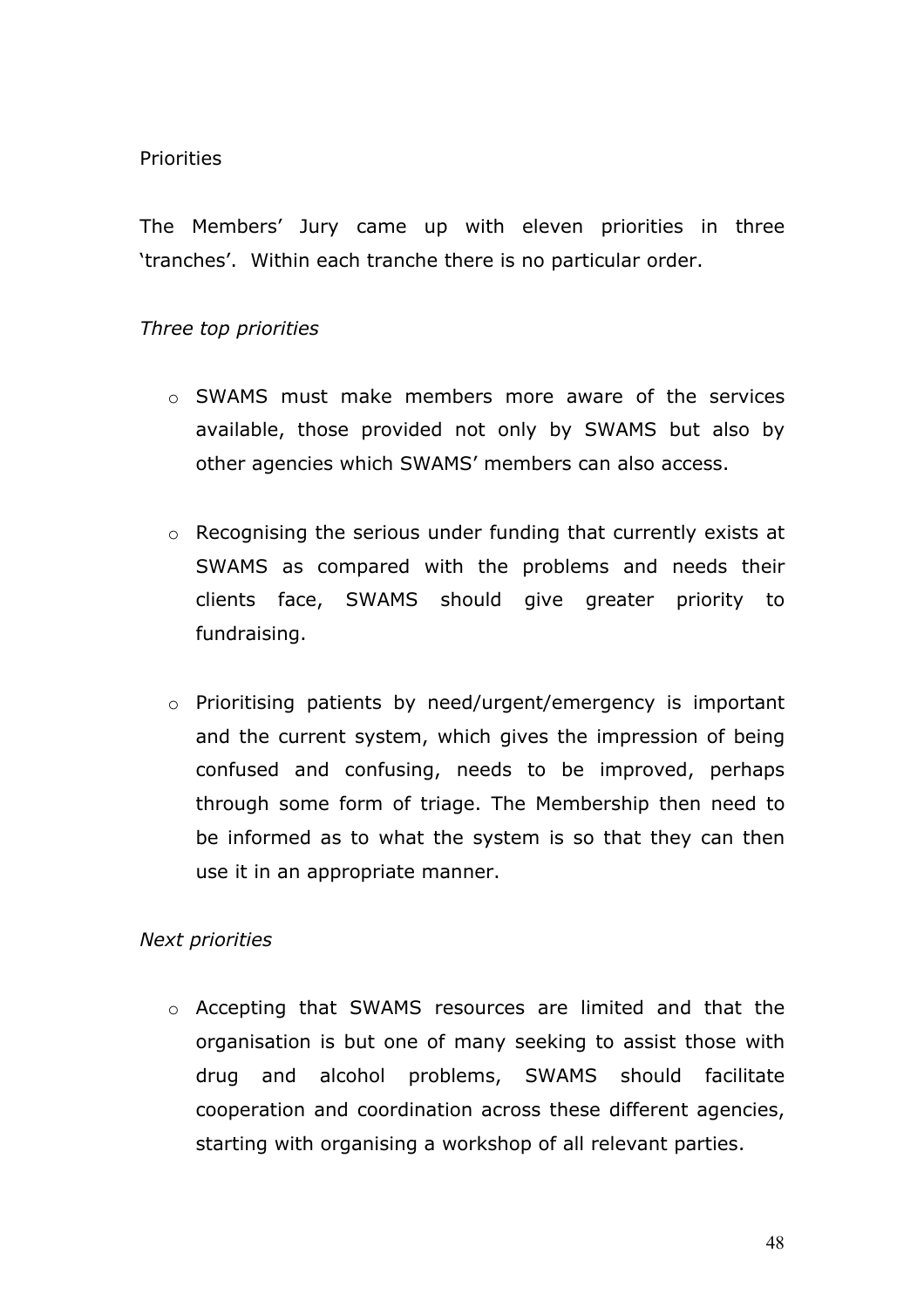o Given the lack of knowledge in the general community of the nature and extent of Aboriginal health problems, SWAMS should move to improve awareness, e.g. through the media, of the extent and nature of the problems of Aboriginal health.

## *Other priorities*

- o Many elderly members are looked on by the community to assist in caring for others. SWAMS could do more to support these members.
- o Post operative care
- o A bus for the disabled
- o Population groups identified as not getting adequate support from SWAMS at present include men, youth and the elderly.
- o Promotion and protection of culture, especially in the context of healing.
- o Reducing "scariness" in those who are about to undergo some procedure e.g. a surgical operation or dialysis.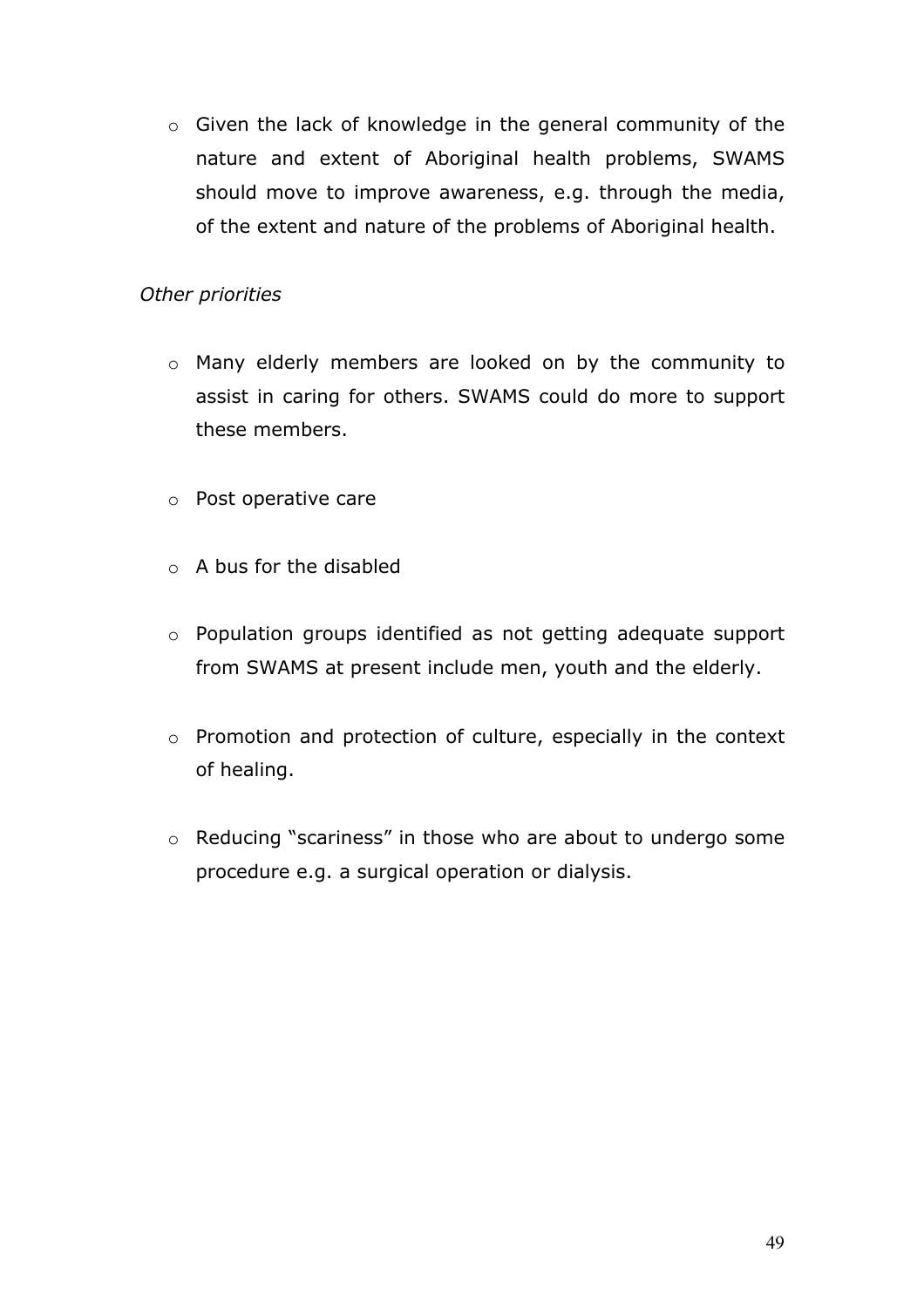#### **Chapter 9**

#### **Conclusion**

How can the senior managers of health services learn what people want from their health care? How do political parties work out what citizens want from their health services? The answer, as I have tried to show in this book, lies in citizens' juries. These involve bringing together a random sample of the relevant population; asking them to put their citizens' hats on; giving them good information on the issues for debate; encouraging them to question experts to clarify that information or seek more information; and then giving them time to reflect on some appropriate issues and make recommendations.

These ideas formed the basis of the seven juries with which I have been involved in a facilitating role. It is from the experiences of working with these 'ordinary' citizens that I have prepared this book. It is written in the hope that others may seek to set up such juries and help to 'democratise' the health services. After all, they *our* health services, the community's health services.

The big advantage of citizens' juries over most other methods of deliberative democracy is that they embrace all of the key features of random selection of participants, ensuring they are informed and they are asked to act as citizens. The Canadians and the British have both engaged in such participatory democracy in health care.

The process is not difficult and, in my experience, people love to be involved in this way.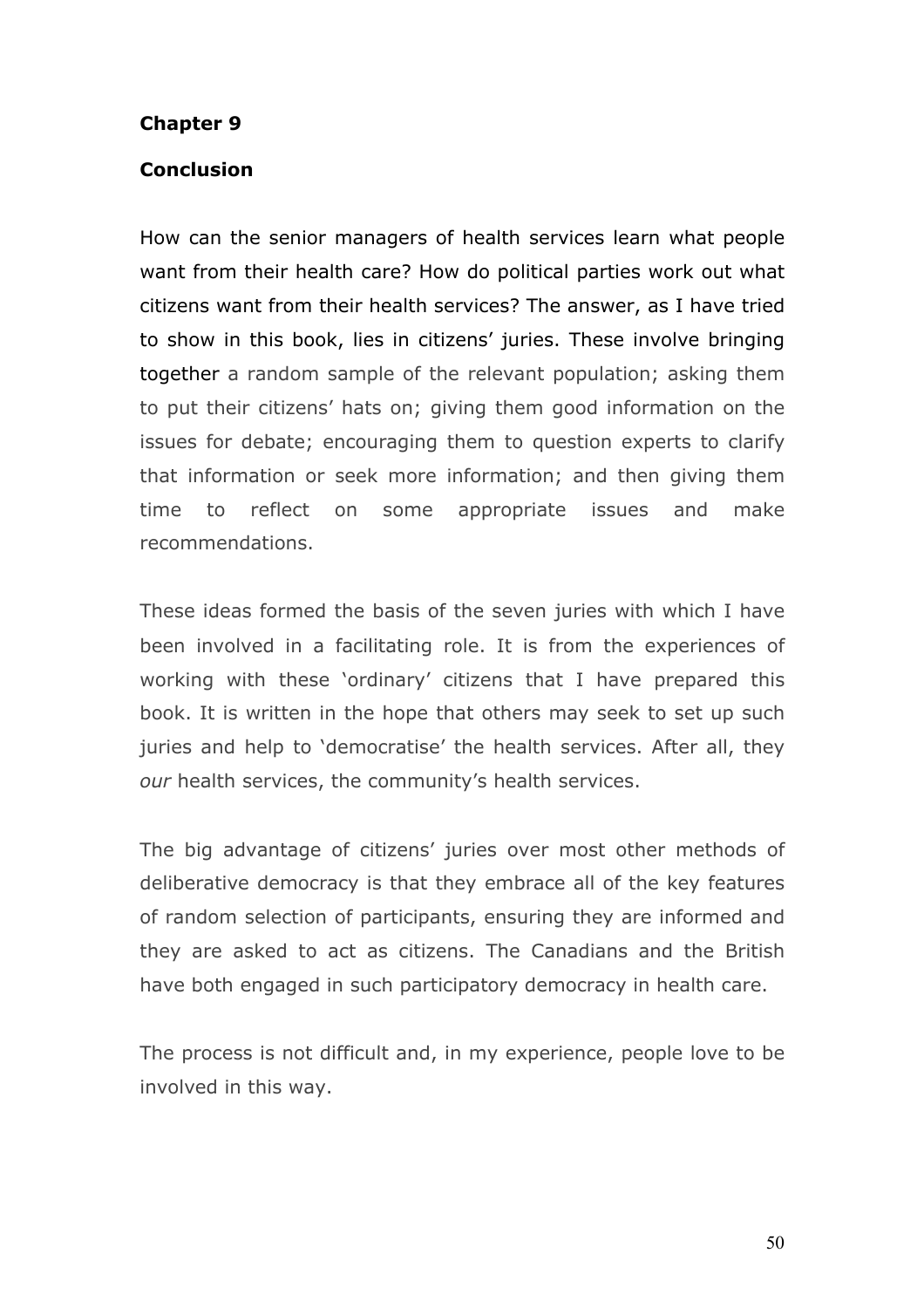Notably these are not 'decision-making' bodies. Their task is purely to recommend the principles and broad priorities that the citizens believe should underpin their health services. It remains for ministers (and others) to make decisions.

For example, in a jury in WA in October 2005, the citizens identified as priorities the principles of greater transparency in decision making, greater equity, more prevention and increased resources for mental health. To achieve this, they were willing to give up some small inefficient hospitals and Emergency Departments. The decision making that follows juries' recommendations however remains where it is now; with politicians and policy makers.

It is of note that in each of the citizens' juries I have facilitated, greater equity has been identified as a priority. The citizens consistently want a better deal for the disadvantaged, especially Aboriginal people. They also have some concerns for other disadvantaged groups and want a shift to more prevention and away from cure.

Citizens appear also to want to bear what might best be described as the moral responsibility for setting principles. For example I have witnessed jury participants puffing out their moral citizens' chests when reporting on their recommendations. They respond positively to the idea of being asked to act responsibly on behalf of their community.

Equity as a health care principle is especially interesting. There is a possible vacuum in equity policy in Australia and in other countries. Who currently in health care nationally or at a state level or in a hospital or in a general practice is responsible — morally responsible — for equity policy; for its formulation and for its deemed importance (relative for example to efficiency, with which it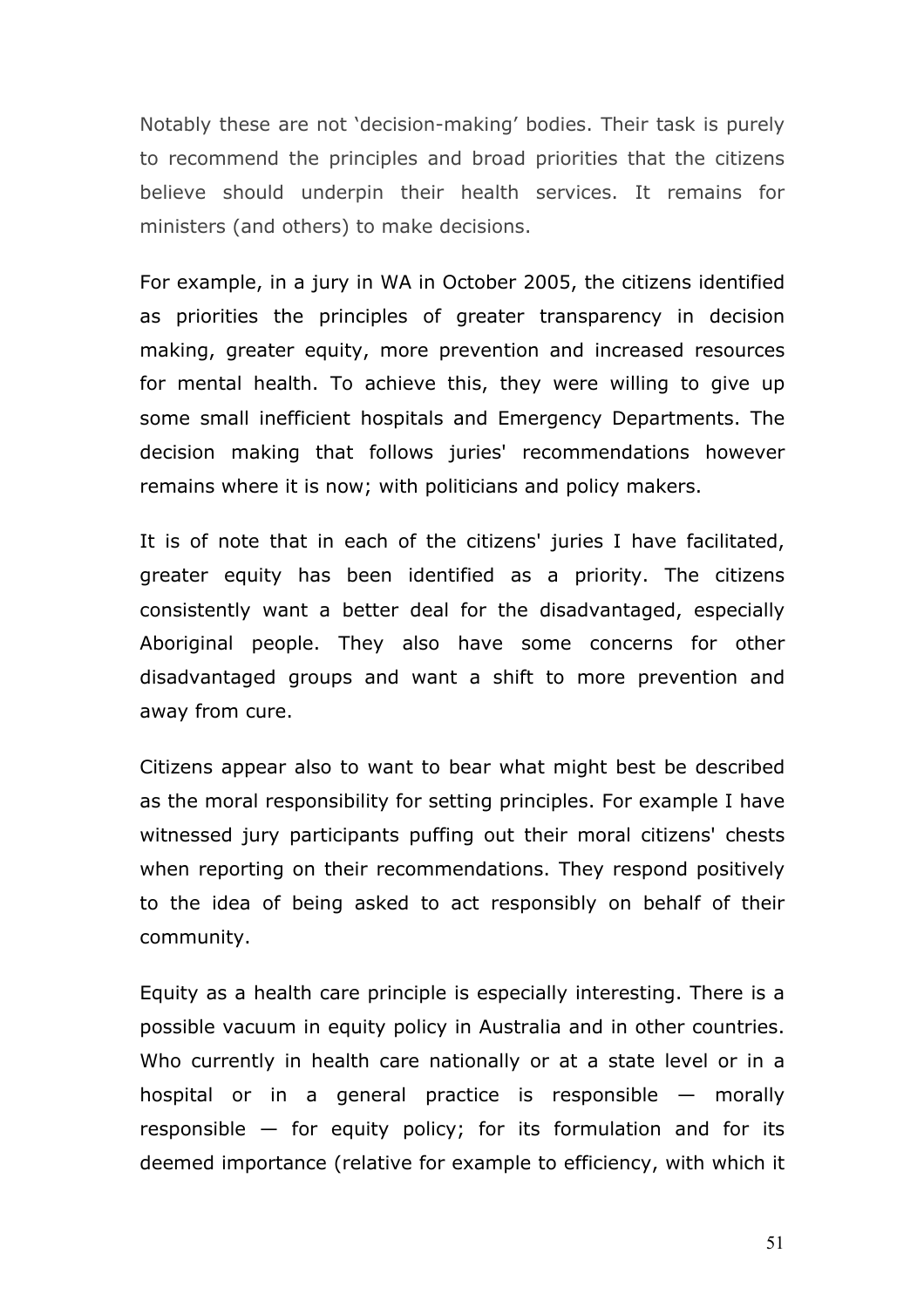may sometimes conflict)? Oddly, at none of these levels is the answer clear. One answer  $-$  the citizens' answer  $-$  is that it should be citizens!

The other key principles that juries might get into  $-$  what the objectives of the health care system might be (is it just improving health?), transparency in decision making, etc.  $-$  can be looked at in similar terms. In terms of moral responsibility in the community, these issues may not carry the same weight as equity but some such responsibility is still likely to be present.

There is no threat here to our parliamentary democracy from these citizens' juries. Having 'citizen ownership' has its advantages as the community is better informed and more aware of the problems of running a health service within a constrained budget. Citizens at the first jury with which I was involved in 2000 remarked on how, after being on the jury, they better understood the system and were more sympathetic to the problems faced by those who had to decide how to spend the health dollar.

There is so much to be said for these juries. To anyone reading this book I encourage you to try to set one up. They are potentially so important in bringing health services and the community back together again and stopping health care from becoming a technocratic or 'medocratic' organisation. Citizens' juries can help to make health services the social institutions which they need to be.

Organising them is also fun – and my impression is that being a member of a jury is also fun!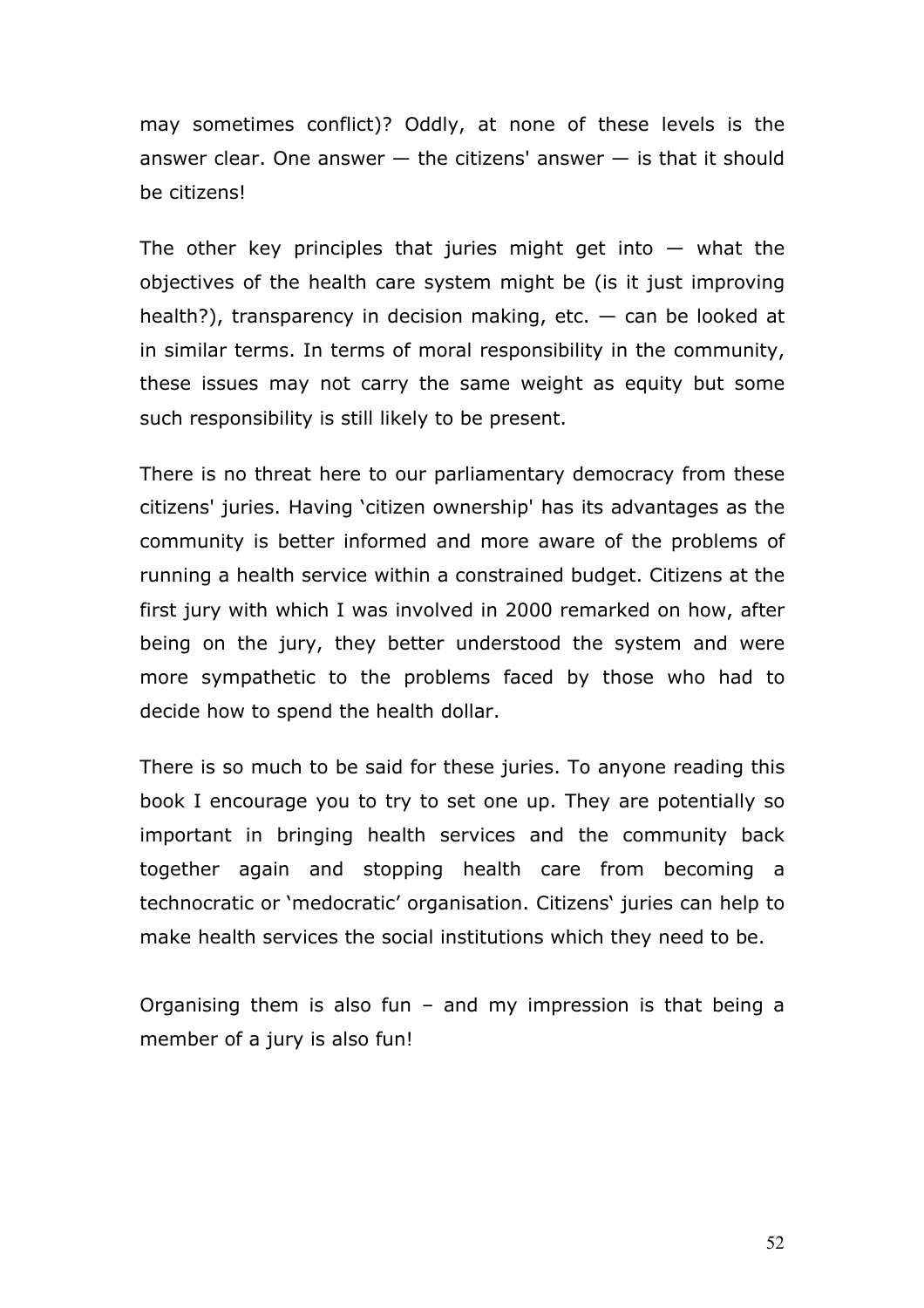References

Blaauw D, Gilson L, Penn-Kanana L and Schneider H (2003) Organisational relationships
and
the
'software'
of
health
systems
reform.
Johannesburg:
Centre for
Health
Policy,
University
of
Witwatersrand.

Davies C, Wetherell M and Barnett E (2006) Citizens at the Centre. Bristol: Policy Press.

Freedman L (n.y.) Achieving the MDGs: health systems as core social institutions.

http://ipsnews.net/indepth/MDGGoal5/MDG5%20Freedman.pdf
 Accessed January
2010.

Gilson L (2003) Trust and the development of health care as a social institution. Social
Science
and
Medicine
56
1453‐1468.

Jan
S
(2003)
A
perspective
on
 the
analysis
of
credible
commitment
and
myopia in
health
sector
decision
making.
Health
Policy
63
3
269‐278.

Kashefi E and Mort M (2004) Grounded citizens' juries. Health Expectations 7 1-13.

Government of South Australia (2007) GP Plus Health Care Strategy http://www.publications.health.sa.gov.au/cgi/viewcontent.cgi?article=1028&co ntext=spp
Accessed
January
2010.

Henry B, Houston S and Mooney G Henry B, Houston S, Mooney G (2004) Institutional
racism
in
Australian
healthcare:
a
plea
for
decency.
Medical
Journal of
Australia
180 10
517‐520.

Mooney
G
(2009)
Challenging
Health
Economics.
Oxford:
OUP.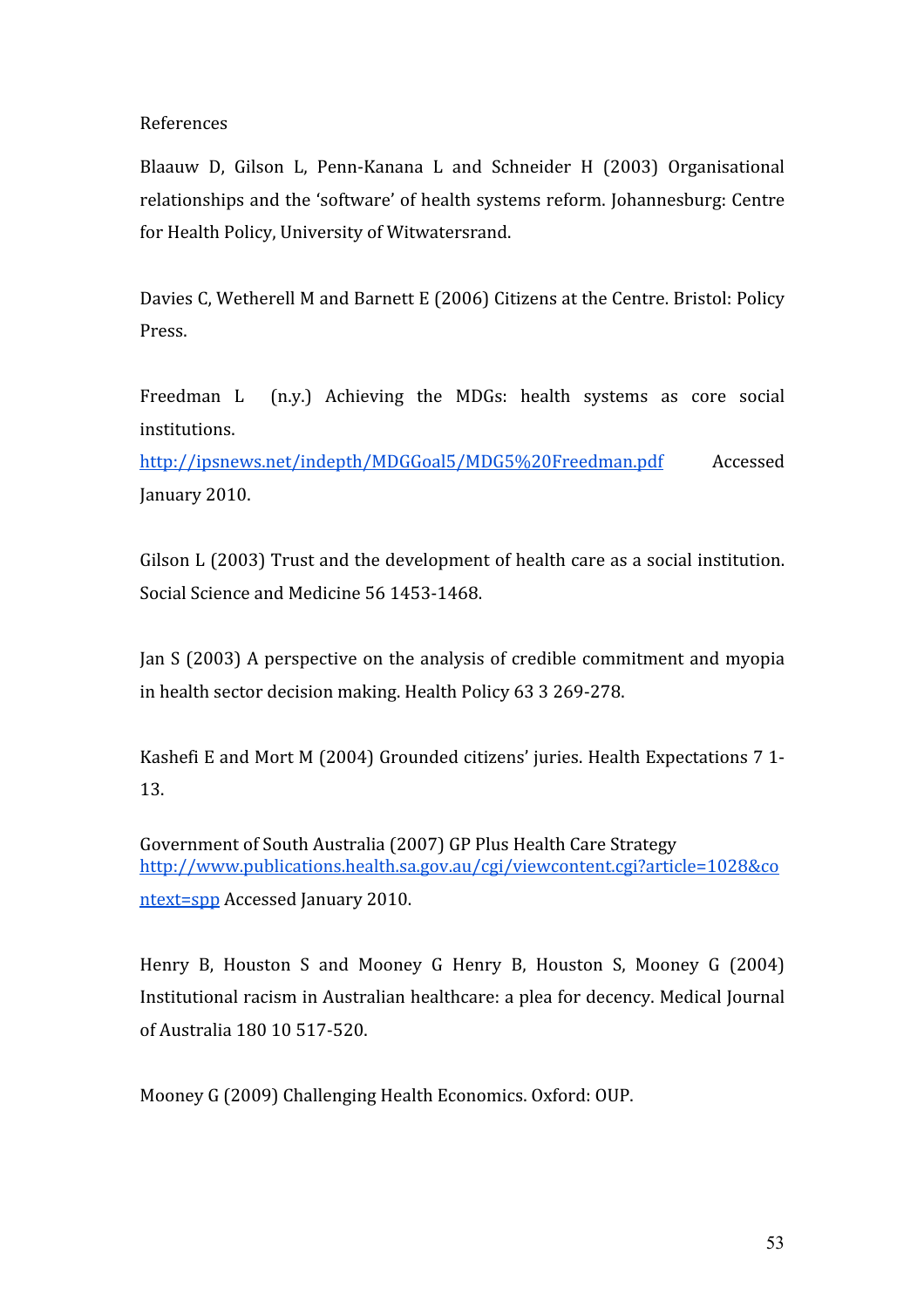Mooney G and Blackwell S (2004) Whose health service is it anyway? Medical Journal
of
Australia
180
76‐78.

Mooney G and Jan S (1997) Vertical equity: weighting outcomes? or establishing procedures?
Health
Policy 39
1
79–88.

Mooney G and Russell E (2003) Equity in health care: the need for a new economics paradigm?
In
Advances
in
Health
Economics.
Eds.
A
Scott,
A
Maynard
and
R
Elliott. London:
Allen
and
Unwin.

Mooney G and Wiseman V (2000) Mooney G and Wiseman V (2000) A constitution
for
health
services.
Journal
of
Health
Services
Research
and
Policy
4  $1 - 2$ .

NHHRC (2009) A healthier future for all Australians - Final Report. http://www.nhhrc.org.au/internet/nhhrc/publishing.nsf/Content/nhhrc‐report Accessed
January
2010.

Romanow R J (2002) Building on Values: The Future of Healthcare in Canada http://www.hc‐sc.gc.ca/english/care/romanow/hcc0086.html Accessed January
2010.

Vuori H (1984) Overview — community participation in primary healthcare: a means
 or
 end?
 IV.
 International
 Congress
 of
 the
 World
 Federation
 of
 Public Health
Associations.
Public
Health
Review
12
331‐339.

World Health Organization (1954) Report of the Expert Committee on the Health Education
of
the
Public.
Technical
Report
Series
89.
Geneva:
WHO.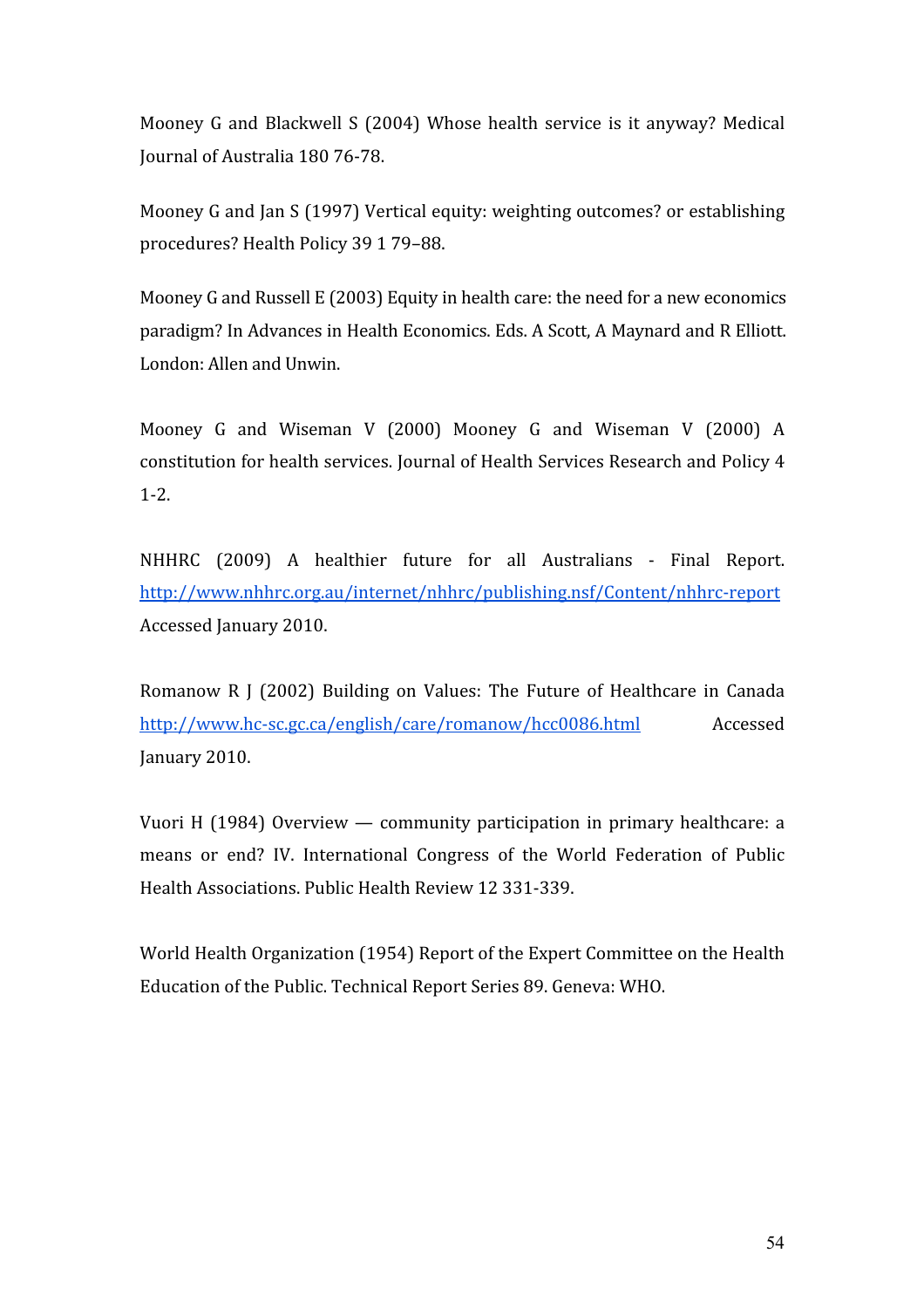#### **Appendix A**

#### **Some Comments In-Advance to Experts**

While I recognize that as a bunch of experts you are well nigh perfect for this and will be very professional, nonetheless I want to emphasize a few things. (And if you think: "Oh dear this guy Mooney is just so patronizing" – well sorry but I'll take that risk!)

First you must *keep to time*. That means being on or even better under15 minutes. Do not go over. It is quite likely that the citizens will respond at greater or shorter length to some presentations than others so the timetable may not be as neat and tidy as it is currently set out. So the amount of time for the citizens to quiz or comment on what you each say may vary but your presentation must be no more than 15 minutes. If you can all be there for the whole morning that would be great or at least from the beginning until you are finished your presentation. That allows you to get a 'feel' for how things are going (except poor Judith who is on first!).

Second there is a need to talk at *the right level*. I do not want to tell my granny (presumably these days nor my grandpa - although strictly I think this was the role of women) how to suck eggs but talking to a group like this (i.e. 'ordinary citizens') is for most of us THE hardest bunch to get messages over to - neither over their heads nor talking down. No acronyms; no jargon; no "cardiothoracics"; no prevalences; no incidences - sickness is better than morbidity; etc.

Third try to be as *factual* as you can. You are not selling anything other than information. Inevitably you will be somewhat subjective in for example what you choose to present but the style of presentation is as far as possible objective and factual. Interpretation can come in questioning and answering.

Fourth I think *power point* is good to give a second dimension to your presentation. But try to present in such a way that your presentation can be followed without the slides. Keep them few and with little information on each. No masses of numbers and graphs VERY simple and well labeled. Keep both *the font and your voice up* as some of the citizens may otherwise struggle.

Fifth attention spells may be shortish so best probably to *end* with a slide (or comment) on your *5 (at most) key points*.

Sixth the *jury may be quite challenging* of your expertise and your presentation. As may I! – and while the situation is not adversarial, if there is any difficulty here I must be perceived by them to be on their side not yours. They may think that the wool is being pulled over their eyes or some spin is being attempted or that you are deliberately biasing things. You just have to take that and come back with some defence as best you can.

Seventh best that you are *not around in the afternoon* but if possible contactable by phone if the citizens want clarification on something (but not crucial).

Eighth please feel free to *give me any advice* on the day.

Ninth *enjoy* this – 'twill be fun!

If any of you want to run anything past me in advance, feel free Email is XXXXX or phone XXXXX.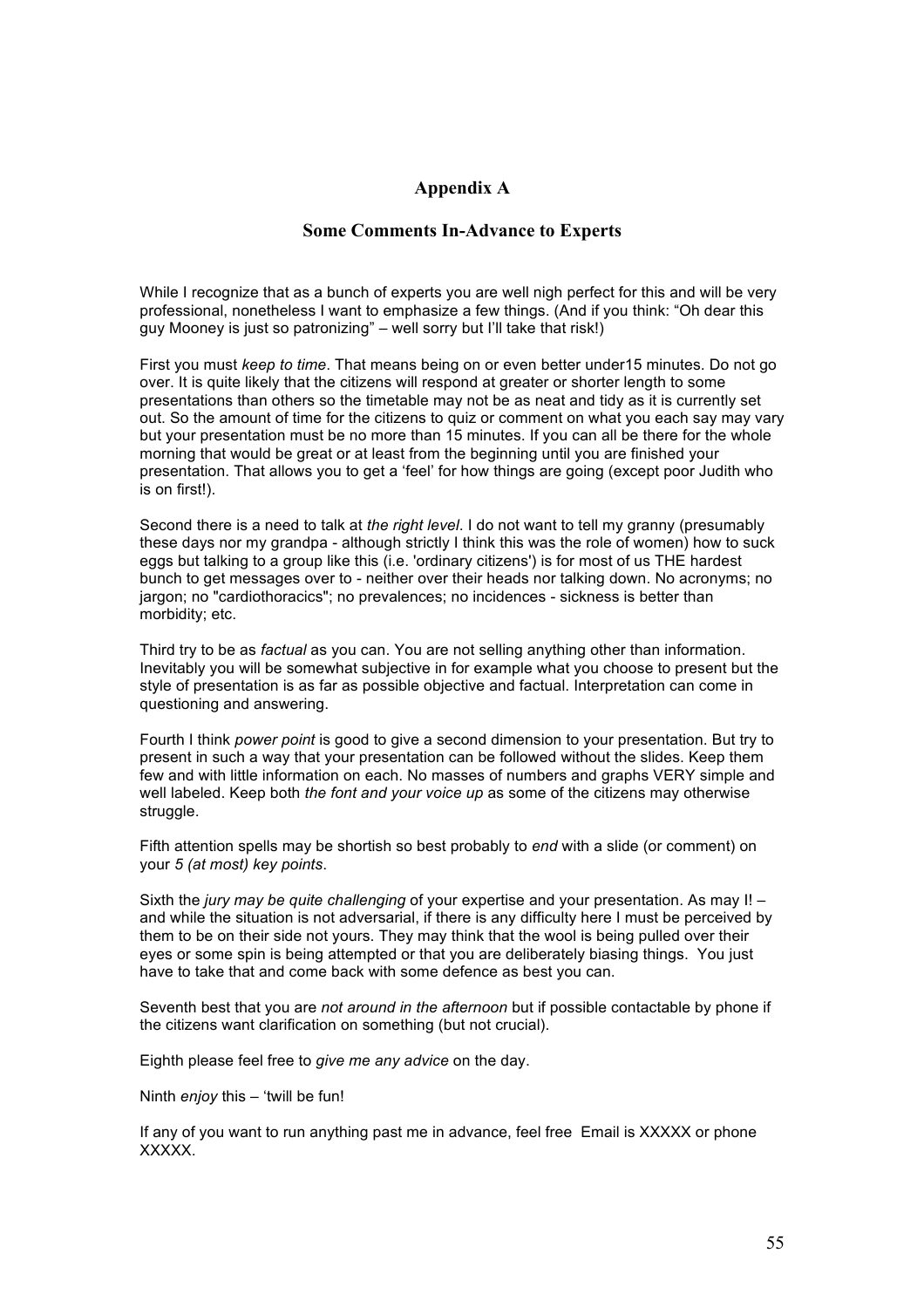#### **Appendix B**

#### **Claims**

In completing this you are asked to act as a representative of the community  $-$  a citizen. You should assume that your answers could influence how the Perth Primary Care Network (PPCN) might spend any additional money they might get to improve health care (but only outside hospitals, NOT in hospitals).

1. Assume they have an extra \$10 million to spend. Please allocate the \$10 million across those groups/policies that YOU would want them to spend extra money on. (For example you might allocate \$6 million to elderly people; \$3 million to people with drug problems; and \$1 million to prevention and health promotion.)

 $\mathbb{S}$ 

- o Aboriginal people
- o Children
- o Disabled people
- o Elderly people
- o People with drug problems
- o People with mental illness
- o Poor people
- o Prevention and health promotion
- o Providing better access to services
- $\circ$  Other(s) please specify

Total  $\sim$  510 million

- 2. In making the judgments in 1., tick below which factors you took into account
	- o Low income
	- o Lack of existing services
	- o Perceived poor health
	- o Poor quality of existing services
	- o 'There but for the grace of God'
	- o They have had a raw deal generally
	- o Too little spent on this/these currently
	- o Unfairness of existing services
	- o Other(s) please specify \_\_\_\_\_\_\_\_\_\_\_\_\_\_\_\_\_\_\_\_\_\_\_\_\_\_\_\_\_\_\_\_
- 3. Which <u>one</u> factor had the greatest influence on you?
- **4.** Which one factor had the next greatest influence?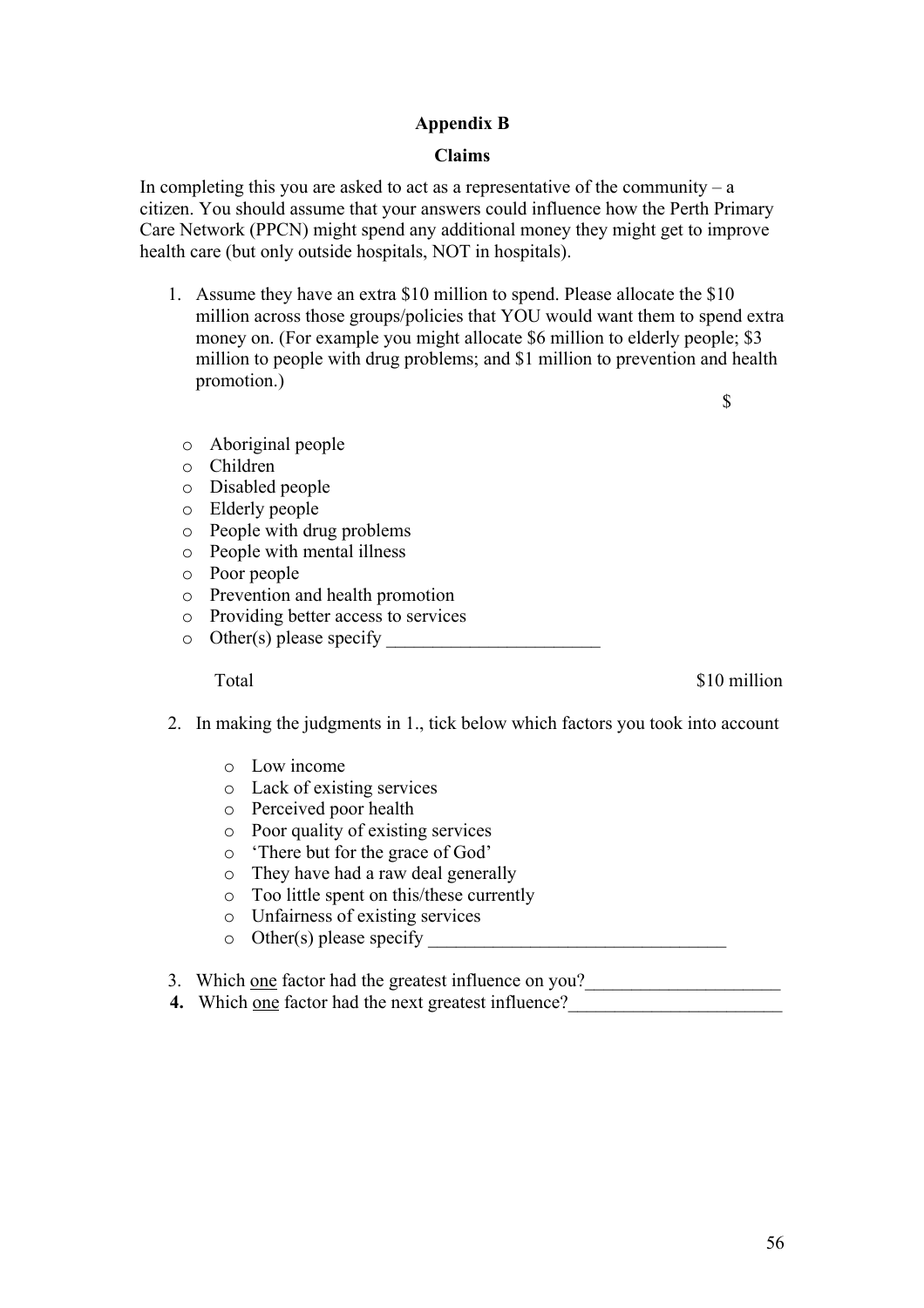#### **Appendix B**

#### **Strengths of Claims**

You have to allocate resources in the Legoland Health Authority across a number of health promotion programs. You have an *additional* \$1 million to spend*.* 

#### *NOTE CAREFULLY! These programs are all equivalent in terms of improving health per dollar spent. Your concern is restricted to health.*

You have to decide how to allocate the extra \$1 million across different groups, remembering that *the total impact on health will be the same.* All you affect is the distribution of health gains.

 $\mathcal{S}$ 

| (i) Program A aimed at 1,000 children<br>Program B aimed at 1,000 working age adults<br>Program C, aimed at 1,000 elderly people                           |             |
|------------------------------------------------------------------------------------------------------------------------------------------------------------|-------------|
| <b>Total</b>                                                                                                                                               | \$1 million |
| (ii) A, aimed at 1,000 people with average household income<br>of \$30,000 pa<br>B, aimed at 1,000 people with average household income<br>of \$100,000 pa |             |
| <b>Total</b>                                                                                                                                               | \$1 million |
| (iii) A, aimed at $1,000$ people with average life expectancy of 60<br>B, aimed at 1,000 people with average life expectancy of 80                         |             |
| <b>Total</b>                                                                                                                                               | \$1 million |
| (iv) A, aimed at 1,000 Aboriginal people<br>B, aimed at 1,000 non Aboriginal people                                                                        |             |
| <b>Total</b>                                                                                                                                               | \$1 million |
| (v) A, which provides 10 units of health gain to each of 10 people<br>B, which provides 1 unit of health gain to each of 100 people                        |             |
| <b>Total</b>                                                                                                                                               | \$1 million |
| $(vi)$ A, aimed at 1,000 women<br>B, aimed at 1,000 men                                                                                                    |             |
| Total                                                                                                                                                      | \$1 million |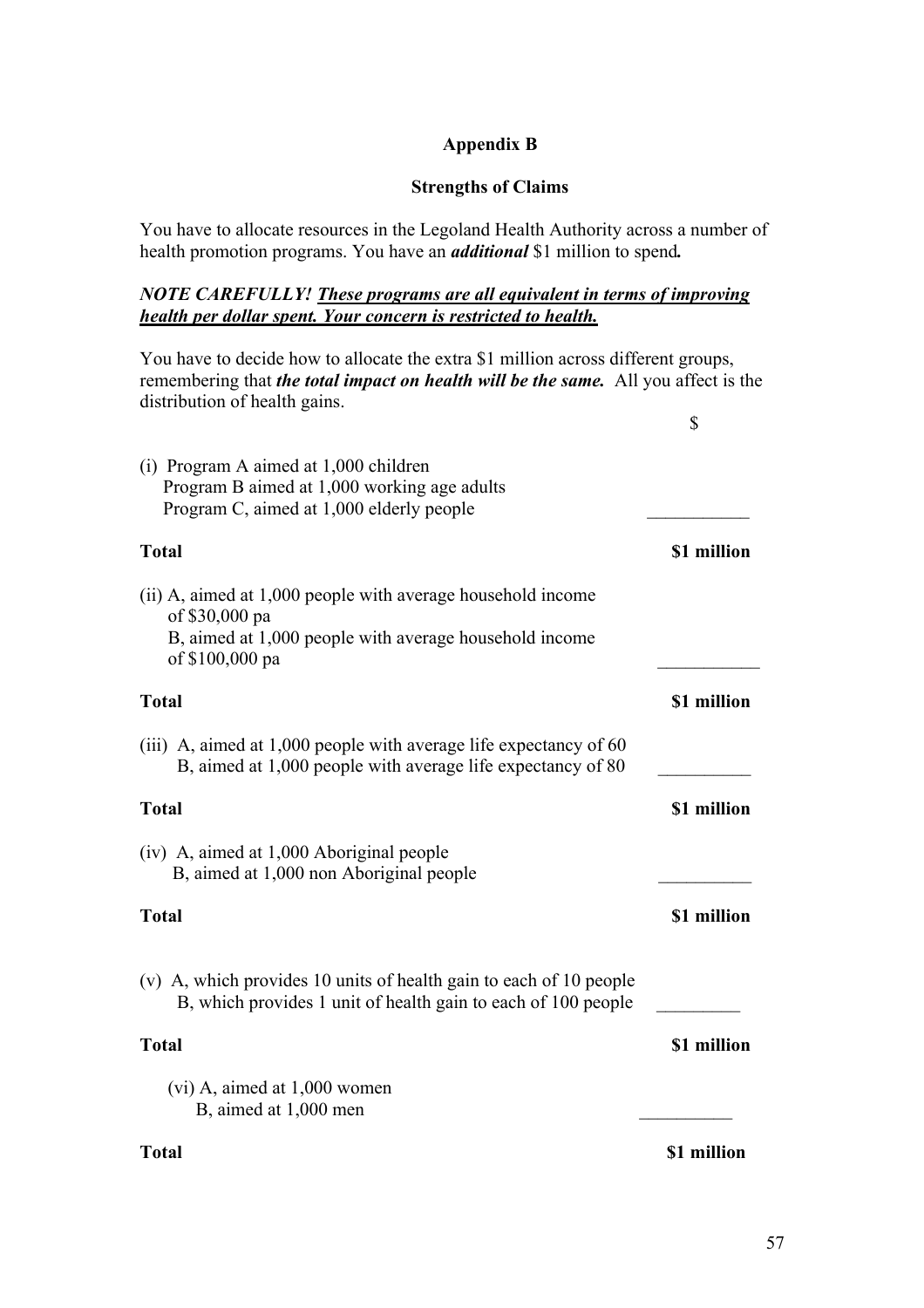## **Appendix C**

# **Evaluation Form for a Citizens' Jury**

First many thanks for your attendance at and contributions to the Citizens' Jury.

The management of Legoland Health Service would very much like to get the impressions of the jurists to the event and to that end you are requested to complete the questions below and return this form in the stamped addressed envelope to ……. if possible by ……. Your answers will be treated in strict confidence and no individual citizen's responses will be identified to management. This will be used to plan future juries. A copy of the report will also be sent to you.

Please answer all the questions (even if just to say 'Don't Know'). It should only take you 15 or 20 minutes to complete.

For questions 1. to 3. you are asked to indicate what you think on a scale of 1 to 10 where 1 is strongly disagree and 10 is strongly agree.

1. Overall the jury was something that you felt was successful in allowing citizens' views to be fed to Legoland Health Service. Number:

\_\_\_\_\_\_\_\_\_\_\_\_\_\_\_\_\_\_\_\_\_\_\_\_\_\_\_\_\_\_\_\_\_\_\_\_\_\_\_\_\_\_\_\_\_\_\_\_\_\_\_\_\_\_\_\_\_\_\_\_\_\_\_\_\_\_\_\_\_\_\_\_\_\_\_

 $\mathcal{L}_\text{max}$  , and the set of the set of the set of the set of the set of the set of the set of the set of the set of the set of the set of the set of the set of the set of the set of the set of the set of the set of the \_\_\_\_\_\_\_\_\_\_\_\_\_\_\_\_\_\_\_\_\_\_\_\_\_\_\_\_\_\_\_\_\_\_\_\_\_\_\_\_\_\_\_\_\_\_\_\_\_\_\_\_\_\_\_\_\_\_\_\_\_\_\_\_\_\_\_\_\_\_\_\_\_\_\_

\_\_\_\_\_\_\_\_\_\_\_\_\_\_\_\_\_\_\_\_\_\_\_\_\_\_\_\_\_\_\_\_\_\_\_\_\_\_\_\_\_\_\_\_\_\_\_\_\_\_\_\_\_\_\_\_\_\_\_\_\_\_\_\_\_\_\_\_\_\_\_\_\_\_\_

\_\_\_\_\_\_\_\_\_\_\_\_\_\_\_\_\_\_\_\_\_\_\_\_\_\_\_\_\_\_\_\_\_\_\_\_\_\_\_\_\_\_\_\_\_\_\_\_\_\_\_\_\_\_\_\_\_\_\_\_\_\_\_\_\_\_\_\_\_\_\_\_\_\_\_ \_\_\_\_\_\_\_\_\_\_\_\_\_\_\_\_\_\_\_\_\_\_\_\_\_\_\_\_\_\_\_\_\_\_\_\_\_\_\_\_\_\_\_\_\_\_\_\_\_\_\_\_\_\_\_\_\_\_\_\_\_\_\_\_\_\_\_\_\_\_\_\_\_\_\_

\_\_\_\_\_\_\_\_\_\_\_\_\_\_\_\_\_\_\_\_\_\_\_\_\_\_\_\_\_\_\_\_\_\_\_\_\_\_\_\_\_\_\_\_\_\_\_\_\_\_\_\_\_\_\_\_\_\_\_\_\_\_\_\_\_\_\_\_\_\_\_\_\_\_\_

\_\_\_\_\_\_\_\_\_\_\_\_\_\_\_\_\_\_\_\_\_\_\_\_\_\_\_\_\_\_\_\_\_\_\_\_\_\_\_\_\_\_\_\_\_\_\_\_\_\_\_\_\_\_\_\_\_\_\_\_\_\_\_\_\_\_\_\_\_\_\_\_\_\_\_ \_\_\_\_\_\_\_\_\_\_\_\_\_\_\_\_\_\_\_\_\_\_\_\_\_\_\_\_\_\_\_\_\_\_\_\_\_\_\_\_\_\_\_\_\_\_\_\_\_\_\_\_\_\_\_\_\_\_\_\_\_\_\_\_\_\_\_\_\_\_\_\_\_\_\_

\_\_\_\_\_\_\_\_\_\_\_\_\_\_\_\_\_\_\_\_\_\_\_\_\_\_\_\_\_\_\_\_\_\_\_\_\_\_\_\_\_\_\_\_\_\_\_\_\_\_\_\_\_\_\_\_\_\_\_\_\_\_\_\_\_\_\_\_\_\_\_\_\_\_\_

Comments:\_\_\_\_\_\_\_\_\_\_\_\_\_\_\_\_\_\_\_\_\_\_\_\_\_\_\_\_\_\_\_\_\_\_\_\_\_\_\_\_\_\_\_\_\_\_\_\_\_\_\_\_\_\_\_\_\_\_\_\_\_\_\_\_\_\_

2. Overall the jury was something that you were happy to have been involved in. Number: \_\_\_\_\_\_\_\_\_\_

Comments:

3. The facilitation process and the facilitator (Gavin Mooney) were good Number:\_\_\_\_\_\_\_\_\_\_ Comments: